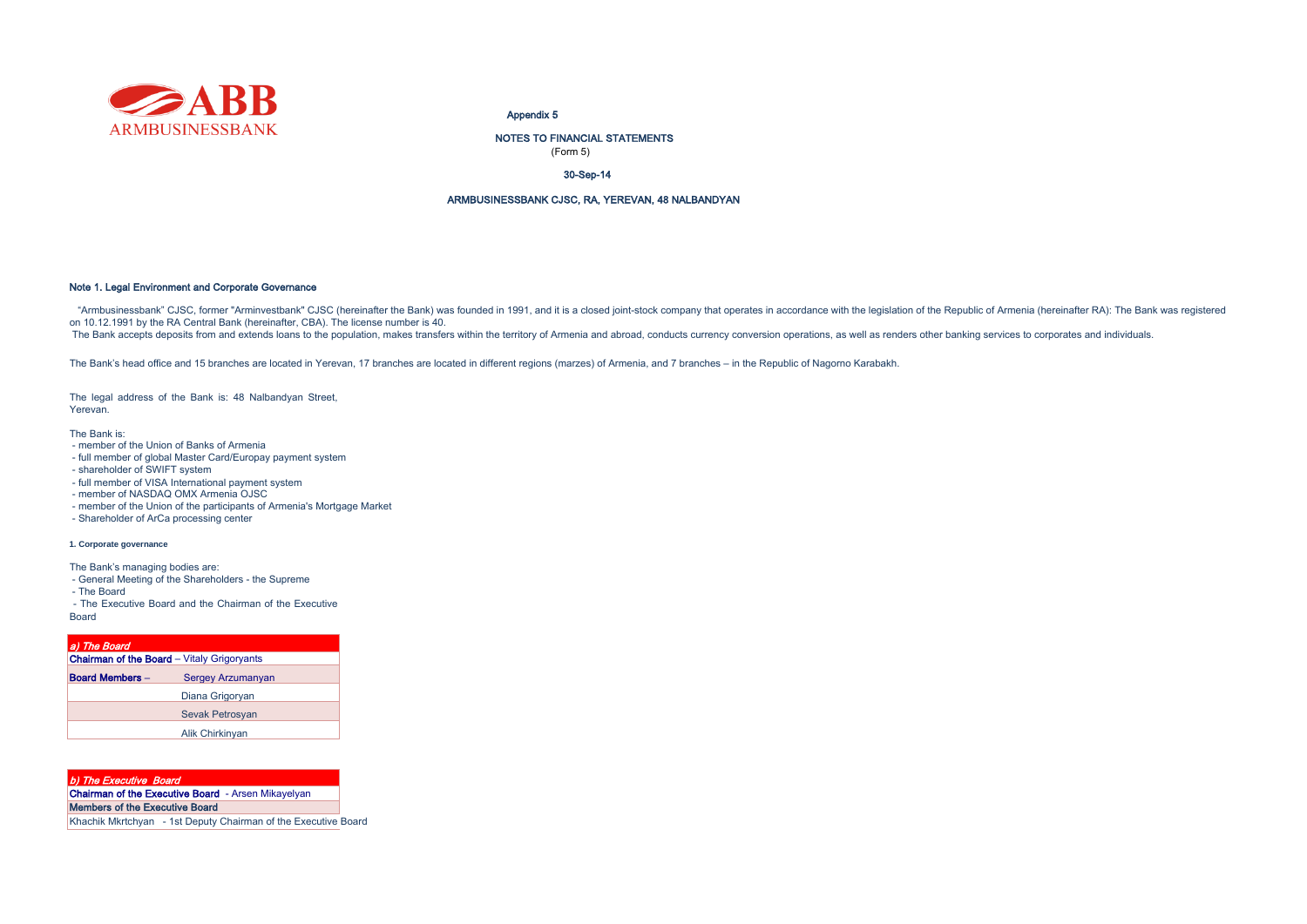| Manvel Sahakyan - Deputy Chairman of the Executive        |  |  |  |  |
|-----------------------------------------------------------|--|--|--|--|
| <b>Board- Director of Financial Department</b>            |  |  |  |  |
| Vardan Aghajanyan Deputy Chairman of the Executive        |  |  |  |  |
| <b>Board-Director of Operations Department</b>            |  |  |  |  |
| Nshan Grigoryan - Deputy Chairman of the Executive        |  |  |  |  |
| <b>Board -Director of Credit Department</b>               |  |  |  |  |
| Narine Sargsyan - Chief Accountant                        |  |  |  |  |
| Vahan Melkonyan - Director of Treasury Department - Chief |  |  |  |  |
| Treasurer                                                 |  |  |  |  |
| Bagrat Tevosyan - "Kentron" branch manager                |  |  |  |  |

| c) Major Participants             |
|-----------------------------------|
| Vitaly Grigoryants - 100 %        |
|                                   |
| d) Management Remuneration Policy |

Remuneration of the Management is provided in accordance with signed employment contracts and the staff list approved by the Board of the Bank.

#### Note 2. Accounting Policy

## 2.1 Preparation of financial statements

The Bank prepares its financial statements in accordance with the International Financial Reporting standards (IFRS), other legal acts regulating the accounting, and the requirements of the accounting policy approved by the Board of the Bank.

#### 2.2 Going Concern

The financial statements have been prepared on a going concern basis which assumes that the Bank's assets should be realised and obligations met during the time of the Bank's operation.

#### 2.3 Comparability

The comparable numbers have been adjusted where required to ensure the comparability with the numbers of the current period.

#### 2.4 Recognition of income and expense

2.4.1 Interest income and expense

Interest income and interest expense in the Statement of Comprehensive Income are recognized on the accrual basis using the effective interest method.

2.4.2 Commissions and other income and expense

Loan origination fees together with correspondent expenses are deferred as an adjustment to the effective yield of the loans. Fees, other income and expense are recognized on an accrual basis during the time of service provision.

#### 2.5 Foreign currency transactions

Foreign currency transactions are translated to the functional currency using the exchange rate as of the transaction date. Monetary assets and liabilities denominated in foreign currency are translated to the functional currency using the exchange rate established as of the balance sheet date.

Gain and loss resulting from the difference between the exchange rate provided by the contract concerning the transaction and the exchange rate as of the transaction date are accounted for in the Statement of Comprehensive from sale and purchase of foreign currency" in net trading income.

The following exchange rates were used by the Bank when preparing the financial statements:

|                        |        | 31 December 2013 30 September 2014 |
|------------------------|--------|------------------------------------|
| <b>AMD/1 US Dollar</b> | 405.64 | 407.6                              |

#### 2.6 Cash and cash equivalents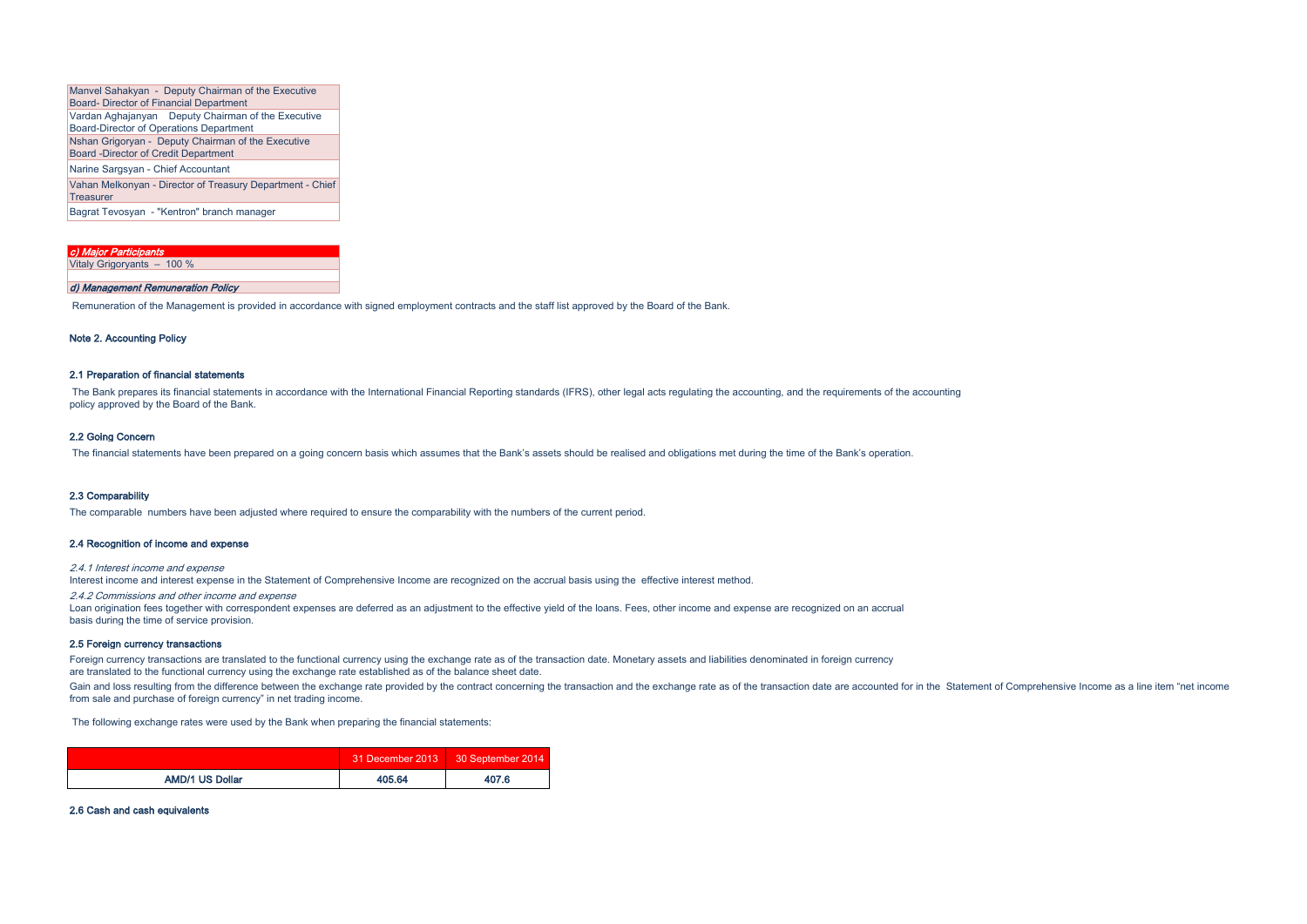Cash and cash equivalents comprise cash on hand, demand amounts of correspondent banks, balances with the CBA (excluding funds deposited for the settlement of ArCa payment cards), which can be converted into cash at short an insignificant risk of changes in value.

#### 2.7 Amounts due from other banks

In the normal course of business, the Bank maintains current and deposits accounts opened with other banks for various periods of time.

#### 2.8 Securities

On initial recognition, financial assets available for sale are accounted for at initial cost and thereafter remeasured at fair value. When revaluating at fair value, the revaluation result is reflected in the equity

#### 2.9 Loans and advances to customers

Loans and advances are financial assets with fixed payments, which arise when the Bank provides money directly to a debtor with no intention of trading the receivable. Loans granted by the Bank with fixed maturities are in related transaction costs. Subsequently, loans and advances are measured at amortized cost using the effective interest method. Loans and advances to customers are carried net of any allowance for impairment losses.

#### 2.10 Leasing

Lease payments under an operating lease are recognised in the statement of financial results as expenses on a straight-line basis over the lease term.

#### 2.11 Possible losses reserve

The Bank makes an impairment assessment for financial assets or a group of financial assets as of the each balance sheet date.

#### 2.12 Intangible assets

Intangible assets include computer software, licences and similar items Intangible assets acquired separately are initially recognized at cost. After initial recognition, intangible assets are carried at cost listes acquir Intangible assets can have either an identifiable or indefinite useful life. Intangible assets with identifiable useful lives are amortized on a straight-line basis over their useful life. that is 15 years. Intangible asse are reassessed each year for impairment.

#### 2.13 Property, plant and equipment

Property, plant and equipment ("PPE") are recorded at historical cost less accumulated depreciation.

Depreciation is calculated using the straight-line method based on the estimated useful life of the asset. The following depreciation annual rates have been applied:

|                               | Useful life | Rate |
|-------------------------------|-------------|------|
|                               | (years)     | (%)  |
| <b>Buildings</b>              | 30          | 3.33 |
| <b>Computers</b>              |             | 33.3 |
| <b>Transportation means</b>   |             | 20   |
| Automatic teller machines     | 10          | 10   |
| Other PPE                     | 5           | 20   |
| Property and office equipment | 5           | 20   |

Leasehold improvements are capitalized and depreciated over the shorter of the lease term and their useful lives on a straight-line basis.

The expenditures as regards PPE repairs and maintenance are recognized as an expense in the statement of financial results during the period in which they are incurred.

#### 2.14 Financial instruments

The Bank implements measurement, recognition, use and accounting for the financial instruments according to the order established by the RA legislation as well as the regulations, decrees, orders and acts issued by the Ban

#### 2.15 Events occurring after the balance sheet date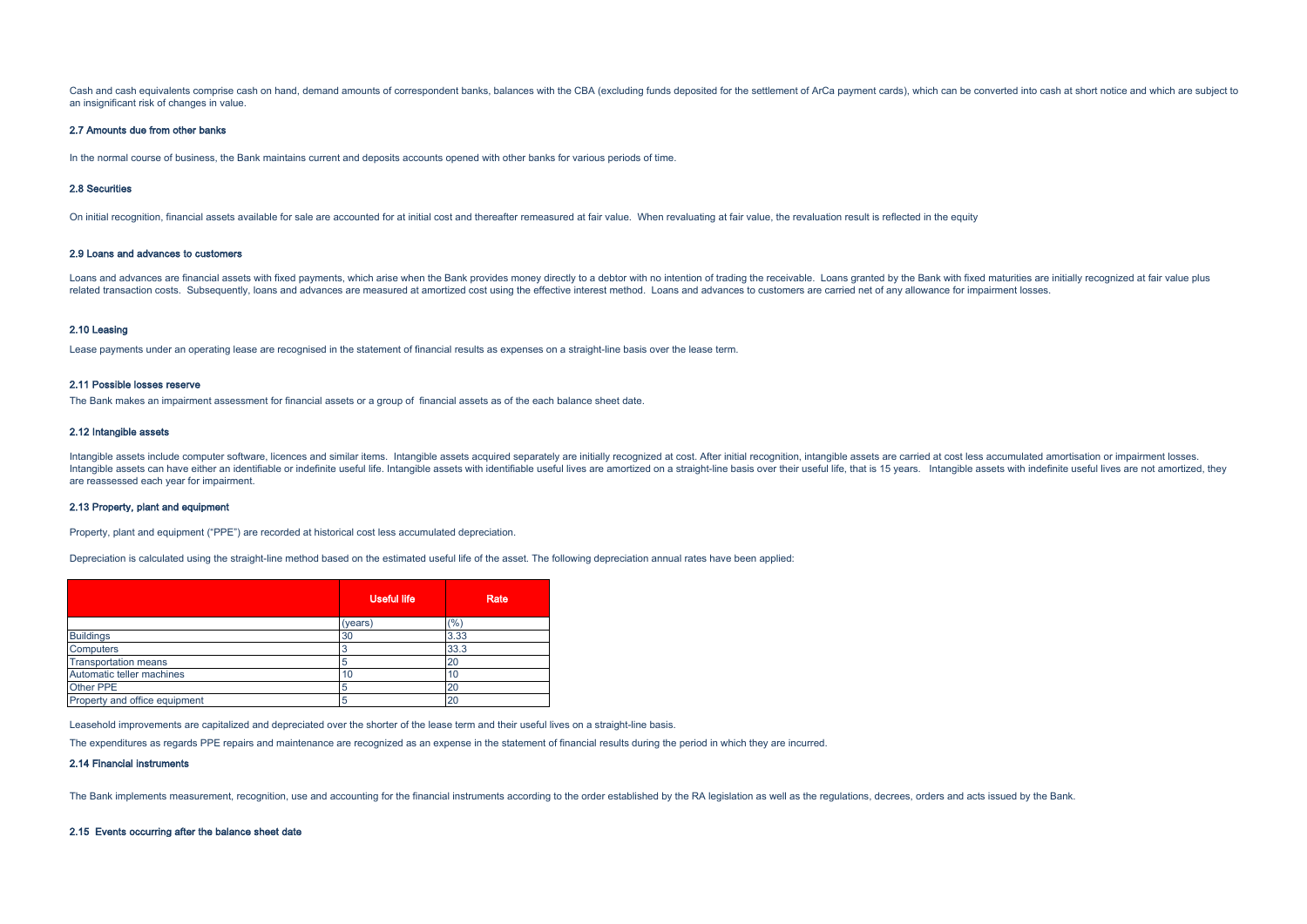2.15.1 In case material errors revealed by the auditor result from the differences between the requirements of the International Accounting Standards and RA legislation, then the accounting records are made in accordance w managing bodies of the Bank.

2.15.2 In case material errors appear or are revealed after publication of the Bank's annual financial statements according to the established order, then no adjustments are made, and it is considered that repeated present impracticable.

#### 2.16 Taxation

Income tax on the profit for the reporting year comprises current and deferred taxes. Current tax is the expected tax payable on the taxable income for the year, using tax rates enacted or substantially enacted at the bala taxes paid in respect of previous years. Deferred taxes are calculated taking into account all the temporary differences arising between carrying values of assets and liabilities recognized in the financial statements and purposes.

The Bank pays also other taxes during the course of its activity. These taxes are included as a component of other expenses in the statement of comprehensive financial results

#### 2.17 Functional and presentation currency

The national currency of the Republic of Armenia is RA Dram (AMD). For the purposes of these financial statements, RA Dram is the presentation currency as well.

The intermediary financial statements are presented in thousands of AMD.

#### Note 3. Net Interest and Similar Income

| <b>Interest and Similar Income</b>                           | 01.07.14-30.09.14 | 01.01.14-30.09.14 | 01.07.13-30.09.13 01.01.13-30.09.13 |            |
|--------------------------------------------------------------|-------------------|-------------------|-------------------------------------|------------|
|                                                              |                   |                   |                                     |            |
| Interest income from bank current accounts, invested         | 40.627            | 117.782           | 38.344                              | 113,760    |
| deposits and loans in banks and other financial institutions |                   |                   |                                     |            |
| Interest income from loans and advances to customers         | 4.484.894         | 12.706.393        | 3.976.198                           | 11,825,366 |
| Interest income from debt securities                         | 211.326           | 762.372           | 239.411                             | 812,857    |
| Interest income from REPO agreements and currency            | 325.974           | 981.302           | 290.012                             | 823,362    |
| Other interest income                                        | 28.127            | 79.818            | 33.276                              | 103.280    |
| <b>Total</b>                                                 | 5.090.948         | 14.647.667        | 4.577.241                           | 13,678,625 |

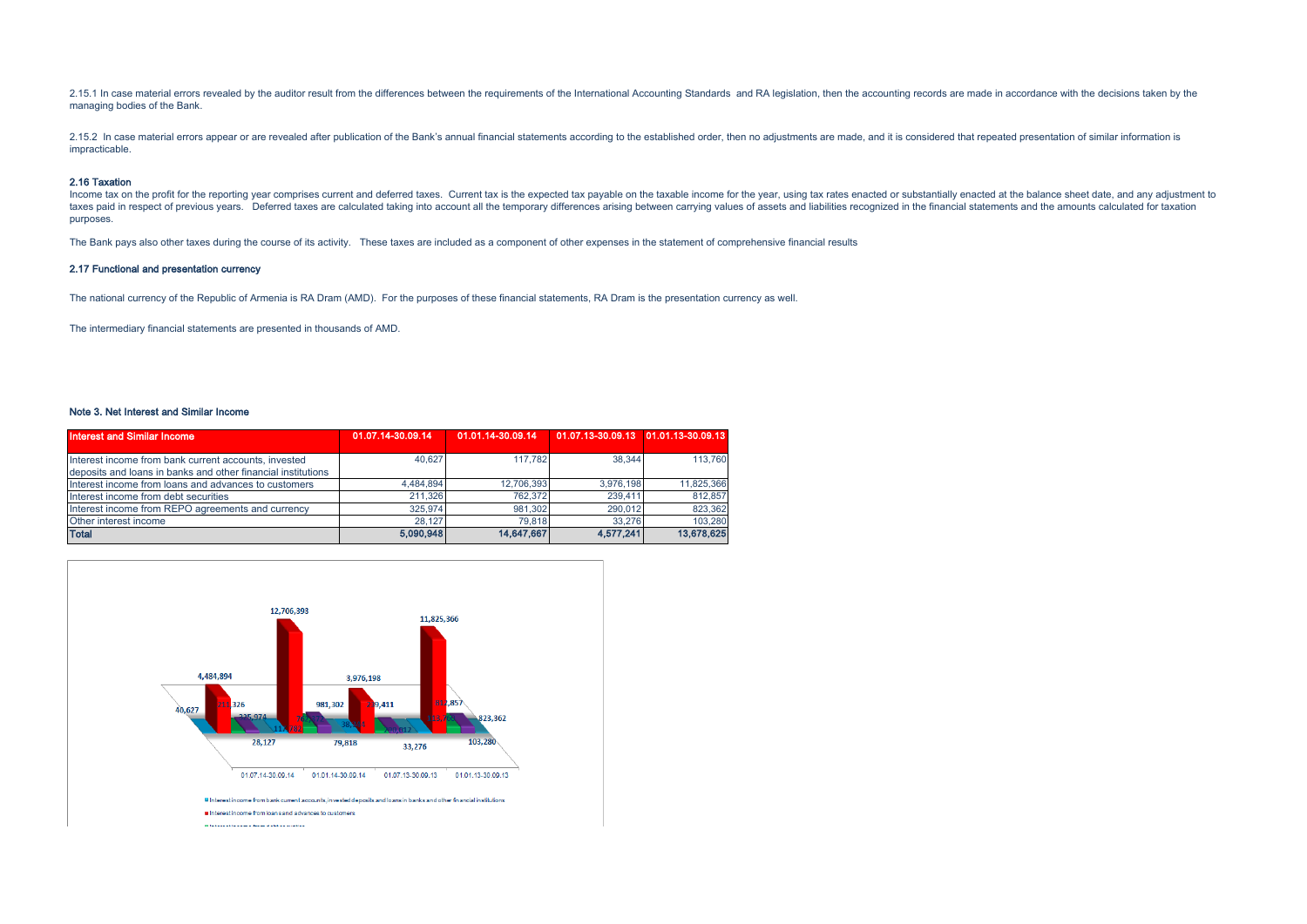#### Interest income from dept securities

I Interest income from REPO agreements and currency swaps

**WOther interest income** 

| <b>Interest and Similar Expense</b>                                                                                                       | 01.07.14-30.09.14 | 01.01.14-30.09.14 | 01.07.13-30.09.13 | 01.01.13-30.09.13 |
|-------------------------------------------------------------------------------------------------------------------------------------------|-------------------|-------------------|-------------------|-------------------|
| Interest expense as regards current bank accounts,<br>deposits involved and loans received from banks and other<br>financial institutions | 837,051           | 2,512,847         | 1,006,621         | 2,996,111         |
| Interest expense as regards customers' time deposits and<br>current accounts                                                              | 2,407,461         | 6,976,778         | 1,607,150         | 5,323,275         |
| Interest expense as regards securities issued by the Bank                                                                                 |                   |                   |                   |                   |
| Interest expense as regards repo agreements and currency<br>swaps                                                                         | 302,540           | 1.099.399         | 454,595           | 1,352,585         |
| Other interest expense                                                                                                                    | 4.680             | 15.639            | 4.631             | 13,742            |
| <b>Total</b>                                                                                                                              | 3.551.732         | 10.604.663        | 3.072.997         | 9.685,713         |
| Net interest and similar income                                                                                                           | 1.539.216         | 4.043.004         | 1.504.244         | 3,992,912         |



# Note 4. Income and Expense in the form of Commissions and Other Fees

| Income in the form of Commissions and Other Fees | 01.07.14-30.09.14 | 01.01.14-30.09.14   01.07.13-30.09.13 |         | $01.01.13 -$<br>30.09.13 |
|--------------------------------------------------|-------------------|---------------------------------------|---------|--------------------------|
| <b>Cash operations</b>                           | 56.304            | 155,387                               | 55,986  | 178,453                  |
| Settlement services                              | 89.425            | 230.304                               | 100.645 | 316,584                  |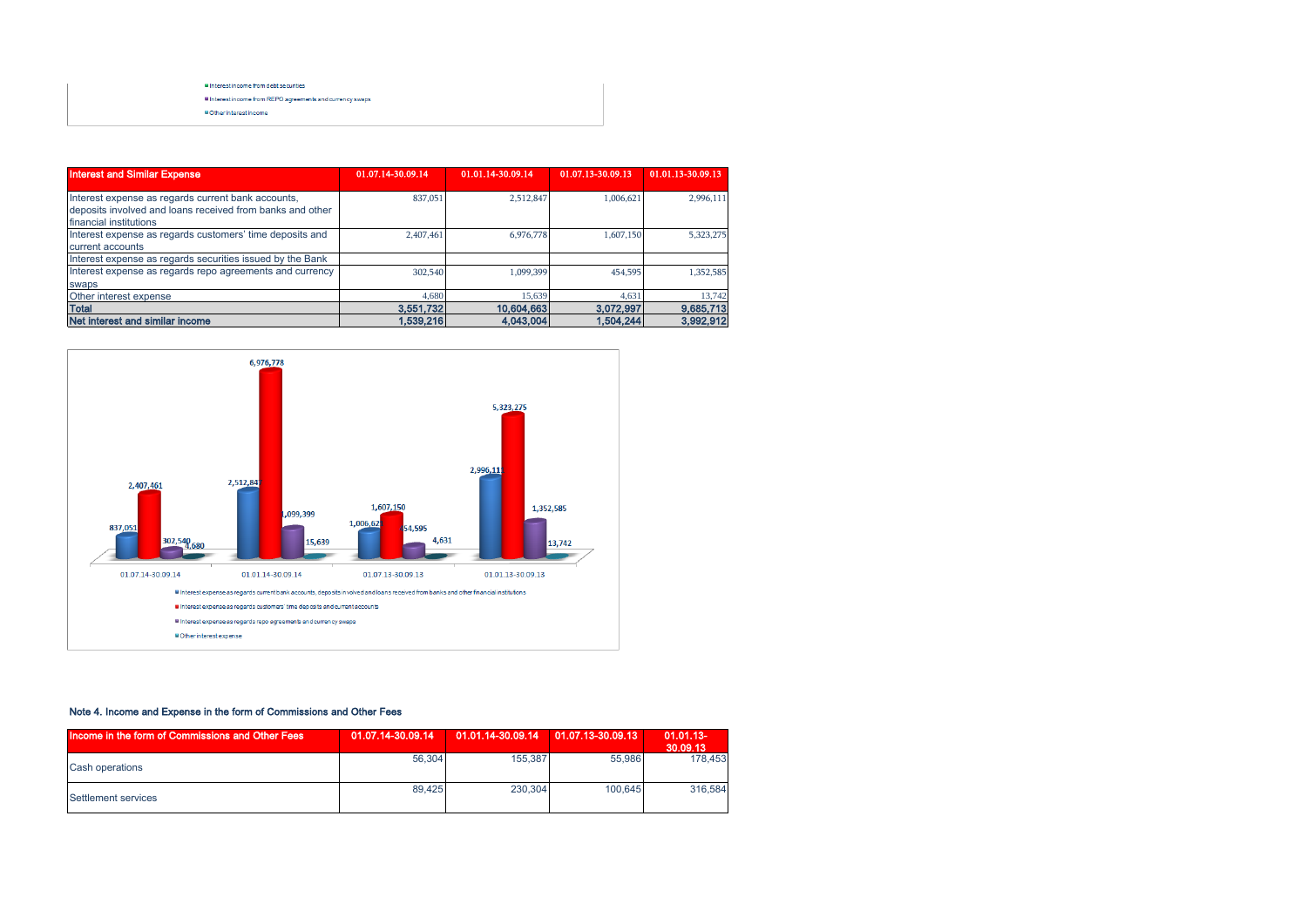| Guarantee, acceptance, letter of credit, trust management<br>operations | 34,494  | 135.425   | 71.873  | 132,705   |
|-------------------------------------------------------------------------|---------|-----------|---------|-----------|
| Transaction in foreign currency and securities                          |         |           |         |           |
| Plastic card operations                                                 | 182,554 | 565,558   | 124.622 | 302,994   |
| Other commission payments                                               | 82.766  | 210,274   | 43.033  | 129,581   |
| <b>Total</b>                                                            | 445,543 | 1,296,948 | 396,159 | 1,060,317 |

| <b>Expenses in the form of Commissions and Other</b><br><b>Payments</b>                         | 01.07.14-30.09.14 | 01.01.14-30.09.14 | 01.07.13-30.09.13 | 01.01.13-<br>30.09.13 |
|-------------------------------------------------------------------------------------------------|-------------------|-------------------|-------------------|-----------------------|
| Commission payments as regards correspondent and other<br>accounts/bank transactions            | 35.272            | 104.544           | 42.842            | 129.564               |
| Commission payments as regards transactions with plastic<br>cards/cash transactions             | 20.492            | 53.745            | 40.773            | 117.016               |
| Payments as regards guarantees, acceptance, letters of<br>credit, trust management transactions |                   | 19                |                   | 99                    |
| Commission payments as regards transactions in foreign<br>currency and securities               | 1.514             | 9.734             |                   |                       |
| Other commission payments                                                                       | 46.566            | 137.619           | 21.272            | 65,339                |
| <b>Total</b>                                                                                    | 103.844           | 305,661           | 104.887           | 312,018               |
|                                                                                                 |                   |                   |                   |                       |
| Net Commissions and other payments received                                                     | 341,699           | 991,287           | 291.272           | 748.299               |

## Note 5. Net income from trading transactions

| Income from investments remeasured at fair value and<br>held at fair value      | 01.07.14-30.09.14 | 01.01.14-30.09.14 01.07.13-30.09.13 |            | $01.01.13 -$<br>30.09.13 |
|---------------------------------------------------------------------------------|-------------------|-------------------------------------|------------|--------------------------|
| Net income from purchase and sale of investments held for<br>trading, including |                   |                                     |            |                          |
| - shares                                                                        |                   |                                     |            |                          |
| - debt securities                                                               |                   |                                     |            |                          |
| - derivative instruments                                                        | 3.778             | $-33.523$                           | $-169.360$ | 250.495                  |
| Net income from change in fair value of investments held<br>for trading         |                   |                                     |            |                          |
| <b>Total</b>                                                                    | 3,778             | $-33,523$                           | $-169,360$ | 250,495                  |

| Net income from investments available for sale                                   | 01.07.14-30.09.14 | 01.01.14-30.09.14 | 01.07.13-30.09.13 | $01.01.13 -$<br>30.09.13 |
|----------------------------------------------------------------------------------|-------------------|-------------------|-------------------|--------------------------|
| Net income from purchase and sale of investments<br>available for sale including |                   |                   |                   |                          |
| - shares                                                                         |                   |                   |                   |                          |
| - debt securities                                                                |                   | 3.059             |                   | $-226.458$               |
| - derivative instruments                                                         |                   |                   |                   |                          |
| Net income from change in fair value of investments held<br>for trading          |                   | 52.925            |                   | 282.485                  |
| <b>Total</b>                                                                     |                   | 55,984            |                   | 56,027                   |

| <b>From foreign currency transactions</b> |  | 01.07.14-30.09.14    01.01.14-30.09.14    01.07.13-30.09.13 |  | $01.01.13-$<br>30.09.13 |
|-------------------------------------------|--|-------------------------------------------------------------|--|-------------------------|
|-------------------------------------------|--|-------------------------------------------------------------|--|-------------------------|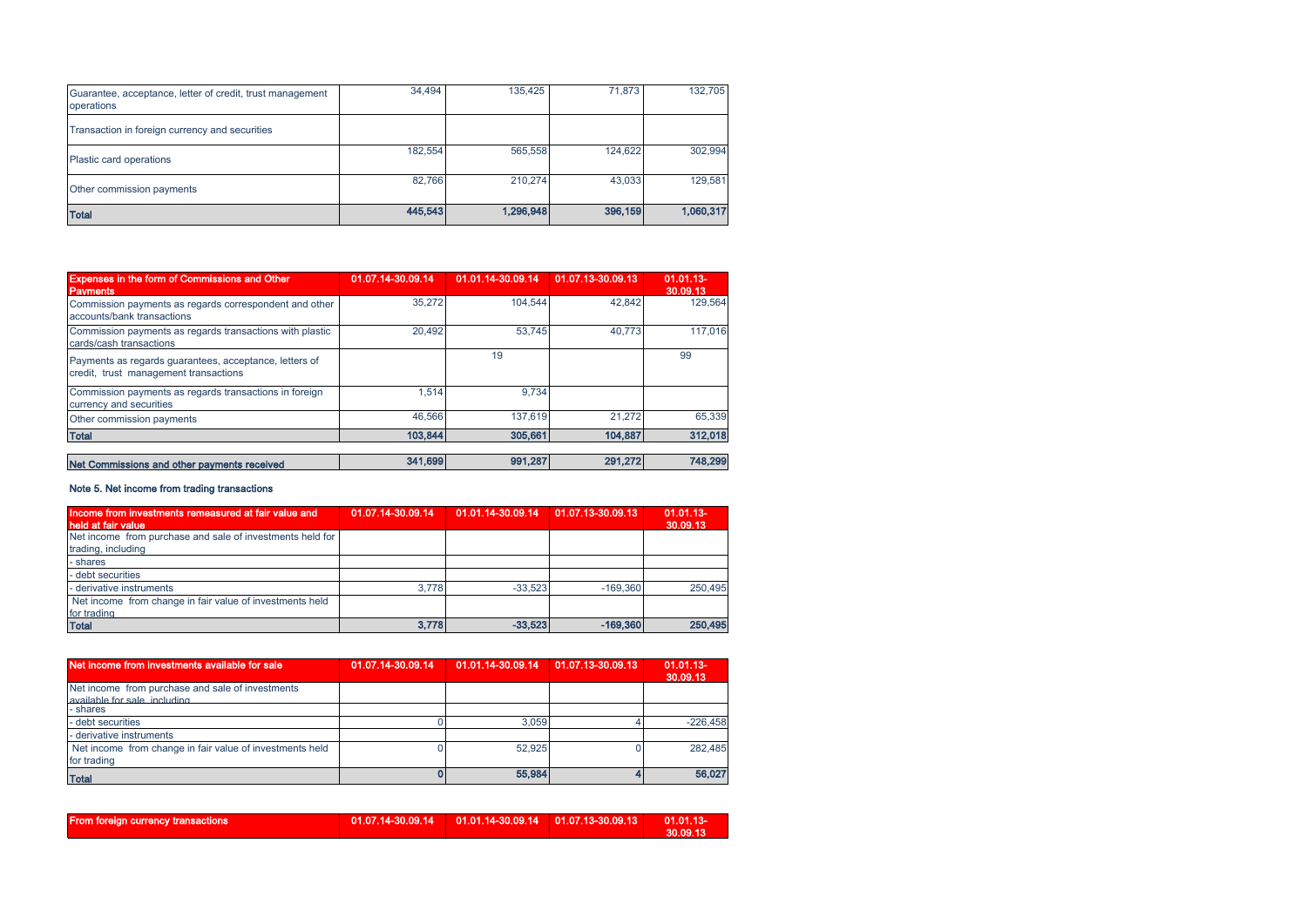| Net income from foreign currency dealings    | 248,423  | 533.996 | 171.498 | 515,999    |
|----------------------------------------------|----------|---------|---------|------------|
| Net income from foreign currency revaluation | $-4.913$ | 5.780   | 136,004 | $-299.102$ |
| <b>Total</b>                                 | 243,510  | 539,776 | 307,502 | 216,897    |

| From bank standardized precious metal bullions and<br>commemorative coins                             | 01.07.14-30.09.14 | 01.01.14-30.09.14 | 01.07.13-30.09.13 01.01.13-30.09.13 |           |
|-------------------------------------------------------------------------------------------------------|-------------------|-------------------|-------------------------------------|-----------|
| Net income from purchase and sale of bank standardized<br>precious metal bars and commemorative coins | $-2.714$          | 126               | 8.915                               | 11.313    |
| Net income from revaluation of bank standardized precious<br>metal bullions and commemorative coins   | $-31.869$         | $-1.741$          | 44.026                              | $-60.230$ |
| <b>Total</b>                                                                                          | $-34.583$         | $-1.615$          | 52,941                              | $-48.917$ |
|                                                                                                       |                   |                   |                                     |           |
| Net income from trading transactions                                                                  | 212,705           | 560,622           | 191,087                             | 474,502   |

#### Note 6. Other operating income

| Other operating income                                                              | 01.07.14-30.09.14 | 01.01.14-30.09.14 | 01.07.13-30.09.13 | $01.01.13 -$<br>30.09.13 |
|-------------------------------------------------------------------------------------|-------------------|-------------------|-------------------|--------------------------|
| Fines and penalties received                                                        | 169.224           | 488.647           | 151,870           | 451.815                  |
| Income received from factoring                                                      | 1.198             | 2.448             |                   |                          |
| Net income from disposal of PPE and intangible assets                               | 1.513             | 18.884            | 7.949             | 22,345                   |
| Net income from revaluation and impairment reversal of<br>PPE and intangible assets |                   |                   |                   |                          |
|                                                                                     |                   |                   |                   |                          |
| Other income                                                                        | 39.774            | 201,353           | 32.664            | 89,082                   |
| <b>Total</b>                                                                        | 211,709           | 711,332           | 192,483           | 563,242                  |

# Note 7. Net allocations to the assets possible loss reserve

| As regards amounts due from banks                                    |          | 01.07.14-30.09.14 | 01.01.14-30.09.14 | $01.07.13 -$<br>30,09.13 | 01.01.13-30.09.13 |
|----------------------------------------------------------------------|----------|-------------------|-------------------|--------------------------|-------------------|
| Opening balance                                                      |          |                   |                   |                          | 31,840            |
| Allocations to the reserve                                           |          |                   |                   |                          | 267,898           |
| Return of reserve allocations                                        | 2        |                   |                   |                          | $-299,738$        |
| Net allocations to the reserve                                       | <u>g</u> |                   |                   |                          | $-31,840$         |
| Return of amounts previously written-off to the off-balance<br>sheet |          |                   |                   |                          |                   |
| Reserve utilization                                                  |          |                   |                   |                          |                   |
| <b>Closing balance</b>                                               |          |                   |                   |                          |                   |

| As regards amounts due from financial institutions |  | $01.07.13 -$<br>30.09.13 | $01.01.13 - 30.09.13$ |
|----------------------------------------------------|--|--------------------------|-----------------------|
| <b>Opening balance</b>                             |  |                          | 17.458                |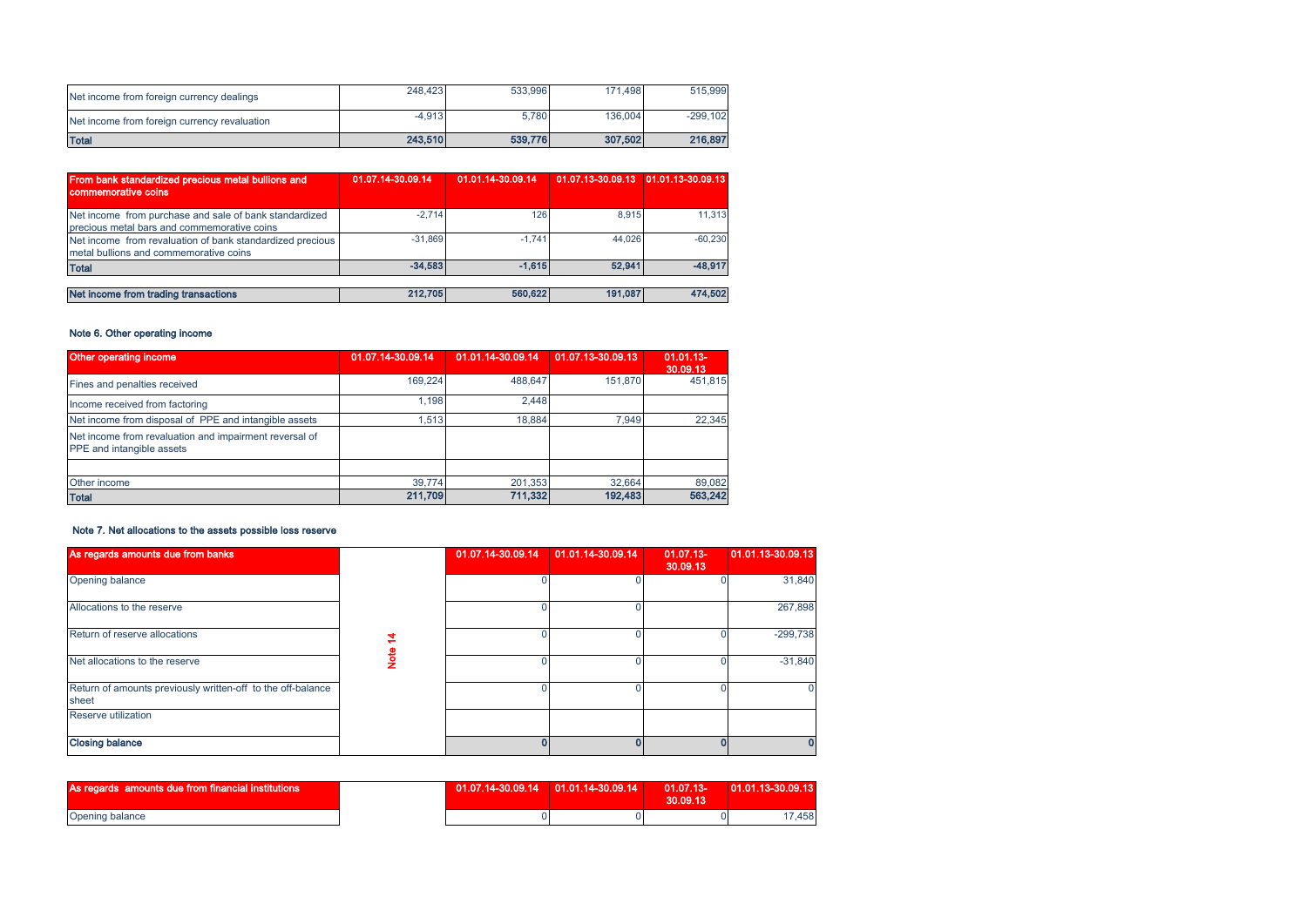| Allocations to the reserve                                  |  |  | 606       |
|-------------------------------------------------------------|--|--|-----------|
| Return of reserve allocations                               |  |  | $-18.064$ |
| Net allocations to the reserve                              |  |  | $-17.458$ |
| Return of amounts previously written-off to the off-balance |  |  |           |
| Reserve utilization                                         |  |  |           |
| <b>Closing balance</b>                                      |  |  |           |

| As regards loans and advances provided to the customers     |   | 01.07.14-30.09.14 | 01.01.14-30.09.14 | 01.07.13-<br>30.09.13 | 01.01.13-30.09.13 |
|-------------------------------------------------------------|---|-------------------|-------------------|-----------------------|-------------------|
| Opening balance                                             |   | 4.901.605         | 2.656.516         | 2.854.521             | 2,532,250         |
| Allocations to the reserve                                  | ≌ | 840.435           | 4.056.628         | 936.485               | 3.182.818         |
| Return of reserve allocations                               |   | $-1,117,439$      | $-5.514.772$      | $-1.139.570$          | $-2,801,037$      |
| Net allocations to the reserve                              |   | $-277.004$        | $-1.458.144$      | $-203.085$            | 381.781           |
| Return of amounts previously written-off to the off-balance |   | 319.738           | 4.102.457         | 320.453               | 565,590           |
| Reserve utilization                                         |   | $-204.921$        | $-561.411$        | $-88.993$             | $-596.725$        |
| <b>Closing balance</b>                                      |   | 4,739,418         | 4,739,418         | 2,882,896             | 2,882,896         |

| Allocations to the reserver                                 | ۳       | וטט <del>ר</del> ,ט <del>ו</del> ט | <b>H,UJU,UZU</b>  | ວບບ,≒ບບ               | 0,102,010         |              |              |
|-------------------------------------------------------------|---------|------------------------------------|-------------------|-----------------------|-------------------|--------------|--------------|
| Return of reserve allocations                               | Note    |                                    | $-1,117,439$      | $-5,514,772$          | $-1,139,570$      | $-2,801,037$ |              |
| Net allocations to the reserve                              |         |                                    |                   |                       |                   | $-277,004$   | $-1,458,144$ |
| Return of amounts previously written-off to the off-balance |         | 319,738                            | 4,102,457         | 320,453               | 565,590           |              |              |
| Reserve utilization                                         |         | $-204,921$                         | $-561.411$        | $-88,993$             | $-596,725$        |              |              |
| <b>Closing balance</b>                                      |         | 4,739,418                          | 4,739,418         | 2,882,896             | 2,882,896         |              |              |
|                                                             |         |                                    |                   |                       |                   |              |              |
| As regards investments                                      |         | 01.07.14-30.09.14                  | 01.01.14-30.09.14 | 01.07.13-<br>30.09.13 | 01.01.13-30.09.13 |              |              |
| Opening balance                                             |         | 21,895                             | 3,489             | 3,831                 | 13,010            |              |              |
| Allocations to the reserve                                  |         |                                    | 18,406            |                       | 29                |              |              |
| Return of reserve allocations                               | Note 18 | $-3,489$                           | $-3,489$          | $-345$                | $-9,550$          |              |              |
| Net allocations to the reserve                              |         | $-3,489$                           | 14,917            | $-342$                | $-9,521$          |              |              |
| Return of amounts previously written-off to the off-balance |         |                                    |                   |                       |                   |              |              |
| Reserve utilization                                         |         |                                    |                   |                       |                   |              |              |
| <b>Closing balance</b>                                      |         | 18,406                             | 18,406            | 3,489                 | 3,489             |              |              |
|                                                             |         |                                    |                   |                       |                   |              |              |
| As regards other assets                                     |         | 01.07.14-30.09.14                  | 01.01.14-30.09.14 | 01.07.13-<br>30.09.13 | 01.01.13-30.09.13 |              |              |
| Opening balance                                             |         | 95,333                             | 143,349           | 186,183               | 106,560           |              |              |
| Allocations to the reserve                                  | ₽       | 122,270                            | 238,935           | 151,662               | 703,398           |              |              |
| Return of reserve allocations                               |         | $-114,738$                         | $-223,680$        | $-163,094$            | $-641,276$        |              |              |
| Net allocations to the reserve                              | Note    | 7,532                              | 15,255            | $-11,432$             | 62,122            |              |              |
|                                                             |         |                                    |                   |                       |                   |              |              |

| As regards other assets                                     |   | 01.07.14-30.09.14 | 01.01.14-30.09.14 | 01.07.13-<br>30.09.13 | 01.01.13-30.09.13 |
|-------------------------------------------------------------|---|-------------------|-------------------|-----------------------|-------------------|
| Opening balance                                             |   | 95.333            | 143.349           | 186.183               | 106,560           |
| Allocations to the reserve                                  | ₽ | 122.270           | 238.935           | 151.662               | 703.398           |
| Return of reserve allocations                               |   | $-114.738$        | $-223.680$        | $-163.094$            | $-641,276$        |
| Net allocations to the reserve                              |   | 7.532             | 15.255            | $-11.432$             | 62.122            |
| Return of amounts previously written-off to the off-balance |   | 140               | 1.056             | 53.667                | 65,669            |
| Reserve utilization                                         |   | $-9.316$          | $-65.971$         | $-50.550$             | $-56,483$         |
| <b>Closing balance</b>                                      |   | 93,689            | 93,689            | 177,868               | 177,868           |

| As regards off-balance sheet items containing credit risk |   | 01.07.14-30.09.14 | 01.01.14-30.09.14 | $01.07.13 -$<br>30.09.13 | 01.01.13-30.09.13 |
|-----------------------------------------------------------|---|-------------------|-------------------|--------------------------|-------------------|
| Opening balance                                           |   |                   |                   |                          | 197.260           |
| Allocations to the reserve                                | ຂ |                   |                   |                          | 75.223            |
| Return of reserve allocations                             |   |                   |                   |                          | $-272.483$        |
| Net allocations to the reserve                            |   |                   |                   |                          | $-197.260$        |
| <b>Closing balance</b>                                    |   |                   |                   |                          |                   |
|                                                           |   |                   |                   |                          |                   |
| Total net allocations to the reserves                     |   | $-272.961$        | $-1,427,972$      | $-214.859$               | 187,824           |

Note 8. General administrative expenses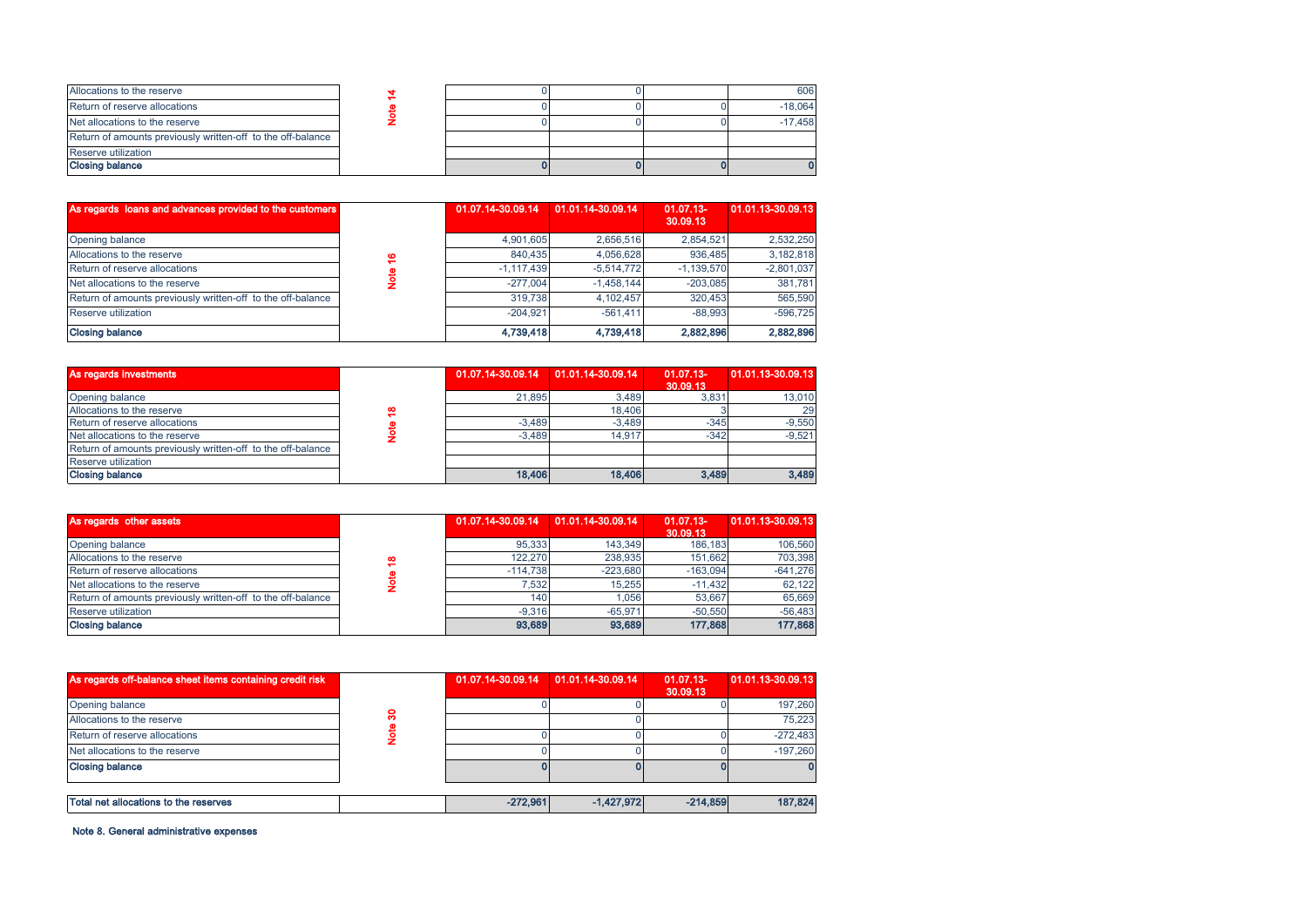| General administrative expenses                                                        | 01.07.14-30.09.14 | 01.01.14-30.09.14 | 01.07.13-30.09.13 | $01.01.13 -$<br>30.09.13 |
|----------------------------------------------------------------------------------------|-------------------|-------------------|-------------------|--------------------------|
| Expenses as regards calculated salary and other equivalent<br>payments *               | 610,357           | 1,853,400         | 552,248           | 1,706,847                |
| Expenses as regards social payments                                                    | 198               | 577               | 4,121             | 12,227                   |
| Expenses as regards training and tuition                                               | 335               | 1,718             | 520               | 712                      |
| Expenses as regards business trips                                                     | 23,750            | 48,283            | 2,896             | 10,701                   |
| Expenses as regards operating lease                                                    | 19,937            | 55,554            | 18,624            | 54,833                   |
| Insurance expenses                                                                     | 5,989             | 17,564            | 8,403             | 28,648                   |
| Expenses as regards maintenance and security of Bank's ed                              | 18,975            | 43,768            | 9,043             | 28,473                   |
| Expenses as regards maintenance and security of Bank's                                 | 72,917            | 204,992           | 66,262            | 196,210                  |
| Expenses as regards audit and other consulting services                                |                   | 200               |                   | 15,162                   |
| Expenses as regards communication means                                                | 23,019            | 62,919            | 31,147            | 78,890                   |
| <b>Transportation expenses</b>                                                         | 11,193            | 29,570            | 10,961            | 40,461                   |
| Expenses as regards taxes, duties and other obligatory<br>payments (except profit tax) | 39,753            | 128,051           | 34,046            | 149,523                  |
| Office and organizational expenses                                                     | 11,422            | 28,825            | 8,057             | 26,611                   |
| Expenses as regards loans provision and return                                         | 4,792             | 14,637            | 6,474             | 12,566                   |
| Other administrative expenses                                                          | 146,093           | 352,672           | 63,951            | 183,704                  |
| <b>Total</b>                                                                           | 988,730           | 2,842,730         | 816,753           | 2,545,568                |

The number of the Bank employees as at 30 September 2014 is731.

The size of average monthly salary per employee is 199 thous. drams.

# Note 9. Other Operating Expenses

| <b>Other Operating Expenses</b>                   | 01.07.14-30.09.14 | 01.01.14-30.09.14 | 01.07.13-30.09.13 | $01.01.13 -$<br>30.09.13 |
|---------------------------------------------------|-------------------|-------------------|-------------------|--------------------------|
| Fines and penalties paid                          | 2,224             | 2.452             | 912               | 1,312                    |
| Advertising and representation expenses           | 37.924            | 118,800           | 30.976            | 123,553                  |
| <b>Fcatoting expenses</b>                         |                   |                   |                   |                          |
| Fixed and intangible assets amortization expenses | 195.901           | 600.963           | 210.204           | 629,954                  |
| Loss from impairment of tangible assets           |                   |                   |                   |                          |
|                                                   |                   |                   |                   |                          |
| Allocations to deposit guarantee fund             | 42.317            | 117.235           | 32.021            | 101,486                  |
| Other expenses                                    | 77,042            | 240.170           | 84.561            | 214,275                  |
| <b>Total</b>                                      | 355,408           | 1,079,620         | 358,674           | 1,070,580                |

# Note 11. Profit Tax Expense

| <b>Profit tax expense</b>                                  | 01.07.14-30.09.14 | 01.01.14-30.09.14   01.07.13-30.09.13 |           | $01.01.13 -$<br>30.09.13 |
|------------------------------------------------------------|-------------------|---------------------------------------|-----------|--------------------------|
| Current tax expense                                        | 274.216           | 797.661                               | 239.406   | 279.787                  |
| Adjustments of current tax for previous periods recognized |                   |                                       |           |                          |
| in the given period                                        |                   |                                       |           |                          |
| Deferred tax expense                                       | $-3.015$          | 296                                   | $-23.715$ | 54.892                   |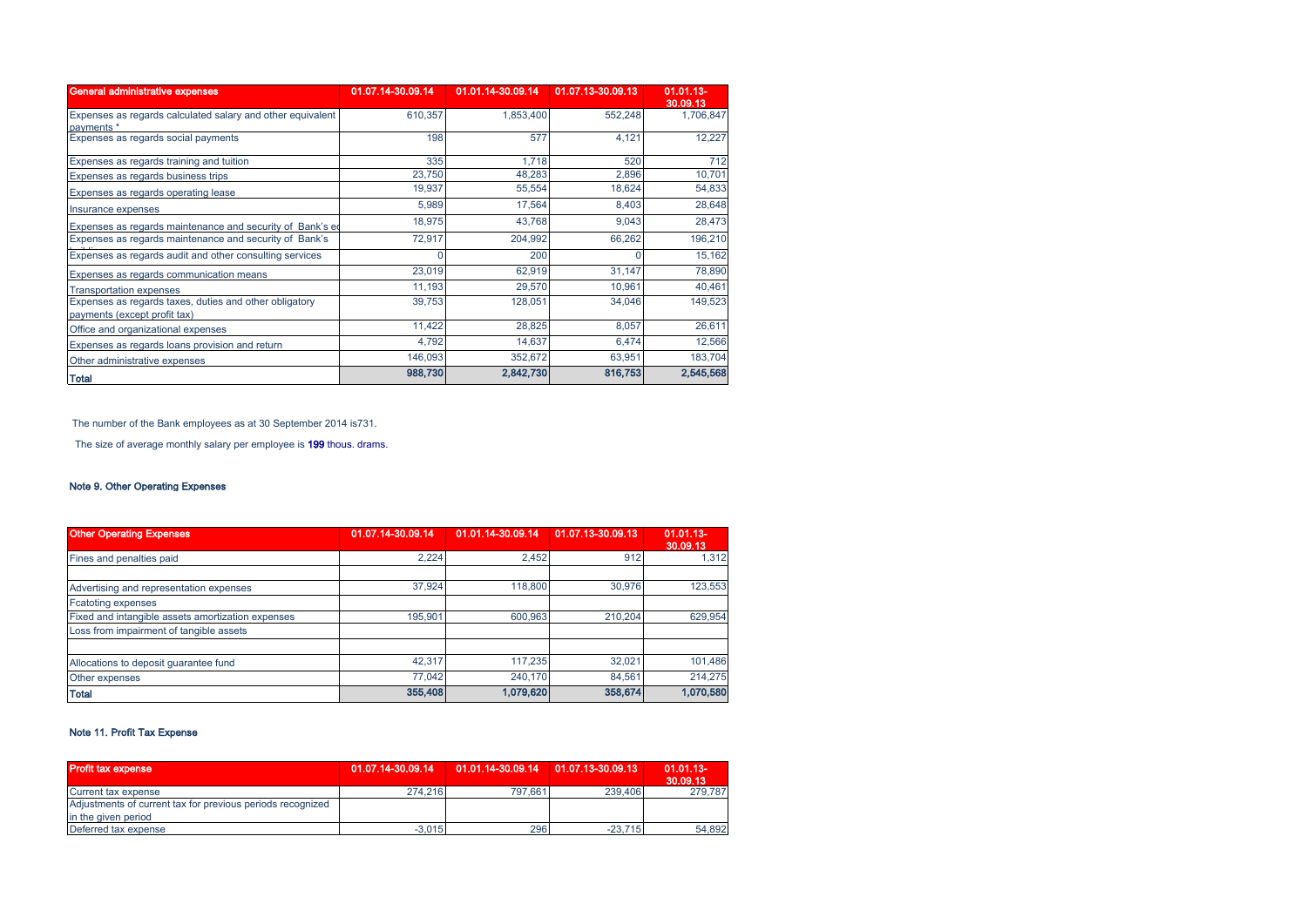|  | <b>Total</b> | 271.201 | 707.057<br>. .<br>. | 215.691 | 270<br>22/<br>- 019<br>ಀಀ |
|--|--------------|---------|---------------------|---------|---------------------------|
|--|--------------|---------|---------------------|---------|---------------------------|

# Note 12. Basic Earnings per Share

| <b>Basic Earnings per Share</b>                           | 01.07.14-30.09.14 | 01.01.14-30.09.14 01.07.13-30.09.13 |           | $01.01.13 -$<br>30.09.13 |
|-----------------------------------------------------------|-------------------|-------------------------------------|-----------|--------------------------|
| Net profit of the reporting period after taxation         | 962.951           | 3,013,910                           | 1.002.827 | 1.640.304                |
| Dividends calculated for the current reporting period as  |                   |                                     |           |                          |
| regards preference shares                                 |                   |                                     |           |                          |
| Net gain/loss for the current period attributable to the  |                   |                                     |           |                          |
| owners of the ordinary shares                             |                   |                                     |           |                          |
| Weighted average number of ordinary shares in circulation | 35,000            | 35,000                              | 35,000    | 35,000                   |
| within the current period                                 |                   |                                     |           |                          |
| Basic earnings per share                                  | 28                | 86                                  | 29        | 47                       |
| Diluted earnings per share                                |                   |                                     |           |                          |



# Note. Other Comprehensive Income

| Other Comprehensive Income                              | 01.07.14-30.09.14 | 01.01.14-30.09.14 | 01.07.13-30.09.13 | $01.01.13 -$<br>30.09.13 |
|---------------------------------------------------------|-------------------|-------------------|-------------------|--------------------------|
| Exchange rate differences from recalculation of foreign |                   |                   |                   |                          |
| transactions                                            |                   |                   |                   |                          |
| Revaluation of financial assets available for sale      | 85.589            | (172.120)         | 16.665            | 38,013                   |
| Cash flow hedging                                       |                   |                   |                   |                          |
| Gains from PPE revaluations                             |                   |                   |                   |                          |
| Deferred tax expense                                    |                   |                   |                   |                          |
| <b>Total</b>                                            | 85,589            | (172, 120)        | 16.665            | 38.013                   |

/

# Note 13. Cash means, Cash Equivalents and Balances with the RA Central Bank

| Cash, cash equivalents and balances with the CBA | <b>Reporting period</b> | Previous period |
|--------------------------------------------------|-------------------------|-----------------|
|                                                  |                         |                 |
| Cash means                                       | 2,363,553               | 1,701,116       |
| Other placements of cash                         | 2,012,117               | 2,383,985       |
| Correspondent accounts with the CBA *            | 31.190.206              | 30,227,219      |
| <b>Total</b>                                     | 35,565,876              | 34,312,320      |
| Deposit accounts with the CBA                    |                         |                 |
| Deposited means with the CBA **                  | 520,000                 | 420,000         |
| <b>Accrued interest</b>                          |                         |                 |
| Cash means and balances with the CBA             | 36,085,876              | 34,732,320      |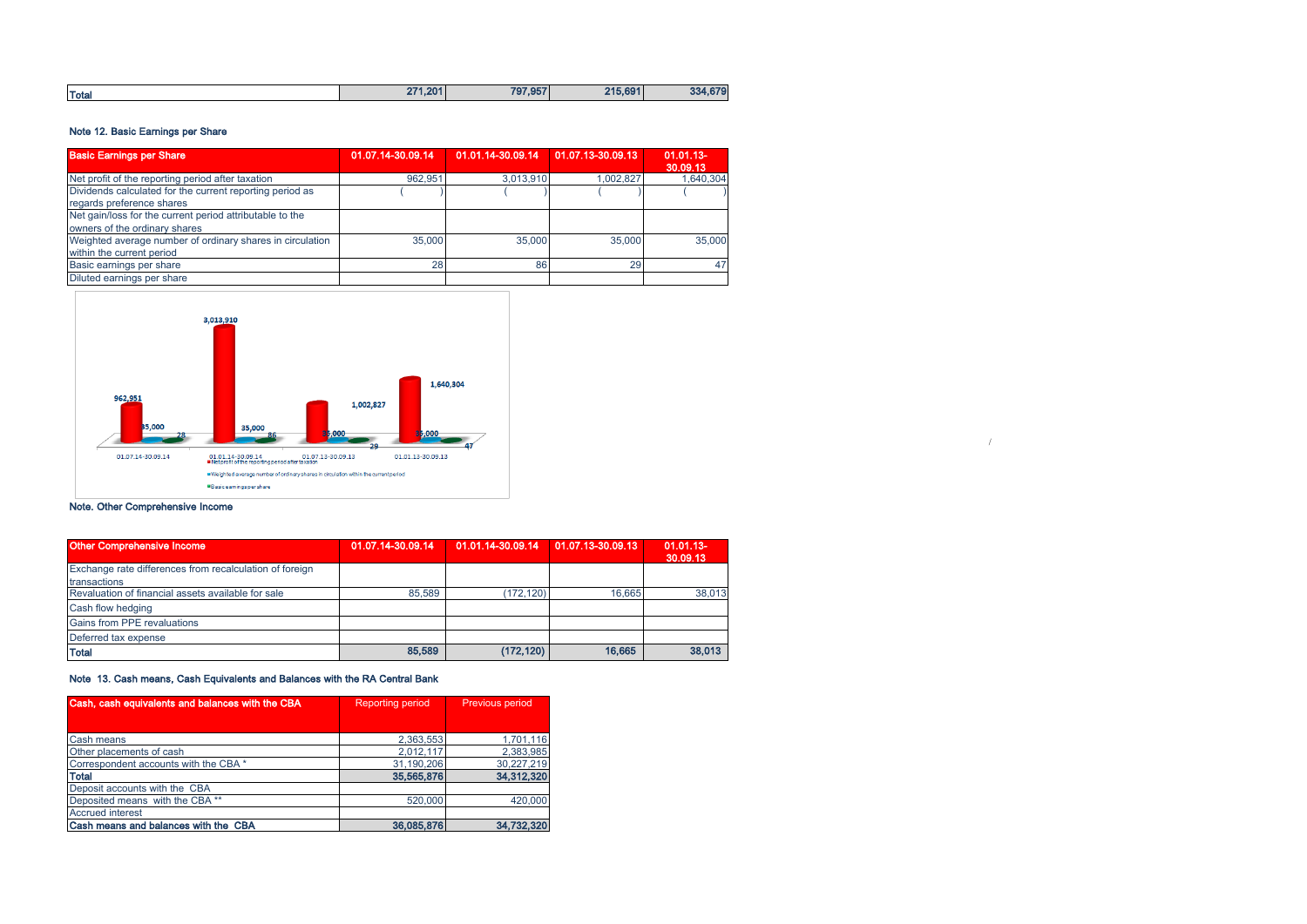| Placements with other banks (Note 14) | 1.599.560  | 2.381.221  |
|---------------------------------------|------------|------------|
| Total cash and cash equivalents       | 38,007,343 | 37.122.360 |
| Standardized precious metal bullions  | 321.907    | 8.819      |

\* Correspondent accounts with the CBA include funds calculated against amounts involved by the Bank according to the RA bank legislation, subjected to obligatory provisioning

\*\* The deposited amount with CBA represents an insured deposit for settlements realized through ArCa payment system

# Note 14. Amounts due from banks and other financial institutions

| <b>Current accounts</b>                          | <b>Reporting period</b> | Previous period |
|--------------------------------------------------|-------------------------|-----------------|
|                                                  |                         |                 |
| <b>RA</b> banks                                  | 19.735                  | 82              |
| Banks with BBB - (Baa3) and higher rating        | 1,438,748               | 2,259,853       |
|                                                  | 44.903                  | 9.257           |
| Banks with no rating and rating below BBB-(Baa3) |                         |                 |
| <b>Accrued interest</b>                          |                         | $\mathbf{0}$    |
| <b>Total</b>                                     | 1,503,386               | 2,269,192       |

| Interbank loans and deposits, etc.               |   |         |
|--------------------------------------------------|---|---------|
| <b>CBA</b>                                       |   |         |
| Loans and deposits                               |   |         |
| Factoring                                        |   |         |
| <b>Financial lease</b>                           |   |         |
| Repo (repurchase) agreements                     |   |         |
| Swap                                             |   |         |
|                                                  |   |         |
| Other<br>RA Banks                                |   |         |
| Loans and deposits                               |   |         |
| Factoring<br>Financial lease                     |   |         |
|                                                  |   |         |
| Repo (repurchase) agreements                     |   |         |
| Swap                                             |   |         |
| Letters of credit and bank guarantees            |   |         |
| Other                                            |   |         |
| Banks with BBB - (Baa3) and higher rating        |   |         |
| Loans and deposits                               | 0 | 111,960 |
| Factoring                                        |   |         |
| Financial lease                                  |   |         |
| <b>RA Banks</b>                                  |   |         |
| <b>RA Banks</b>                                  | 0 |         |
| Letters of credit and bank guarantees            |   |         |
| Other                                            | 0 |         |
|                                                  |   |         |
| Banks with no rating and rating below BBB-(Baa3) |   |         |
| Loans and deposits                               |   |         |
| Factoring                                        |   |         |
| <b>Financial lease</b>                           |   |         |
| Repo (repurchase) agreements                     |   |         |
| Swap                                             | 0 |         |
| Letters of credit and bank guarantees            |   |         |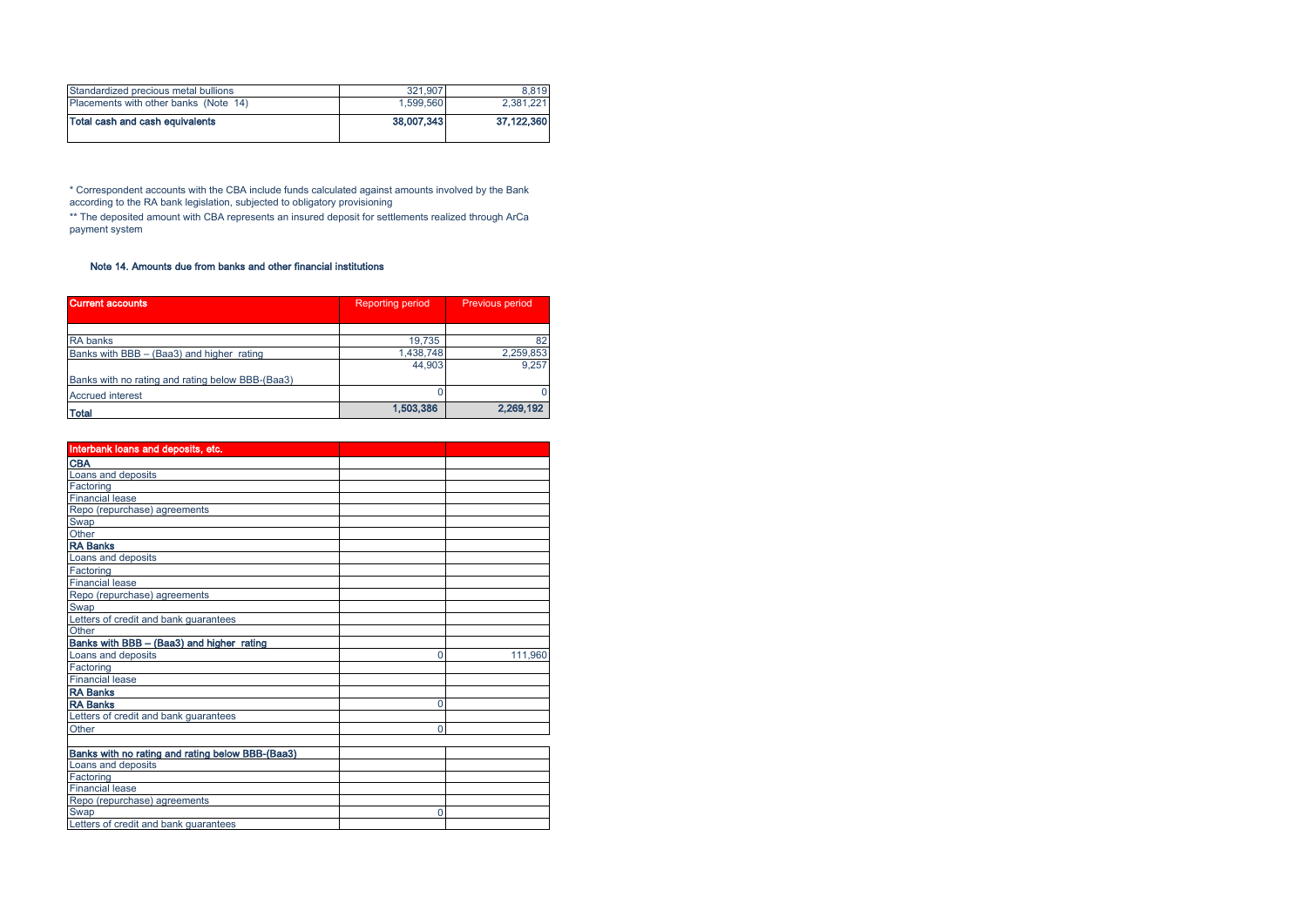| Other                                                                     | 96.174    |           |
|---------------------------------------------------------------------------|-----------|-----------|
| <b>Accrued interest</b>                                                   |           | 69        |
| <b>Total</b>                                                              | 1,599,560 | 2,381,221 |
| Reserve for possible losses as regards amounts due from<br>Banks (Note 7) |           |           |
|                                                                           |           |           |
| Net amounts due from banks                                                | 1,599,560 | 2,381,221 |

| Loans and deposits with financial institutions, other                                      |           |           |
|--------------------------------------------------------------------------------------------|-----------|-----------|
| amounts due                                                                                |           |           |
| <b>RA</b> financial institutions                                                           | 1,111,312 | 1,437,385 |
| Loans and deposits                                                                         | 1,111,312 | 1,437,385 |
| Factoring                                                                                  |           |           |
| <b>Financial lease</b>                                                                     |           |           |
| Repo (repurchase) agreements                                                               |           |           |
| Swap                                                                                       |           |           |
| Letters of credit and bank guarantees                                                      |           |           |
| Other                                                                                      |           |           |
| Financial institutions with BBB - (Baa3) and higher rating                                 | $\Omega$  | $\Omega$  |
| Loans and deposits                                                                         |           |           |
| Factoring                                                                                  |           |           |
| <b>Financial lease</b>                                                                     |           |           |
| Repo (repurchase) agreements                                                               |           |           |
| Swap                                                                                       |           |           |
| Letters of credit and bank guarantees                                                      |           |           |
| Other                                                                                      |           |           |
| Financial institutions with no rating and rating below BBB-<br>(Baa3)                      | 614,195   | 620,535   |
| Loans and deposits                                                                         |           |           |
| Factoring                                                                                  |           |           |
| <b>Financial lease</b>                                                                     |           |           |
| Repo (repurchase) agreements                                                               |           |           |
| Swap                                                                                       |           |           |
| Letters of credit and bank guarantees                                                      |           |           |
| Other                                                                                      | 614,195   | 620,535   |
| <b>Accrued interest</b>                                                                    | 37.400    | 9.610     |
| Total                                                                                      | 1,762,907 | 2,067,530 |
| Reserve for possible losses as regards amounts due from<br>financial institutions (Note 7) |           |           |
| Net amounts due from financial institutions                                                | 1.762,907 | 2.067.530 |
| Net amounts due from banks and financial institutions                                      | 3.362.467 | 4.448.751 |

# Note 15. Financial Assets Held for Trading

| <b>Government securities</b>                                                         | <b>Reporting period</b> | <b>Previous period</b> |
|--------------------------------------------------------------------------------------|-------------------------|------------------------|
| RA Government securities, including                                                  |                         |                        |
| <b>Treasury bonds</b>                                                                | 12,759,257              | 15,482,300             |
| <b>Central Bank bonds</b>                                                            |                         |                        |
| Other                                                                                |                         |                        |
| Government securities of countries with BBB - (Baa3) and<br>higher rating, including |                         |                        |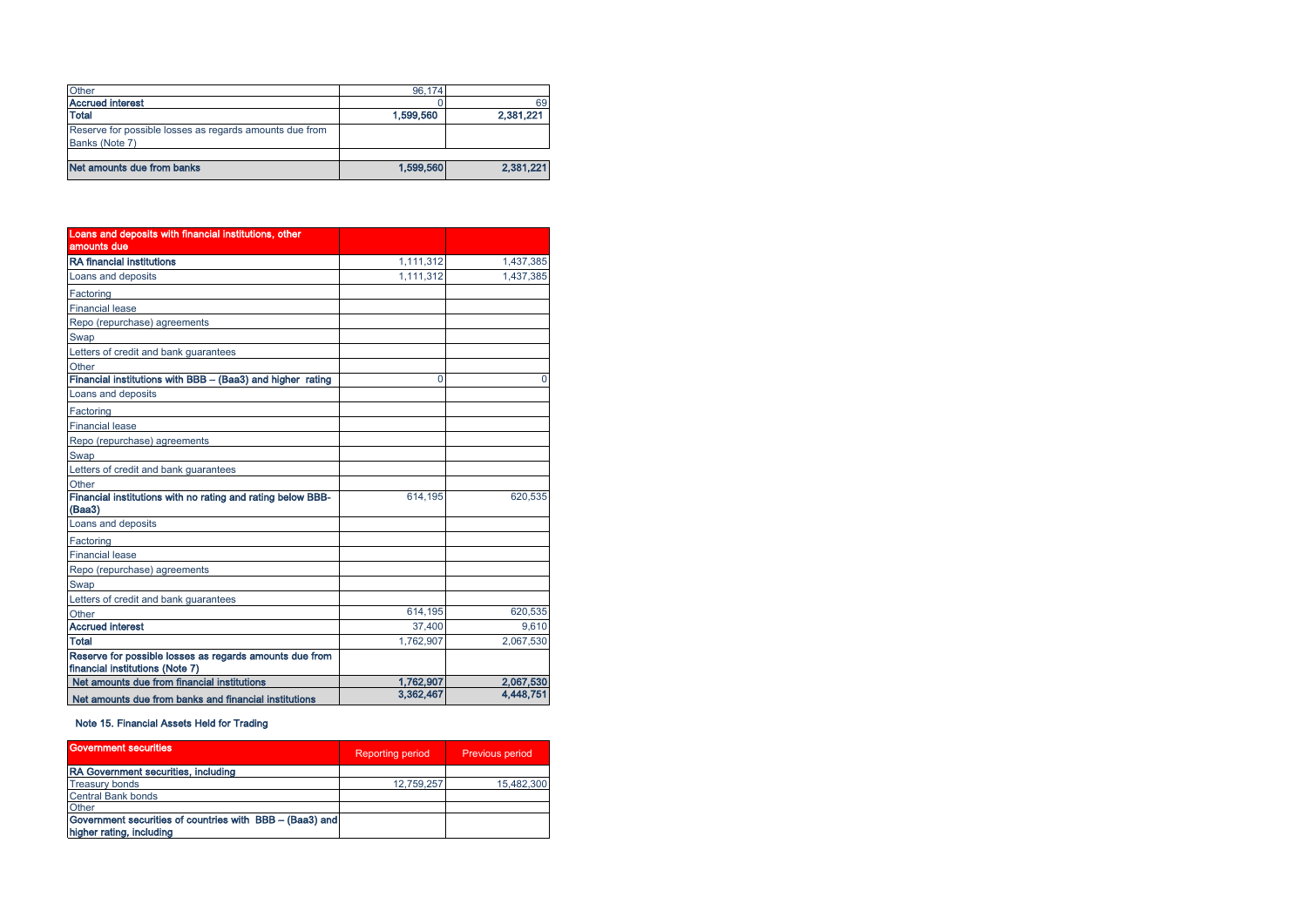| <b>Treasury bonds</b>                                 |            |            |
|-------------------------------------------------------|------------|------------|
| <b>Central Bank bonds</b>                             |            |            |
| Other                                                 |            |            |
| Government securities of countries with no rating and |            |            |
| rating below BBB-(Baa3)                               |            |            |
| <b>Treasury bonds</b>                                 |            |            |
| <b>Central Bank bonds</b>                             |            |            |
| Other                                                 |            |            |
| <b>Total Government securities</b>                    | 12,759,257 | 15,482,300 |

| Non-government securities of RA                           | Listed | Non-Listed | Listed | Non-Listed |
|-----------------------------------------------------------|--------|------------|--------|------------|
| <b>Issuer with A-/A3/ and higher rating</b>               |        |            |        |            |
| Long term debt instruments                                |        |            |        |            |
| Short term debt instruments                               |        |            |        |            |
| Deposit certificates                                      |        |            |        |            |
| <b>Equity instruments</b>                                 |        |            |        |            |
| Other                                                     |        |            |        |            |
| Issuer with "C" and higher rating by CBA                  |        |            |        |            |
| Long term debt instruments                                |        |            |        |            |
| Short term debt instruments                               |        |            |        |            |
| Deposit certificates                                      |        |            |        |            |
| <b>Equity instruments</b>                                 |        |            |        |            |
| Other                                                     |        |            |        |            |
| Issuer with BBB+/Baa1/ and below rating, other rating and |        |            |        |            |
| no rating                                                 |        |            |        |            |
| Long term debt instruments                                |        |            |        |            |
| Short term debt instruments                               |        |            |        |            |
| Deposit certificates                                      |        |            |        |            |
| <b>Equity instruments</b>                                 |        |            |        |            |
| Other                                                     |        |            |        |            |
| Total non-government securities of RA held for trading    | 0      | ٥          | C      | 0          |

| Non-government securities of other countries                                 | Listed               | Non-Listed                   | Listed | Non-Listed |
|------------------------------------------------------------------------------|----------------------|------------------------------|--------|------------|
| Issuer with A-/A3/ and higher rating                                         |                      |                              |        |            |
| Long term debt instruments                                                   |                      |                              |        |            |
| Short term debt instruments                                                  |                      |                              |        |            |
| Deposit certificates                                                         |                      |                              |        |            |
| <b>Equity instruments</b>                                                    |                      |                              |        |            |
| Other                                                                        |                      |                              |        |            |
| Issuer with BBB+/Baa1/ and below rating, other rating and<br>no rating       |                      |                              |        |            |
| Long term debt instruments                                                   |                      |                              |        |            |
| Short term debt instruments                                                  |                      |                              |        |            |
| Deposit certificates                                                         |                      |                              |        |            |
| <b>Equity instruments</b>                                                    |                      |                              |        |            |
| Other                                                                        |                      |                              |        |            |
| Total non-government securities of other countries held<br>for trading       | 0                    |                              |        |            |
| the contract the contract of the contract of the contract of the contract of | <b>ACCEPT OFFICE</b> | $\lambda$ = $\lambda$ 00.000 | $\sim$ |            |

| Total securities held for trading | 12.759.257 | 15,482,300 |  |
|-----------------------------------|------------|------------|--|
|                                   |            |            |  |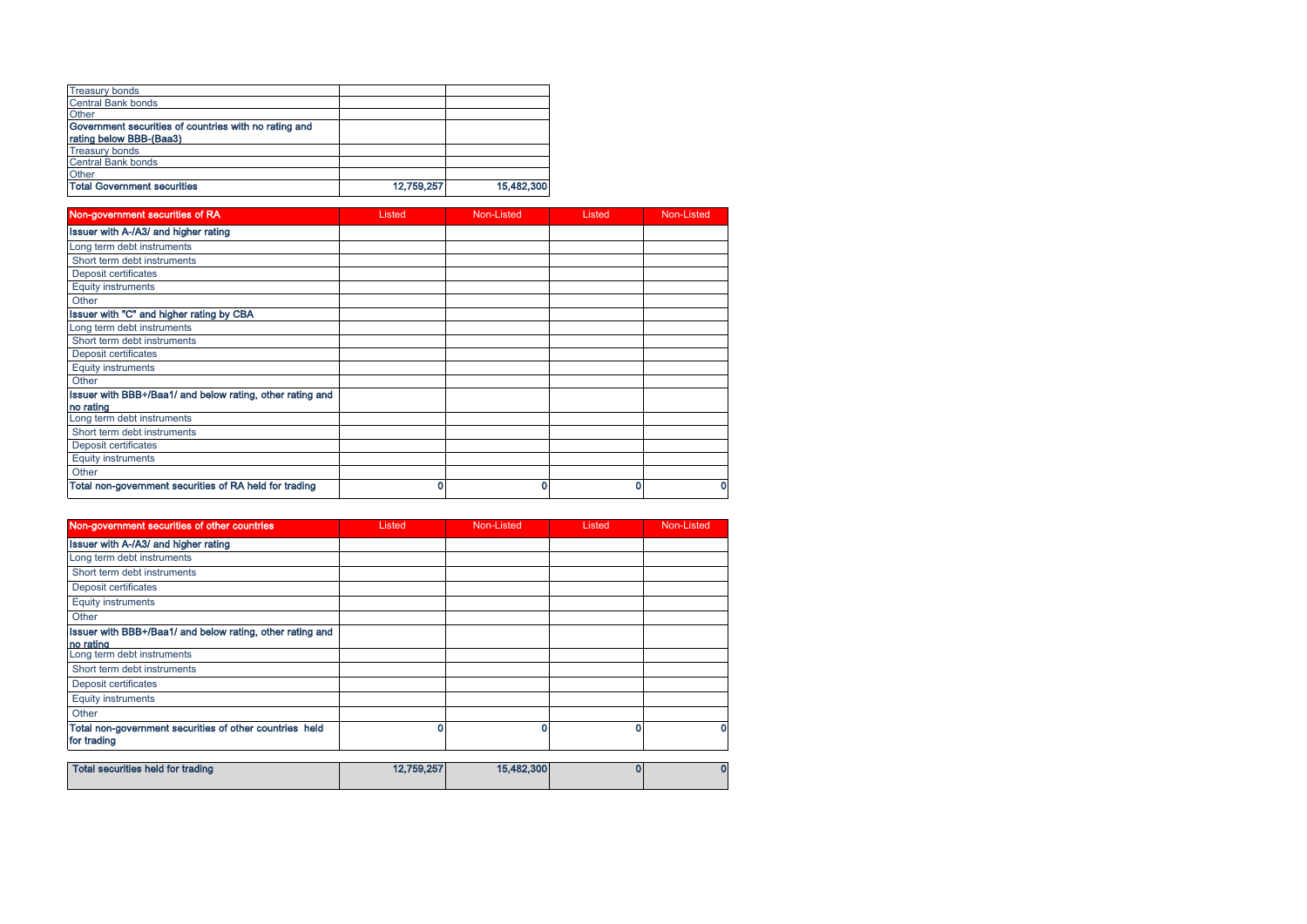| Other financial assets held for trading                                   | <b>Reporting period</b> | Reporting period | Previous period | Previous period |
|---------------------------------------------------------------------------|-------------------------|------------------|-----------------|-----------------|
| Loans, factoring, accounts receivable                                     |                         |                  |                 |                 |
| Borrowers with A-/A3/ or higher rating                                    |                         |                  |                 |                 |
| Borrowers with BBB+/Baa1/ and lower rating, other rating<br>and no rating |                         |                  |                 |                 |
| - Mortgage                                                                |                         |                  |                 |                 |
| Consumer loans                                                            |                         |                  |                 |                 |
| Other                                                                     |                         |                  |                 |                 |
| <b>Derivative instruments</b>                                             | $\Omega$                |                  |                 |                 |
| - Futures                                                                 |                         |                  |                 |                 |
| - Forward                                                                 |                         |                  |                 |                 |
| - Option                                                                  |                         |                  |                 |                 |
| - Swap                                                                    |                         |                  |                 |                 |
| - Other                                                                   |                         |                  |                 |                 |
| Total                                                                     |                         |                  |                 |                 |

| Total financial assets held for trading | 12.759.257 | 15,482,300 |  | n |
|-----------------------------------------|------------|------------|--|---|
|-----------------------------------------|------------|------------|--|---|

## Note 16. Loans and other advances to customers

| <b>Issued loans and other advances</b>                                                   | <b>Reporting period</b> | <b>Previous period</b> |
|------------------------------------------------------------------------------------------|-------------------------|------------------------|
| Loans, including                                                                         | 89,660,045              | 80,734,089             |
| - to banks                                                                               |                         |                        |
| - to RA Government                                                                       |                         |                        |
| - to local authorities                                                                   |                         |                        |
| - mortgage                                                                               | 11, 197, 195            | 12,096,515             |
| Overdraft and credit line                                                                | 27,306,851              | 29,673,746             |
| <b>Credit cards</b>                                                                      | 19,127,992              | 11,927,691             |
| Factoring                                                                                | 25,800                  |                        |
| <b>Financial lease</b>                                                                   | 690                     | 1.282                  |
| Repurchase agreements                                                                    | 14.758.732              | 12,382,355             |
| <b>Currency swap</b>                                                                     | 16,300                  | 50,550                 |
| Letters of credit and bank guarantees                                                    | 492,177                 | 917,429                |
| Other                                                                                    |                         |                        |
| Accrued interest concerning the mentioned items                                          | 9,536,704               | 6,340,446              |
| <b>Total loans</b>                                                                       | 160,925,291             | 142,027,588            |
| Reserve for possible losses as regards loans and other<br>advances to customers (Note 7) | $-4.739.418$            | $-4,807,102$           |
| <b>Total net loans</b>                                                                   | 156.185.873             | 137.220.486            |

 $\mathcal{L}_{\mathcal{A}}$ 

Reporting period

- Previous period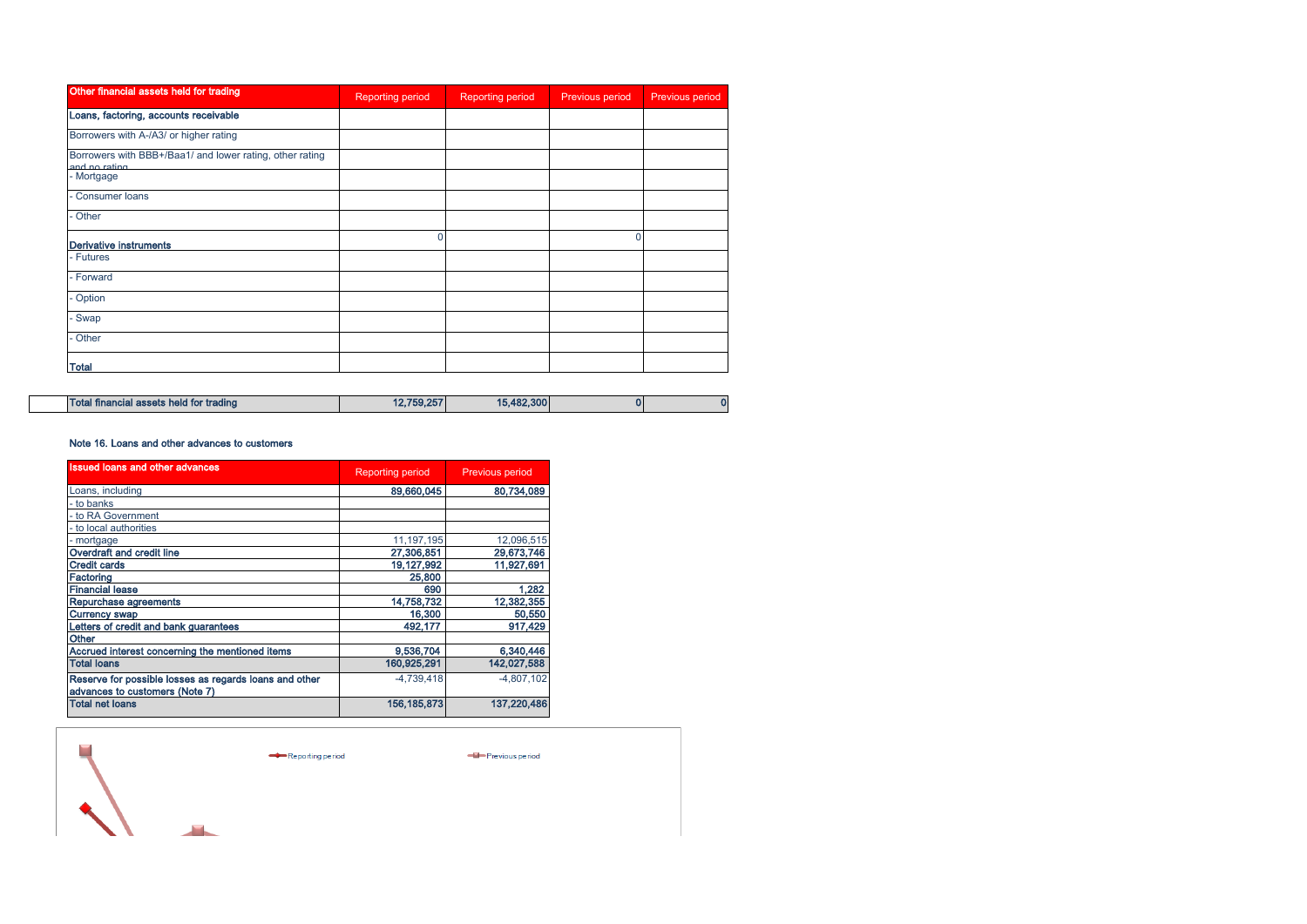

# Breakdown of Performing and Non-Performing Loans and Advances to Customers as of the End of the Reporting Period

| Breakdown of performing and non-performing loans and<br>advances provided to customers |               | <b>Reporting period</b> | Previous period |
|----------------------------------------------------------------------------------------|---------------|-------------------------|-----------------|
| Performing loans and advances                                                          | Amount        | 155.057.928             | 135, 347, 853   |
|                                                                                        | Quantity      | 48,364                  | 35,912          |
| Non-Performing loans and advances, including                                           |               | 5,867,363               | 6,679,735       |
|                                                                                        |               | 3101                    | 1423            |
| Overdue                                                                                | Amount        | 3,309,029               | 4,304,153       |
|                                                                                        | Quantity      | 2394                    | 985             |
|                                                                                        |               |                         |                 |
| <b>Accrued interests</b>                                                               |               |                         |                 |
| <b>Total loans</b>                                                                     | <b>Amount</b> | 160,925,291             | 142.027.588     |
|                                                                                        | Quantity      | 51.465                  | 37,335          |
| Provision for possible losses as regards loans and                                     |               | $-4.739.418$            | $-4.807.102$    |
| advances provided to customers (Note 7)                                                |               |                         |                 |
| <b>Total net loans</b>                                                                 |               | 156, 185, 873           | 137,220,486     |

| Analysis of the provided loans and advances by customer | <b>Reporting period</b> | <b>Previous period</b> |
|---------------------------------------------------------|-------------------------|------------------------|
|                                                         |                         |                        |
| <b>State enterprises</b>                                | 2,311,090               | 766,031                |
| Private enterprises, including                          | 106.156.594             | 92,848,534             |
| large enterprises                                       | 56,907,461              | 30,218,531             |
| small and medium enterprises                            | 49.249.133              | 62.630.003             |
| Natural persons, including                              | 40,337,971              | 39,323,387             |
| consumer loans                                          | 8,509,618               | 7,545,039              |
| - mortgage loans                                        | 11,187,015              | 12,086,951             |
| credit cards                                            | 18,915,081              | 11,925,702             |
| Sole entrepreneurs                                      | 2,582,932               | 2,749,190              |
| <b>Accrued interest</b>                                 | 9,536,704               | 6,340,446              |
| <b>Total Ioans</b>                                      | 160,925,291             | 142,027,588            |
| Provision for possible losses as regards loans and      | (4,739,418)             | (4,807,102)            |
| advances provided to customers                          |                         |                        |
| <b>Total net loans</b>                                  | 156, 185, 873           | 137,220,486            |

a) Total loans provided to major borrowers and related persons as of 30.09.2014 made AMD 73.640.933 thous, as of 31.12.2013 – AMD 55.925.751 thous.

b) Share in total loan portfolio as of 30.09.2014 made 50.55%, as of 31.12.2013 - 46.17 %

c) Percentage to Capital as of 30.09.2014 was 297.67%, as of 31.12.2013 –262.23 %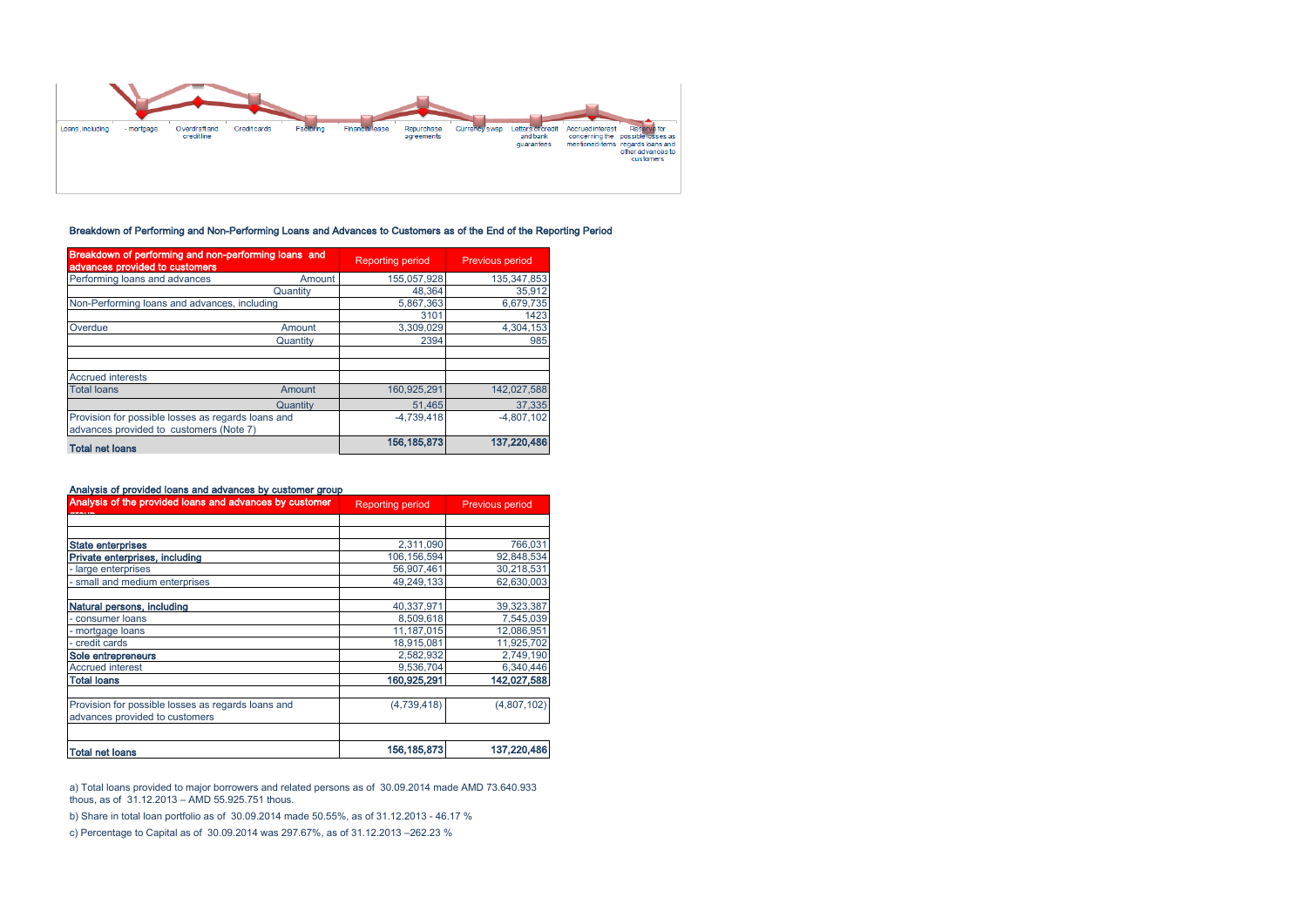| Analysis of loan portfolio according to number of borrowers | <b>Reporting period</b> | <b>Previous period</b> |
|-------------------------------------------------------------|-------------------------|------------------------|
|                                                             |                         |                        |
| State enterprises                                           |                         |                        |
| Private enterprises                                         | 295                     | 306                    |
| Natural persons                                             | 44.878                  | 23,263                 |
| Sole entrepreneurs                                          | 150                     | 150                    |
| <b>Total</b>                                                | 45,331                  | 23.727                 |

## Analysis of loan portfolio according to the industry sectors (less the reserve amount for possible losses)

|                                                        |                        | 30.09.14   |
|--------------------------------------------------------|------------------------|------------|
| Analysis of loans and advances according to crediting  | <b>Previous period</b> | Percentage |
| 1. Agriculture, forestry and fishing                   | 3,935,829              | 2.45       |
| 2. Mining and quarrying                                | 9,624,617              | 5.98       |
| 3. Processing industry                                 | 15,634,871             | 9.72       |
| 4. Electricity, gas, steam and air conditioning supply | 4,386,813              | 2.73       |
| 5. Water supply, sewerage, waste management and        | 259,810                | 0.16       |
| recycling                                              |                        |            |
| 6. Construction                                        | 14,826,774             | 9.21       |
| 7. Trade                                               | 30.897.551             | 19.20      |
| 8. Transportation and warehouse business               | 6,899,658              | 4.29       |
| 9. Accommodation and catering                          | 6.911.391              | 4.29       |
| 10. Information and communication                      | 1,331,029              | 0.83       |
| 11. Real estate collateral                             | 12,666                 | 0.01       |
| 12. Professional, scientific and technical activities  | 3,152,246              | 1.96       |
| 13. Education                                          | 64.874                 | 0.04       |
| 14. Healthcare                                         | 310,288                | 0.19       |
| 15. Arts, entertainment, recreation                    | 331,401                | 0.21       |
| 16. Other sectors of economy                           | 21,873,188             | 13.59      |
| 17. Mortgage loans                                     | 11,328,355             | 7.04       |
| 18. Consumer and other loans                           | 29,143,930             | 18.11      |
| Total                                                  | 160,925,291            | 100        |



|                                                        |                        | 31.12.13   |
|--------------------------------------------------------|------------------------|------------|
| Analysis of loans and advances according to crediting  | <b>Previous period</b> | Percentage |
| 1. Agriculture, forestry and fishing                   | 3.936.161              | 2.77       |
| 2. Mining and quarrying                                | 9.170.897              | 6.46       |
| 3. Processing industry                                 | 13.230.862             | 9.32       |
| 4. Electricity, gas, steam and air conditioning supply | 2.679.522              | 1.89       |
| 5. Water supply, sewerage, waste management and        | 129,510                | 0.09       |
| 6. Construction                                        | 13.964.713             | 9.83       |
| 7. Trade                                               | 22.840.431             | 16.08      |
| 8. Transportation and warehouse business               | 7,234,048              | 5.09       |
| 9. Accommodation and catering                          | 7.191.534              | 5.06       |
| 10. Information and communication                      | 569.248                | 0.40       |
| 11. Real estate collateral                             |                        | 0.00       |
| 12. Professional, scientific and technical activities  | 110.575                | 0.08       |
| 13. Education                                          | 70.741                 | 0.05       |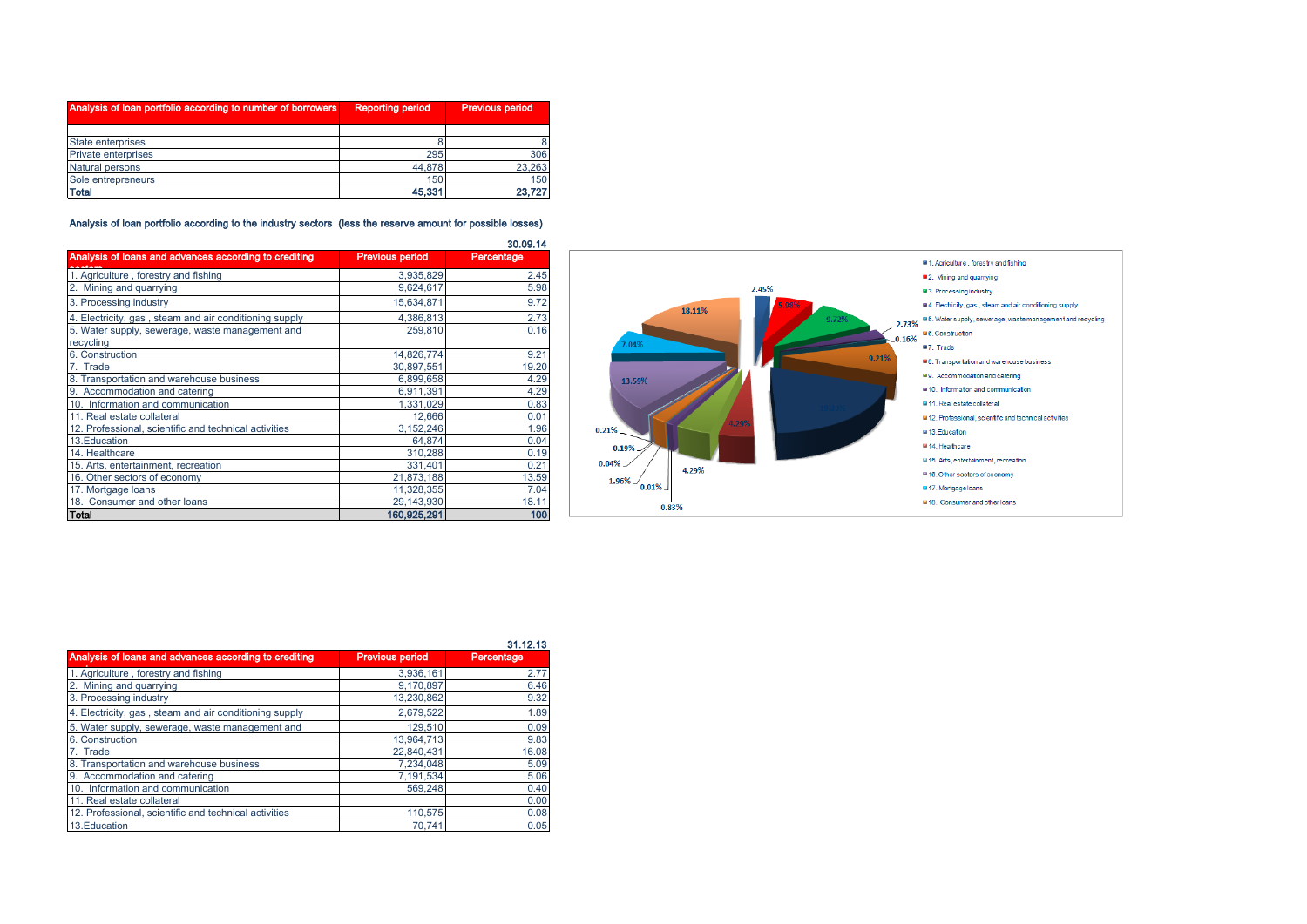| 14. Healthcare                      | 241.507     | 0.17  |
|-------------------------------------|-------------|-------|
| 15. Arts, entertainment, recreation | 354,009     | 0.25  |
| 16. Other sectors of the economy    | 18,878,087  | 13.29 |
| 17. Mortgage loans                  | 12.188.552  | 8.58  |
| 18. Consumer and other loans        | 29.237.191  | 20.59 |
| <b>Total</b>                        | 142.027.588 | 100   |



# Analysis of the loan portfolio as regards customers' residency

| Analysis of the loan portfolio as regards customers'<br>residency <sup>1</sup> | <b>Reporting period</b> | Percentage | <b>Previous period</b> | Percentage |
|--------------------------------------------------------------------------------|-------------------------|------------|------------------------|------------|
| <b>RA</b> residents                                                            | 128.417.314             | 82.22      | 111.336.051            | 81.14      |
| Non-residents                                                                  | 27.768.559              | 17.78      | 25.884.435             | 18.86      |
| <b>Total</b>                                                                   | 156, 185, 873           | 100        | 137.220.486            | 100        |

| <b>Region (Marz)</b> | 30.09.14 |            | 31.12.13 |            |
|----------------------|----------|------------|----------|------------|
|                      | Quantity | Amount     | Quantity | Amount     |
| Yerevan              | 17354    | 73,840,515 | 13234    | 65,945,708 |
| Gegharkunik          | 2844     | 3,256,611  | 1813     | 2,344,252  |
| <b>Shirak</b>        | 4992     | 3,079,437  | 3838     | 3,555,828  |
| Lori                 | 3197     | 2,578,962  | 2441     | 1,768,258  |
| <b>Vayots Dzor</b>   | 135      | 279.295    | 137      | 969.692    |
| Armavir              | 2412     | 2.556.700  | 2420     | 2,546,004  |
| Syunik               | 2301     | 3,151,973  | 1680     | 2,858,843  |
| Tavush               | 1157     | 1,656,509  | 851      | 1,515,322  |
| Aragatsotn           | 3759     | 2.541.290  | 2216     | 1.893.698  |
| Kotayk               | 4477     | 13.088.435 | 2908     | 11,391,221 |
| Ararat               | 3212     | 4,625,329  | 1908     | 5,060,513  |
| <b>NKR</b>           | 5583     | 17,762,258 | 3860     | 11.486.712 |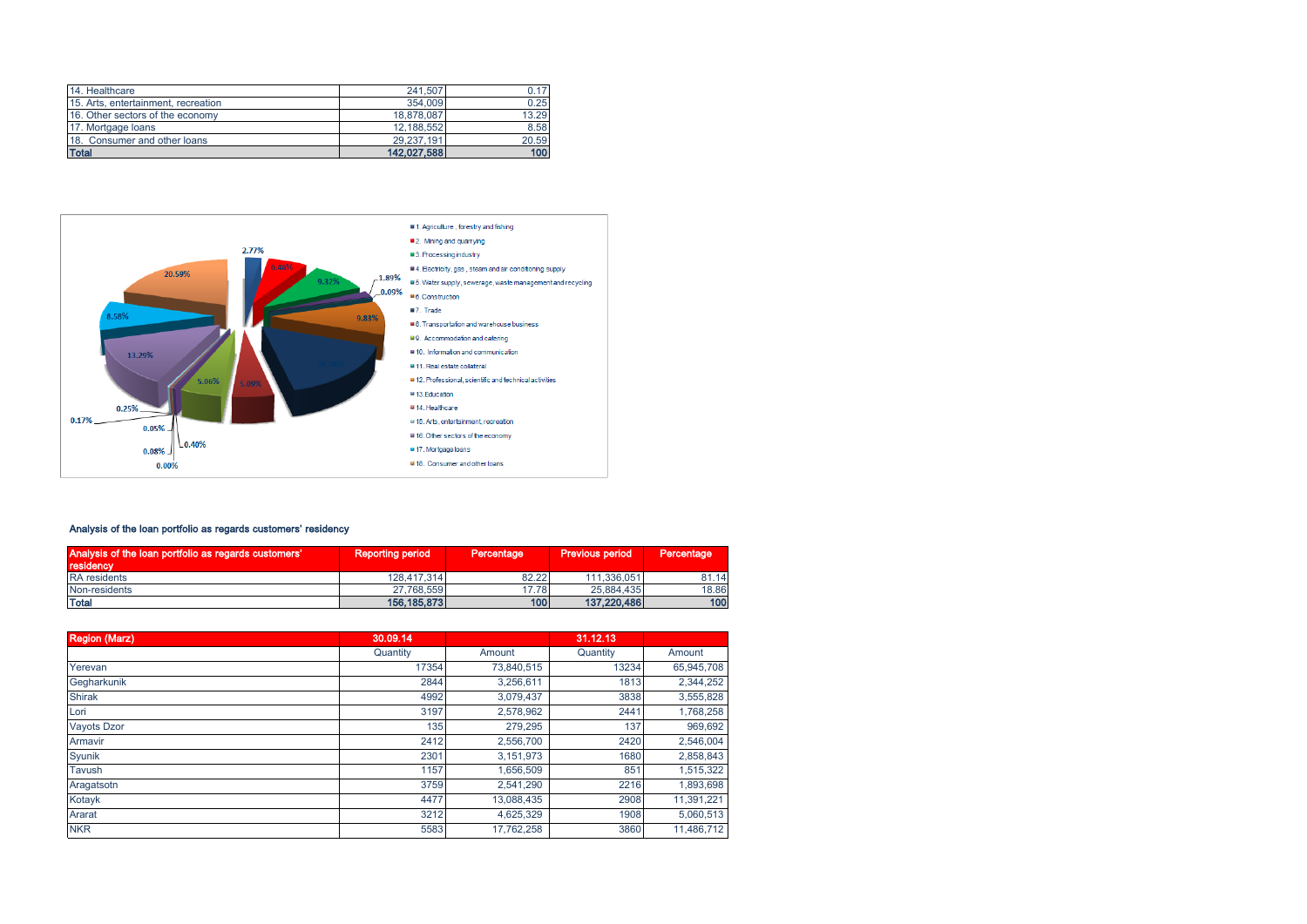| $-$<br><b>Foreign countries</b> | 42     | $\sim$<br>768,559 | 29     | 107<br>25.884.435  |
|---------------------------------|--------|-------------------|--------|--------------------|
| Total                           | 51,465 | 156, 185, 873     | 37,335 | 137.220.486<br>13. |



# Note 17. Financial assets available for sale

| <b>State securities</b>                                     | <b>Reporting period</b> | <b>Previous period</b> |
|-------------------------------------------------------------|-------------------------|------------------------|
| <b>State obligations</b>                                    | 6.786.581               | 9.533.881              |
| <b>Treasury obligations</b>                                 | 6.786.581               | 9.529.301              |
| <b>Central Bank obligations</b>                             |                         |                        |
| Promissory note                                             |                         | 4,580                  |
| State obligations of countries with BBB-/Baa3/ or higher    |                         |                        |
| rating                                                      |                         |                        |
| <b>Treasury obligations</b>                                 |                         |                        |
| <b>Central Bank obligations</b>                             |                         |                        |
| Other                                                       |                         |                        |
| State securities of countries with BB+/Ba1/ or below rating |                         |                        |
| or no rating                                                |                         |                        |
| <b>Treasury obligations</b>                                 |                         |                        |
| <b>Central Bank obligations</b>                             |                         |                        |
| Other                                                       |                         |                        |
| Possible loss reserve for promissory notes (Note 7)         |                         |                        |
| <b>Total state securities</b>                               | 6,786,581               | 9,533,881              |

| Non-state securities of RA               | listed | unlisted | listed | unlisted |
|------------------------------------------|--------|----------|--------|----------|
| Issuer with A-/A3/ or higher rating      |        |          |        |          |
| Long term debt instruments               |        |          |        |          |
| Short term debt instruments              |        |          |        |          |
| Deposit certificates                     |        |          |        |          |
| <b>Equity instruments</b>                |        |          |        |          |
| Other                                    |        |          |        |          |
| Issuer with "C" and higher rating by CBA |        |          |        |          |
| Long term debt instruments               |        |          |        |          |
| Short term debt instruments              |        |          |        |          |
| Deposit certificates                     |        |          |        |          |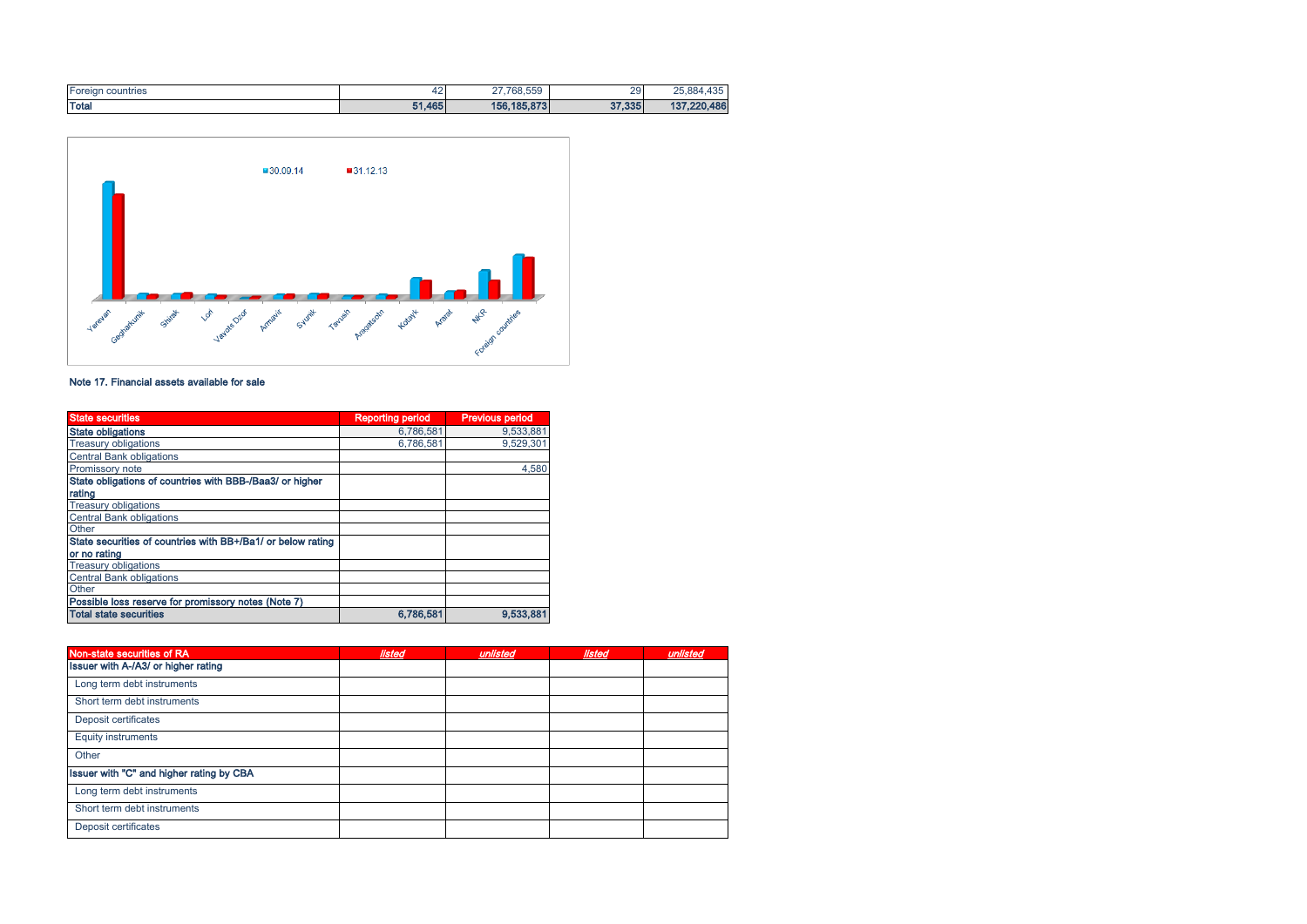| <b>Equity instruments</b>                                            |  |  |
|----------------------------------------------------------------------|--|--|
| Other                                                                |  |  |
| Issuer with BBB+/Baa1/ or below rating, other rating or no<br>rating |  |  |
| Long term debt instruments                                           |  |  |
| Short term debt instruments                                          |  |  |
| Deposit certificates                                                 |  |  |
| <b>Equity instruments</b>                                            |  |  |
| Other                                                                |  |  |
| Total non government securities of RA                                |  |  |

| Non-state securities of other countries                    | listed | unlisted | listed | unlisted |
|------------------------------------------------------------|--------|----------|--------|----------|
| Issuer with A-/A3/ or higher rating                        |        |          |        |          |
| Long term debt instruments                                 |        |          |        |          |
| Short term debt instruments                                |        |          |        |          |
| Deposit certificates                                       |        |          |        |          |
| <b>Equity instruments</b>                                  |        |          |        |          |
| Other                                                      |        |          |        |          |
| Issuer with BBB+/Baa1/ or below rating, other rating or no |        |          |        |          |
| rating                                                     |        |          |        |          |
| Long term debt instruments                                 |        |          |        |          |
| Short term debt instruments                                |        |          |        |          |
| Deposit certificates                                       |        |          |        |          |
| <b>Equity instruments</b>                                  |        |          |        |          |
| Other                                                      |        |          |        |          |
| Total non government securities of other countries         |        |          |        |          |

Total securities available for sale 6,786,581 6,786,581

| Other financial assets available for sale                                |           |           |  |
|--------------------------------------------------------------------------|-----------|-----------|--|
| Loans, factoring, amounts receivable                                     |           |           |  |
| Borrowers with A-/A3/ or higher rating                                   |           |           |  |
| Borrowers with BBB+/Baa1 and below rating, other rating<br>and no rating |           |           |  |
| Mortgage loans                                                           |           |           |  |
| <b>Consumer loans</b>                                                    |           |           |  |
| Other                                                                    |           |           |  |
| <b>Total</b>                                                             |           |           |  |
|                                                                          |           |           |  |
| Total financial assets available for sale                                | 6,786,581 | 9,533,881 |  |

Investments in other persons' share capital

#### Reporting period

| Company name                    | <b>Main activity</b>               | Country of<br>registration | <b>Investment date</b> | Invested amount<br>(thous. drams) | <b>Share</b> |
|---------------------------------|------------------------------------|----------------------------|------------------------|-----------------------------------|--------------|
| 1. Armenian Card CJSC           | Payment and<br>settlement services | <b>RA</b>                  | 20.10.06               | 12143                             | 2.00         |
| 2. "ACRA Credit Reporting" CJSC | Payment and<br>settlement services | <b>RA</b>                  | 22.11.07               | 19845                             | 4.0003       |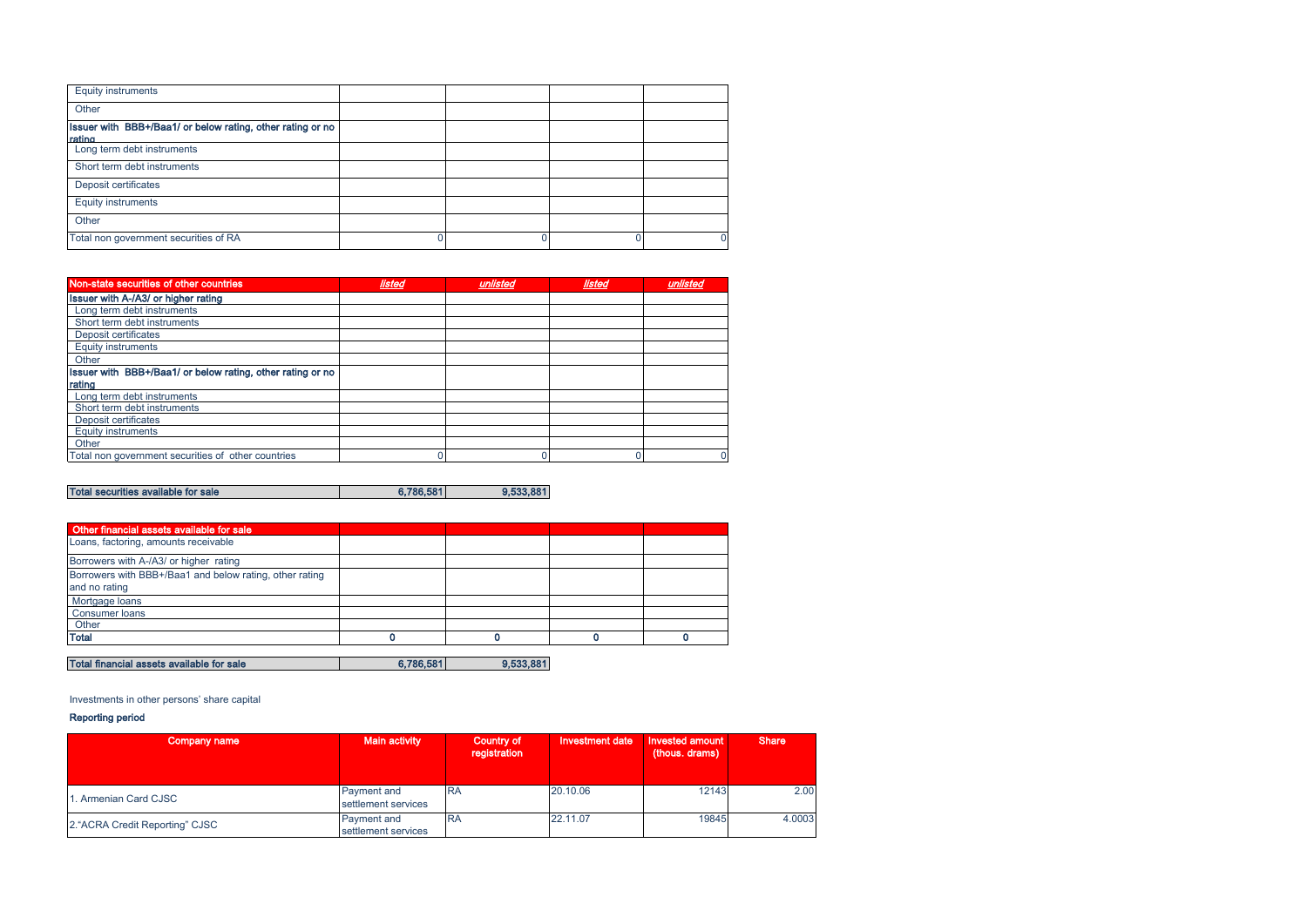| 3. SWIFT                                                                                             | Payment and<br>settlement services | <b>Belaium</b> | 23.04.12 | 11457     | 0.00005 |
|------------------------------------------------------------------------------------------------------|------------------------------------|----------------|----------|-----------|---------|
| <b>Total</b>                                                                                         |                                    |                |          | 43,445    |         |
| Impairment of investments in other companies share<br>capital (reserve for possible losses) (Note 7) |                                    |                |          | $-18.406$ |         |
| <b>Total</b>                                                                                         |                                    |                |          | 25,039    |         |

# Previous period

| Company name                                                                                         | <b>Main activity</b>               | <b>Country of</b><br>registration | Investment date | <b>Invested amount</b><br>¥thous. drams) | <b>Share</b> |
|------------------------------------------------------------------------------------------------------|------------------------------------|-----------------------------------|-----------------|------------------------------------------|--------------|
| 1. Armenian Card CJSC                                                                                | Payment and<br>settlement services | <b>RA</b>                         | 20.10.06        | 12143                                    | 2.00         |
| 2. "ACRA Credit Reporting" CJSC                                                                      | Payment and<br>settlement services | <b>RA</b>                         | 22.11.07        | 19845                                    | 4.0003       |
| 3. SWIFT                                                                                             | Payment and<br>settlement services | Belgium                           | 23.04.12        | 9226                                     | 0.00005      |
| <b>Total</b>                                                                                         |                                    |                                   |                 | 41,214                                   |              |
| Impairment of investments in other companies share<br>capital (reserve for possible losses) (Note 7) |                                    |                                   |                 | $-21.895$                                |              |
| <b>Total</b>                                                                                         |                                    |                                   |                 | 19,319                                   |              |

|                                                                                                | <b>Reporting period</b> | <b>Previous period</b> |
|------------------------------------------------------------------------------------------------|-------------------------|------------------------|
| Total financial assets available for sale and investments in<br>other companies' share capital | 6.811.620               | 9,553,200              |

# Note 18. Investments held to maturity

| <b>Government securities</b>                                                           | <b>Reporting period</b> | <b>Previous period</b> |
|----------------------------------------------------------------------------------------|-------------------------|------------------------|
| RA state bonds including                                                               |                         |                        |
| T-bonds                                                                                |                         |                        |
| <b>Bonds of Central bank</b>                                                           |                         |                        |
| Other                                                                                  |                         |                        |
| Government securities of countries with BBB-/Baa3/ or<br>higher rating including       |                         |                        |
| T-bonds                                                                                |                         |                        |
| <b>Bonds of Central bank</b>                                                           |                         |                        |
| Other                                                                                  |                         |                        |
| State securities of countries with BB+/Ba1/ or below rating<br>or no rating, including |                         |                        |
| T-bonds                                                                                |                         |                        |
| <b>Bonds of Central bank</b>                                                           |                         |                        |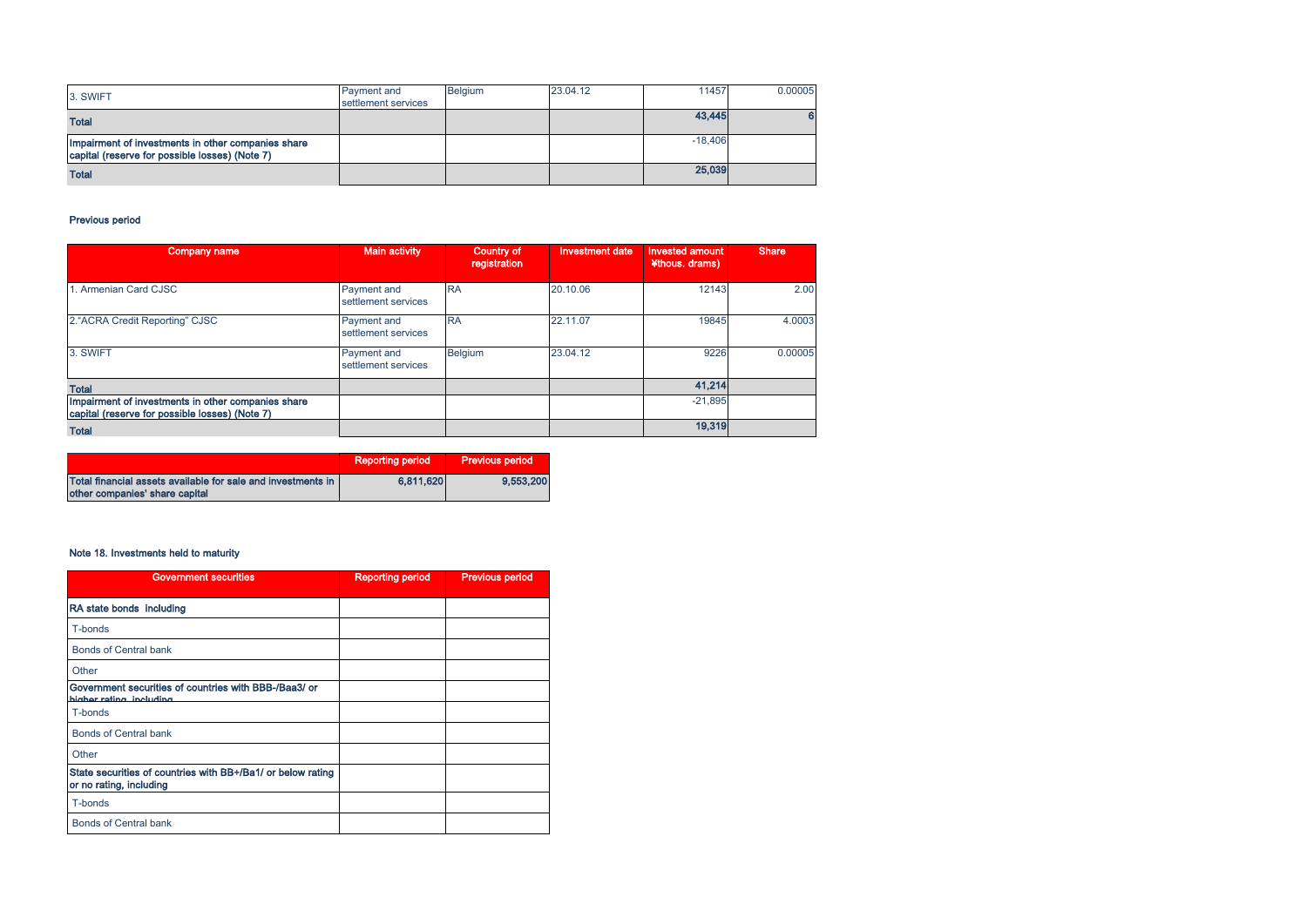| Other                   |  |
|-------------------------|--|
| <b>Accrued interest</b> |  |
| <b>Total</b>            |  |

| Non-government securities of RA                           | listed | unlisted | listed | unlisted |
|-----------------------------------------------------------|--------|----------|--------|----------|
| Issuer with A-/A3/ or higher rating, including            |        |          |        |          |
| - long term debt instruments                              |        |          |        |          |
| short term debt instruments                               |        |          |        |          |
| deposite certificates                                     |        |          |        |          |
| other                                                     |        |          |        |          |
| Issuer having "C-" and higher rating from CBA, including  |        |          | 0      |          |
| - long term debt instruments                              |        |          |        |          |
| short term debt instruments                               |        |          |        |          |
| deposite certificates                                     |        |          |        |          |
| - other                                                   |        |          |        |          |
| Issuer with BBB+/Baa1/ and lower rating, other rating and |        |          |        |          |
| no rating, including                                      |        |          |        |          |
| - long term debt instruments                              |        |          |        |          |
| - short term debt instruments                             |        |          |        |          |
| deposite certificates                                     |        |          |        |          |
| - other                                                   |        |          |        |          |
| <b>Accrued interest</b>                                   |        |          |        |          |
| <b>Total</b>                                              |        |          |        |          |

| Non-government securities of other countries              | listed | unlisted | listed | unlisted |
|-----------------------------------------------------------|--------|----------|--------|----------|
| Issuer with A-/A3/ or higher rating, including            |        |          |        |          |
| - long term debt instruments                              |        |          |        |          |
| short term debt instruments                               |        |          |        |          |
| deposite certificates                                     |        |          |        |          |
| other                                                     |        |          |        |          |
| Issuer with BBB+/Baa1/ and lower rating, other rating and |        |          |        |          |
| no rating, including                                      |        |          |        |          |
| - long term debt instruments                              |        |          |        |          |
| - short term debt instruments                             |        |          |        |          |
| - deposite certificates                                   |        |          |        |          |
| - other                                                   |        |          |        |          |
| <b>Accrued interest</b>                                   |        |          |        |          |
| <b>Total</b>                                              | -      |          | ۰      |          |
|                                                           |        |          |        |          |
| Impairment of investments held to maturity (reserve for   |        |          |        |          |
| possible losses) (Note 7)                                 |        |          |        |          |
|                                                           |        |          |        |          |
| Net investments in financial assets held to maturity      |        |          |        |          |

# Note 20. Property, Plant, Equipment and Intangible Assets

# Property, plant and equipment

| <b>Title</b>                                    | <b>Buildings</b> | Computer &<br>communication<br>means | <b>Vehicles</b> | Other PPE | Capital<br>investments as<br>regards PPE | Capital investments<br>as regards leased<br><b>PPE</b> | Total      |
|-------------------------------------------------|------------------|--------------------------------------|-----------------|-----------|------------------------------------------|--------------------------------------------------------|------------|
| <b>Initial cost</b>                             |                  |                                      |                 |           |                                          |                                                        |            |
| Balance at the beginning of the previous period | 7,908,178        | 2,683,902                            | 470,838         | 1,110,545 |                                          | 28,996                                                 | 12,202,459 |
| Increase                                        | 2,330            | 53,172                               | 31,272          | 152,868   |                                          | .403                                                   | 241,045    |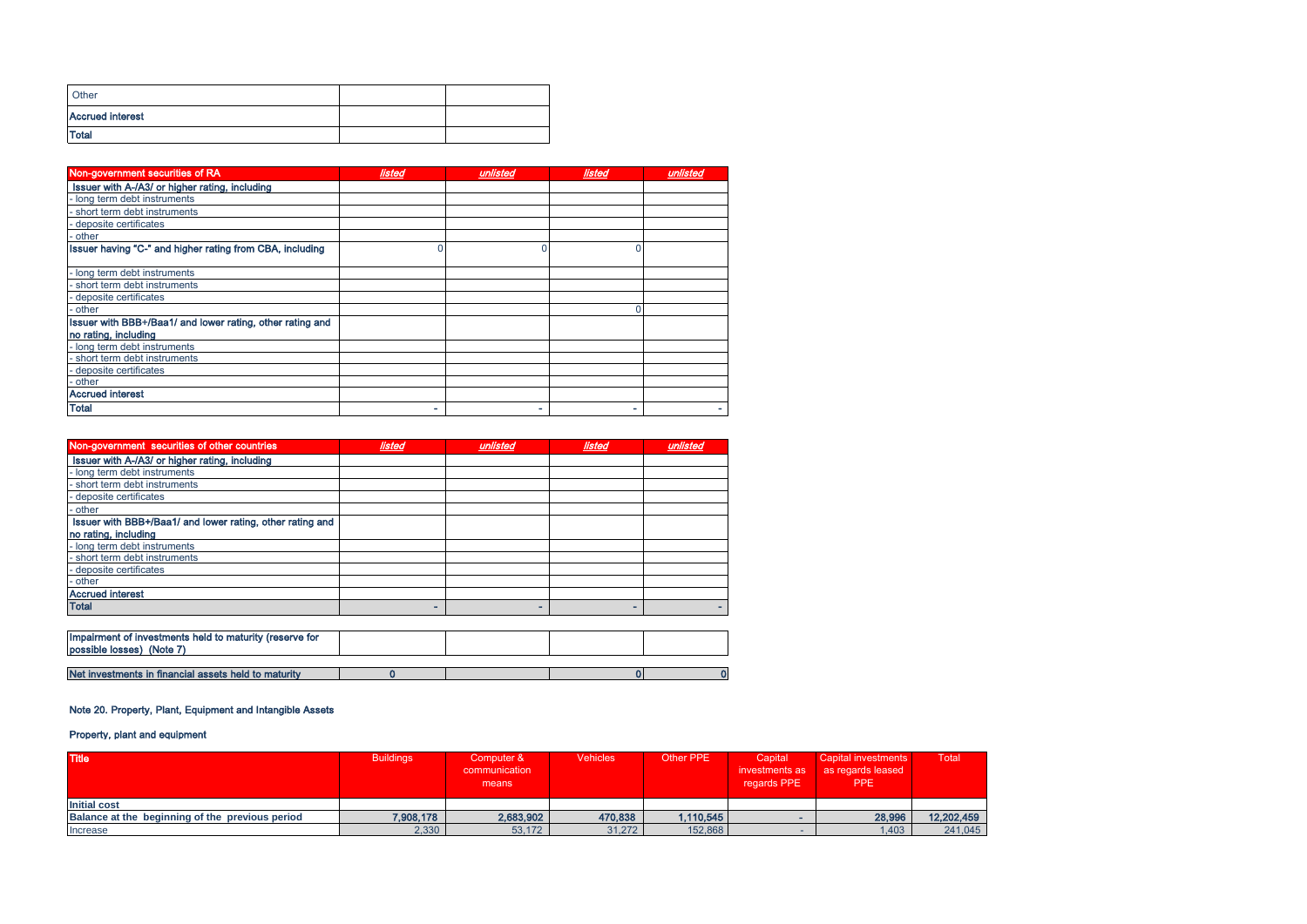| Disposal                                        |            |           | 242,090 |           |   |         | 242,090    |
|-------------------------------------------------|------------|-----------|---------|-----------|---|---------|------------|
| Write-off                                       |            |           |         |           |   |         |            |
| Revaluation                                     | 589,278    |           |         |           |   |         | 589,278    |
| Depreciation adjustment from revaluation        | (952, 836) |           |         |           |   |         | (952, 836) |
| Balance at the end of the previous period       | 7,546,950  | 2,737,074 | 260,020 | 1,263,413 | ٠ | 30,399  | 11,837,856 |
| Increase                                        | 1,559      | 165,396   |         | 226,660   |   | 70,513  | 464,128    |
| <b>Disposal</b>                                 |            |           | 6,363   |           |   |         | 6,363      |
| Revaluation*                                    |            |           |         |           |   |         |            |
| Write-off                                       |            |           |         |           |   |         |            |
| Depreciation adjustment from revaluation        |            |           |         |           |   |         |            |
| Balance at the end of the reporting period      | 7,548,509  | 2,902,470 | 253,657 | 1,490,073 |   | 100,912 | 12,295,621 |
| <b>Accumulated depreciation</b>                 |            |           |         |           |   |         |            |
| Balance at the beginning of the previous period | 687,347    | 1,498,312 | 160,902 | 536,645   | ۰ | 18,106  | 2,901,312  |
| Increase                                        | 265,489    | 212,225   | 81,589  | 225,594   |   | 438     | 785,335    |
| Disposal                                        |            |           | 122,457 |           |   |         | 122,457    |
| Impairment                                      |            |           |         |           |   |         |            |
| Depreciation adjustment from revaluation        | 952,836    |           |         |           |   |         | 952,836    |
| Write-off                                       |            |           |         |           |   |         |            |
| Balance at the end of the previous period       | ٠          | 1,710,537 | 120,034 | 762,239   | ۰ | 18,544  | 2,611,354  |
| Increase                                        | 217,498    | 165,829   | 38,160  | 142,721   |   | 712     | 564,920    |
| <b>Disposal</b>                                 |            |           | 6,363   |           |   |         | 6,363      |
| Depreciation adjustment from revaluation        |            |           |         |           |   |         |            |
| Write-off                                       |            |           |         |           |   |         |            |
| Balance at the end of the reporting period      | 217,498    | 1,876,366 | 151,831 | 904,960   | ۰ | 19,256  | 3,169,911  |
| Net carrying amount                             |            |           |         |           |   |         |            |
| <b>End of reporting period</b>                  | 7,331,011  | 1,026,104 | 101,826 | 585,113   | ٠ | 81,656  | 9,125,710  |
| End of previous period                          | 7,546,950  | 1,026,537 | 139,986 | 501,174   | ۰ | 11,855  | 9,226,502  |

# Intangible Assets

|                                                 | Software                 | Licenses  | Copyright | Other intangible<br>assets | Capital<br>investments as<br>regards intangible | Total      |
|-------------------------------------------------|--------------------------|-----------|-----------|----------------------------|-------------------------------------------------|------------|
|                                                 |                          |           |           |                            | accate                                          |            |
| <b>Initial cost</b>                             |                          |           |           |                            |                                                 |            |
| Balance at the beginning of the previous period | 147,318                  | 839,351   | ۰         | 52,837                     | 4,847                                           | 1,044,353  |
| Increase                                        | ٠                        | 246,368   |           |                            | 91,930                                          | 338,298    |
| <b>Disposal</b>                                 |                          |           |           |                            |                                                 |            |
| Impairment                                      |                          |           |           |                            |                                                 |            |
| <b>Revaluation</b>                              |                          |           |           |                            |                                                 |            |
| Balance at the end of previous period           | 147,318                  | 1,085,719 | ۰         | 52,837                     | 96,777                                          | 1,382,651  |
| Increase                                        | 27,653                   | 224,104   |           | 13,378                     | 30,982                                          | 296,117    |
| <b>Disposal</b>                                 |                          |           |           |                            |                                                 |            |
| Revaluation*                                    |                          |           |           |                            |                                                 |            |
| Impairment                                      |                          |           |           |                            |                                                 |            |
| Depreciation adjustment from revaluation        |                          |           |           |                            |                                                 |            |
| Balance at the end of the reporting period      | 174,971                  | 1,309,823 | ۰         | 66,215                     | 127,759                                         | 1,678,768  |
| Accumulated amortization                        |                          |           |           |                            |                                                 |            |
| Balance at the end of previous period           | 32.223                   | 65,767    | ٠         | 23.341                     | $\sim$                                          | 121,331    |
| Increase                                        | (31, 947)                | (65, 480) |           | (23, 341)                  |                                                 | (120, 768) |
| <b>Disposal</b>                                 |                          |           |           |                            |                                                 |            |
| Impairment                                      |                          |           |           |                            |                                                 |            |
| <b>Revaluation</b>                              |                          |           |           |                            |                                                 |            |
| Balance at the end of previous period           | 338                      | 33,714    |           | ٠                          | ٠                                               | 34,052     |
| Increase                                        | $\overline{\phantom{a}}$ | 35,865    |           |                            |                                                 | 35,865     |
| <b>Disposal</b>                                 |                          |           |           |                            |                                                 | $\sim$     |
| Depreciation adjustment from revaluation        |                          |           |           |                            |                                                 |            |
| Revaluation                                     |                          |           |           |                            |                                                 | $\sim$     |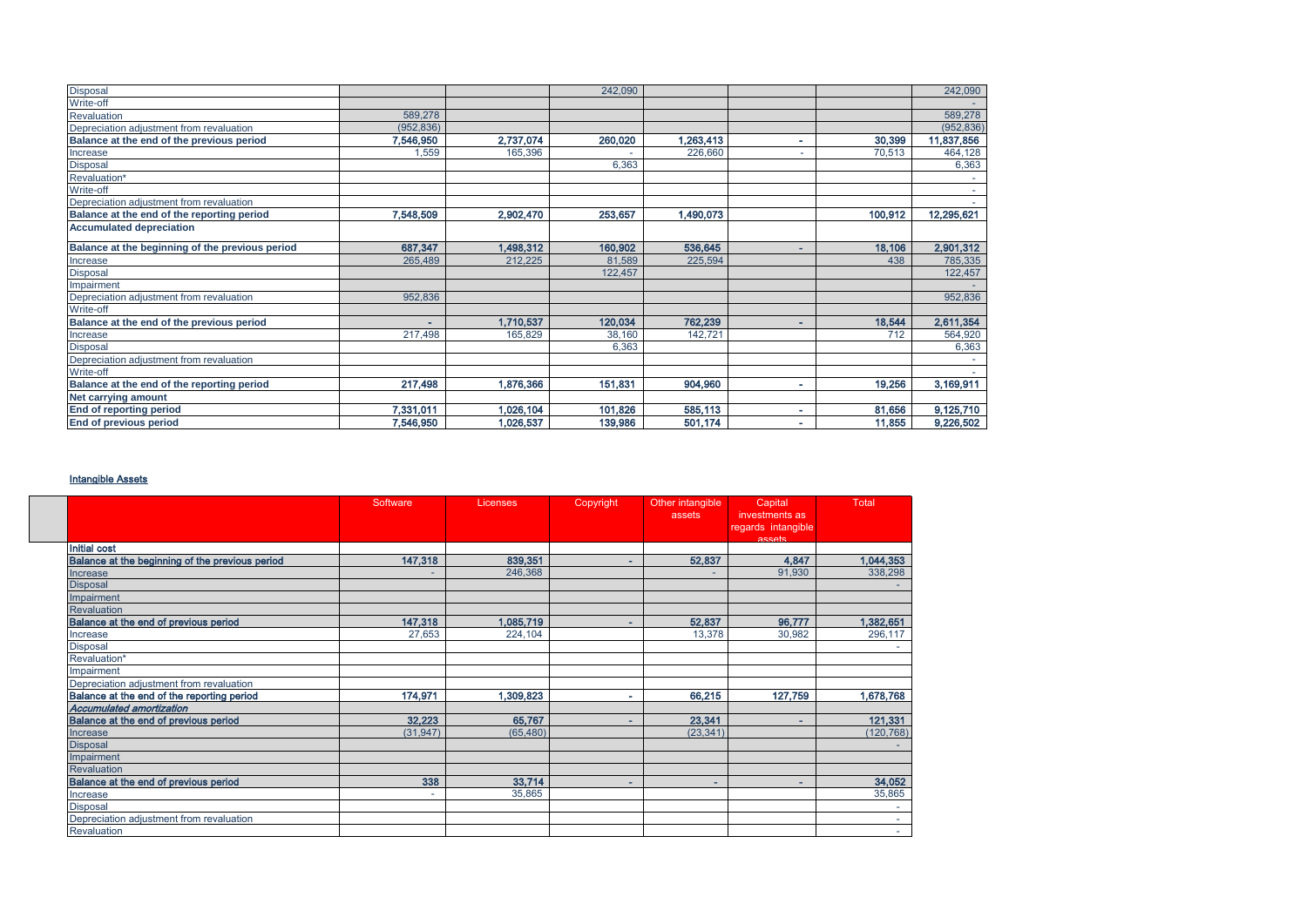| Balance at the end of the reporting period | 338     | 69.579    |        |         | 69,917    |
|--------------------------------------------|---------|-----------|--------|---------|-----------|
| Net carrying amount                        |         |           |        |         |           |
| <b>End of reporting period</b>             | 174,633 | 1,240,244 | 66,215 | 127,759 | .608,85   |
| f previous period<br>End of                | 146,980 | 1,052,005 | 52,837 | 96,777  | 1,348,599 |

## Note 21. Deferred tax assets

| Deferred tax assets movement           | <b>Reporting period</b> | Previous period |
|----------------------------------------|-------------------------|-----------------|
| Balance at the beginning of the period | 149.158                 | 149.158         |
| Increase                               |                         |                 |
| Decrease                               | $-149.158$              |                 |
| Balance at the end of the period       |                         | 149,158         |

#### **Note 22.** Օ**ther Assets**

| Amounts receivable from bank transactions                         | <b>Reporting period</b> | Previous period |
|-------------------------------------------------------------------|-------------------------|-----------------|
| Dividends receivable                                              |                         |                 |
| Amounts receivable from trust management transactions             |                         |                 |
| Amounts receivable from other transactions                        | 1.162.831               | 523.651         |
| <b>Total</b>                                                      | 1.162.831               | 523.651         |
| Reserve for possible losses as regards bank transactions (Note 7) |                         |                 |
| Net amounts receivable from bank transactions                     | 1.162.831               | 523,651         |

| Accounts receivable and prepayments                          | <b>Reporting period</b> | <b>Previous period</b> |
|--------------------------------------------------------------|-------------------------|------------------------|
| Receivables as regards budget                                | 395                     | 9.558                  |
| Receivables as regards suppliers                             |                         |                        |
| Advance payments to the employees                            | 7.788                   | 1.291                  |
| Advance payments to the suppliers                            | 437,719                 | 378,464                |
| Advance payments and overpayments as regards budget an       | 70.622                  | 465.053                |
| Other receivables and prepaymens                             | 10.510.442              |                        |
| <b>Total</b>                                                 | 11.026,966              | 854,366                |
| Reserve for possible losses as regards other assets (Note    | $-93.689$               | $-143,349$             |
| <b>Total</b>                                                 | 10,933,277              | 711,017                |
| Other assets                                                 |                         |                        |
| Warehouse                                                    | 235,489                 | 262.889                |
| Seized collateral                                            | 4,956,112               | 5,824,128              |
| Future period expenses                                       | 25,583                  | 34,867                 |
| Other assets                                                 | 64,284                  | 81,465                 |
| Reserve for possible losses as regards other assets (Note 7) |                         |                        |
| <b>Total</b>                                                 | 5,281,468               | 6,203,349              |
| <b>Total other assets</b>                                    | 17,377,576              | 7,438,017              |

## Note 23. Amounts due to banks and other financial institutions

| Current accounts                                 | <b>Reporting period</b> | <b>Previous period</b> |
|--------------------------------------------------|-------------------------|------------------------|
| <b>RA Banks</b>                                  |                         | 163                    |
| Banks with BBB-(Baa3) and higher rating          |                         |                        |
| Banks with rating below BBB-(Baa3) and no rating |                         |                        |
| <b>Accrued interest</b>                          |                         |                        |
| <b>Total</b>                                     |                         | 163                    |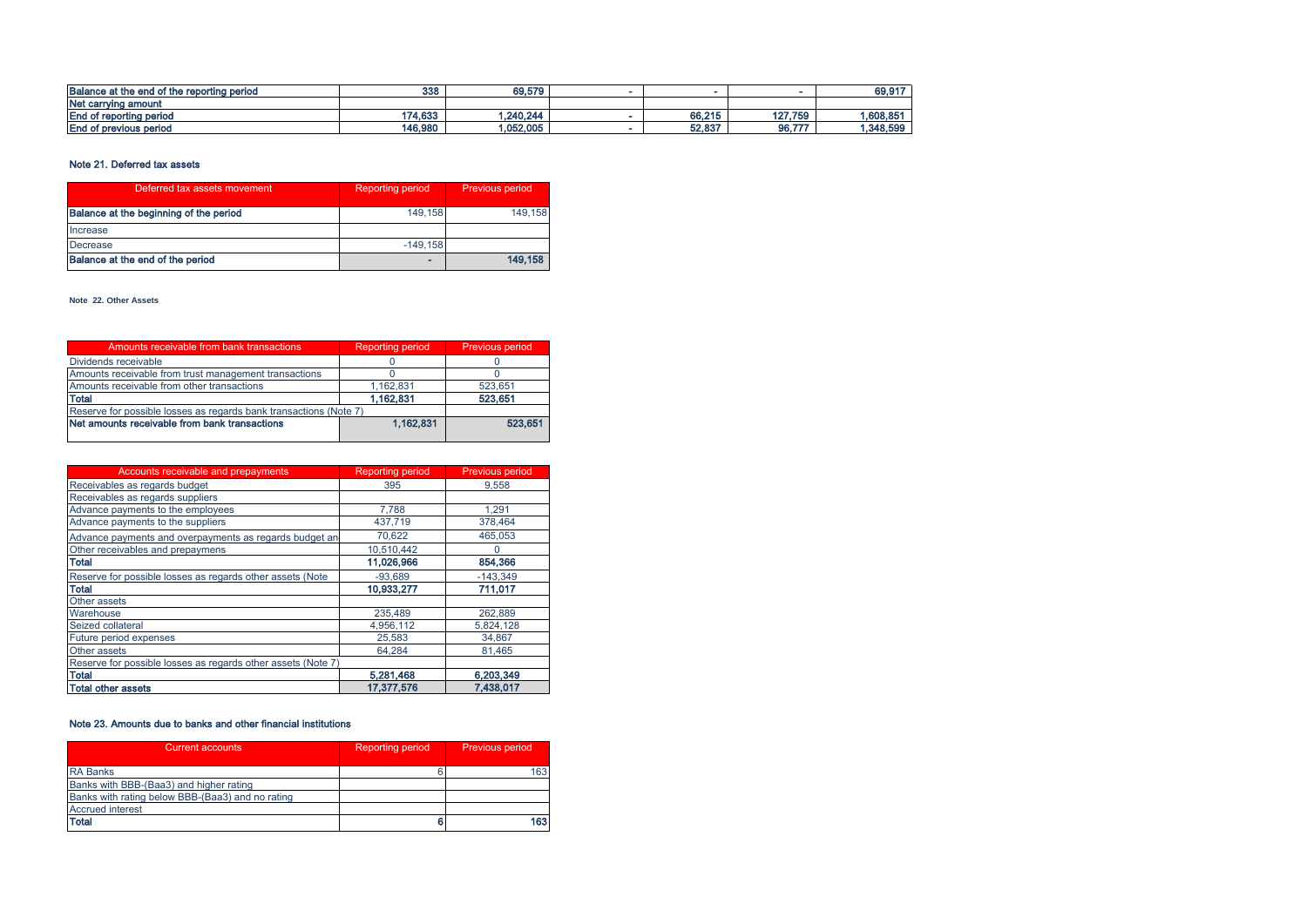| Interbank loans, deposits and other demands            |            |              |
|--------------------------------------------------------|------------|--------------|
| <b>RA Central Bank</b>                                 |            |              |
| Loans*                                                 | 3,577,182  | 12,339,610   |
| Repo (repurchase) agreements                           | 17,839,882 | 24,469,985   |
| Swap                                                   |            |              |
| Other                                                  |            |              |
| <b>RA Banks</b>                                        |            |              |
| Loans and deposits                                     | 39,026,498 | 4,135,509    |
| <b>Financial leasing</b>                               |            |              |
| Repo (repurchase) agreements                           | 0          | $\mathbf{0}$ |
| Other                                                  |            |              |
| BBB-(Baa3) and higher rating banks                     |            |              |
| Loans and deposits                                     |            |              |
| <b>Financial leasing</b>                               |            |              |
| Repo (repurchase) agreements                           |            |              |
| Swap                                                   |            |              |
| Other                                                  |            |              |
| BBB-(Baa3) and lower rating and no rating banks        |            |              |
| Loans and deposits                                     | 407,599    |              |
| <b>Financial leasing</b>                               |            |              |
| Repo (repurchase) agreements                           |            |              |
| Swap                                                   | 2,606      | 0            |
| Other                                                  | 28,266     | $\Omega$     |
| <b>Accrued interest</b>                                | 151,538    | 146,143      |
| <b>Total</b>                                           | 61,033,571 | 41,091,247   |
| <b>Financial institutions</b>                          |            |              |
| <b>Current accounts</b>                                | 126,476    | 63,574       |
| Loans and deposits                                     | 24,040,837 | 20,358,142   |
| Repo (repurchase) agreements                           |            |              |
| Swap                                                   |            |              |
| Other                                                  | 6,171      |              |
| <b>Accrued interest</b>                                | 216,732    | 181,821      |
| Total                                                  | 24,390,216 | 20,603,537   |
| Total amounts due to banks and other fin. institutions | 85,423,793 | 61,694,947   |

As of 30.09.2014, loans received from the Central Bank of Armenia also include loan amounts attracted under international loan programs totaling AMD 3.577.072 thous. And accrued interest amounts - AMD 45.907 thous.

## Note 24. Amounts due to customers

| Amounts due to RA government and local self-managed<br>authorities | <b>Reporting period</b> | <b>Previous period</b> |
|--------------------------------------------------------------------|-------------------------|------------------------|
| <b>Current accounts</b>                                            | 42.041                  | 160,262                |
| Time deposits                                                      |                         |                        |
| Loans                                                              | 4.790.959               | 4.502.289              |
| Repo (repurchase) agreements                                       |                         |                        |
| Swap                                                               |                         |                        |
| Other                                                              | 41,228                  | 9,633                  |
| <b>Accrued interest</b>                                            | 91.900                  | 16,770                 |
| <b>Total</b>                                                       | 4,966,128               | 4,688,954              |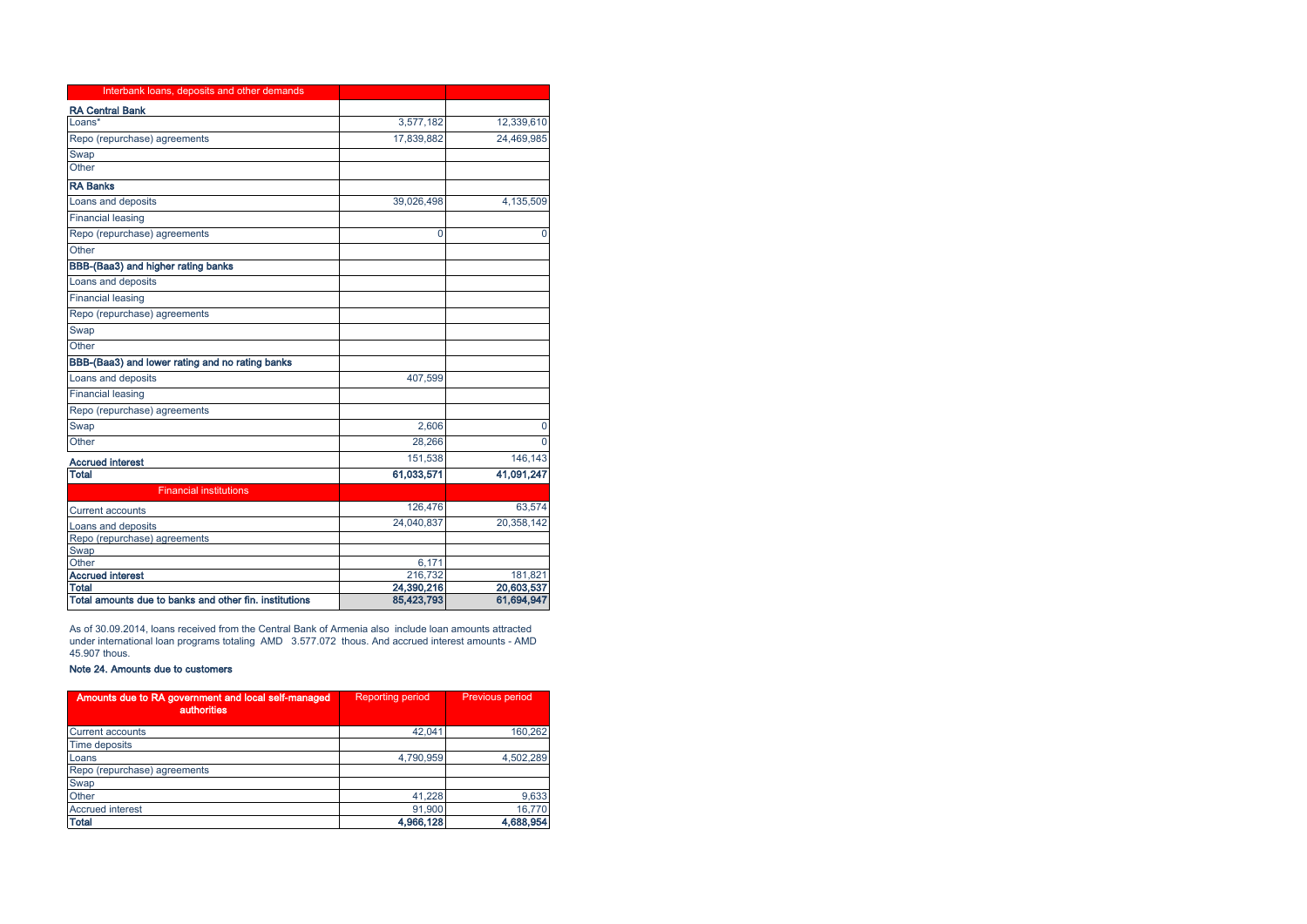| Legal entities and institutions of RA (residents) |             |                     |
|---------------------------------------------------|-------------|---------------------|
| <b>Current accounts</b>                           | 7,919,184   | 9,200,591           |
| <b>Time deposits</b>                              | 3,613,261   | 3,732,258           |
| Repo (repurchase) agreements                      |             |                     |
| Swap                                              |             |                     |
| Other                                             | 872,799     | 396,274             |
| <b>Accrued interest</b>                           | 25,566      | 23,209              |
| <b>Total</b>                                      | 12,430,810  | 13,352,332          |
| Legal entities and institutions (non-residents)   |             |                     |
| Current accounts                                  | 4,730,780   | 11,727,436          |
| <b>Time deposits</b>                              | 5,118,835   | 16,950,346          |
| Repo (repurchase) agreements                      |             |                     |
| Swap                                              |             |                     |
| Other                                             | 1,086,551   |                     |
| <b>Accrued interest</b>                           | 11,848      | 24,833              |
| <b>Total</b>                                      | 10,948,014  | 28,702,615          |
| Sole entrepreneurs of RA (residents)              |             |                     |
|                                                   |             |                     |
| <b>Current accounts</b>                           | 82,756      | 61,701              |
| Time deposits                                     |             |                     |
| Repo (repurchase) agreements                      |             |                     |
| Swap                                              |             |                     |
| Other                                             |             |                     |
| <b>Accrued interest</b>                           |             |                     |
| <b>Total</b>                                      | 82,756      | 61,701              |
| Sole entrepreneurs (non-residents)                |             |                     |
| <b>Current accounts</b>                           | 42          | 61                  |
| <b>Time deposits</b>                              |             |                     |
| Repo (repurchase) agreements                      |             |                     |
| Swap                                              |             |                     |
| Other                                             |             |                     |
| <b>Accrued interest</b>                           |             |                     |
| <b>Total</b>                                      | 42          | 61                  |
| Individuals (residents)                           |             |                     |
| <b>Current accounts</b>                           | 6,926,850   | 4,635,426           |
| <b>Time deposits</b>                              | 75,701,587  | 59,933,599          |
| Repo (repurchase) agreements                      |             |                     |
| Swap                                              |             |                     |
| Other                                             | 16,562      |                     |
| <b>Accrued interest</b>                           | 671,608     | 550,873             |
| <b>Total</b>                                      | 83,316,607  | 65,119,898          |
|                                                   |             |                     |
| Individuals (non-residents)                       |             |                     |
| <b>Current accounts</b>                           | 355.718     | 362,037             |
| Time deposits                                     | 4,455,461   | 4,198,674           |
| Repo (repurchase) agreements                      |             |                     |
| Swap                                              |             | U                   |
| Other<br><b>Accrued interest</b>                  | 0<br>19.802 |                     |
| <b>Total</b>                                      | 4,830,981   | 21,565<br>4,582,276 |
|                                                   |             |                     |
| <b>Total liabilities to customers</b>             | 116,575,338 | 116,507,837         |
|                                                   |             |                     |

The amount of the security of liabilities totaled: as at 31.12.2013 - AMD 34.680.265 thous., as at<br>30.09.2014 - AMD 25.342.091 thous.<br>2.Term liabilities to government include amounts involved from international financia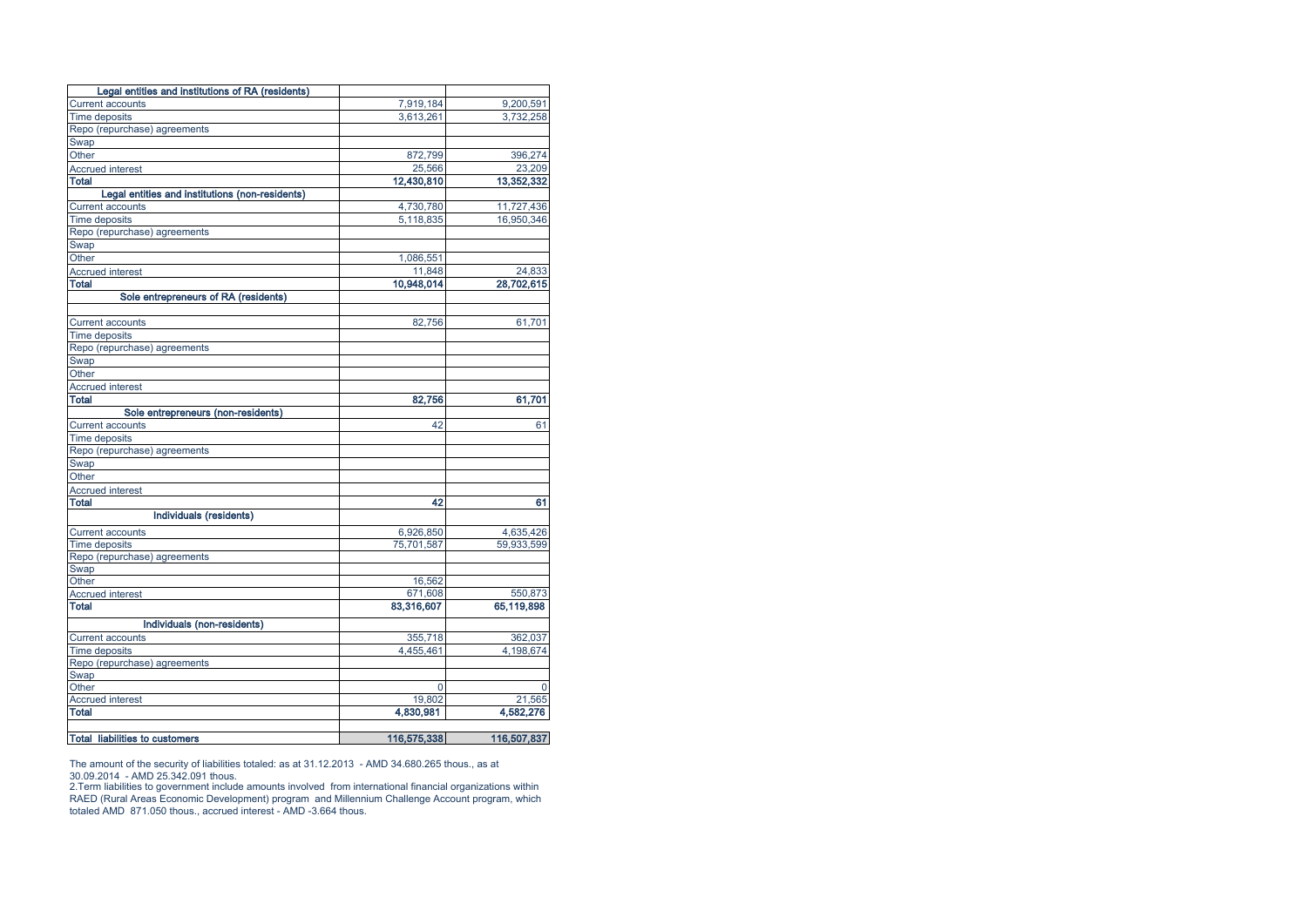# The structure of Bank depositors' (time deposits) by customers number

|                              | <b>Reporting period</b> | <b>Previous period</b> |
|------------------------------|-------------------------|------------------------|
| Legal entities residents     | 49                      |                        |
| Legal entitie non- residents |                         |                        |
| Individuals residents        | 9.191                   | 6.987                  |
| Individuals non-residents    | 116                     | 93                     |
| <b>Total</b>                 | 9.358                   | 7.133                  |

# Note 26. Liabilities held for trading

| Liability held for trading                       | <b>Reporting period</b> | <b>Previous period</b> |
|--------------------------------------------------|-------------------------|------------------------|
| Derivative instruments held for trading purposes |                         |                        |
| <b>Futures</b>                                   |                         |                        |
| Forward                                          |                         |                        |
| Option                                           |                         |                        |
| Swap                                             |                         |                        |
| Other                                            |                         |                        |
| Hedging derivative instruments                   |                         |                        |
| Other                                            | 12.759.257              | 15,482,300             |
| <b>Total</b>                                     | 12,759,257              | 15,482,300             |

# Note 27. Amounts payable

| <b>Amounts payable</b>      | <b>Reporting period</b> | <b>Previous period</b> |
|-----------------------------|-------------------------|------------------------|
| <b>Dividends</b>            |                         |                        |
| Trust management agreements |                         |                        |
| Deposits insurance          | 42.317                  | 33,159                 |
| Other                       |                         |                        |
| <b>Total</b>                | 42,317                  | 33,159                 |

## Note 28. Deferred tax liabilities

| Deferred tax liabilities movements,    | <b>Reporting period</b> | <b>Previous period</b> |
|----------------------------------------|-------------------------|------------------------|
| Balance at the beginning of the period | 432.150                 | 230,756                |
| Increase                               |                         |                        |
| Decrease                               | $-390.966$              | $-189.868$             |
| Balance at the end of the period       | 41.184                  | 40.888                 |

# Note 29. Other liabilities

| <b>Other liabilities</b>                                    | <b>Reporting period</b> | <b>Previous period</b> |
|-------------------------------------------------------------|-------------------------|------------------------|
| Settlement liabilities as regards cheques and other payment | 865                     | 6.554                  |
| documents                                                   |                         |                        |
| Settlement liabilities as regards letters of credit         |                         |                        |
| Other settlements                                           |                         |                        |
| Payables as regards budget                                  |                         |                        |
| <b>Profit Tax</b>                                           | 561.235                 | 365.794                |
| <b>VAT</b>                                                  | 1.159                   | 15,019                 |
| other taxes and dues                                        | 154.901                 | 154,785                |
| social insurance payments                                   |                         | 3,061                  |
| Liabilities to employees as regards salary                  | 89.417                  | 74,583                 |
| Payables as regards suppliers                               | 224,460                 | 95.791                 |
| Payables as regards completion of chartered capital         |                         |                        |
| <b>Other liabilities</b>                                    | 2.767                   | 63,622                 |
| Balance at the end of period                                | 1.034.804               | 779,209                |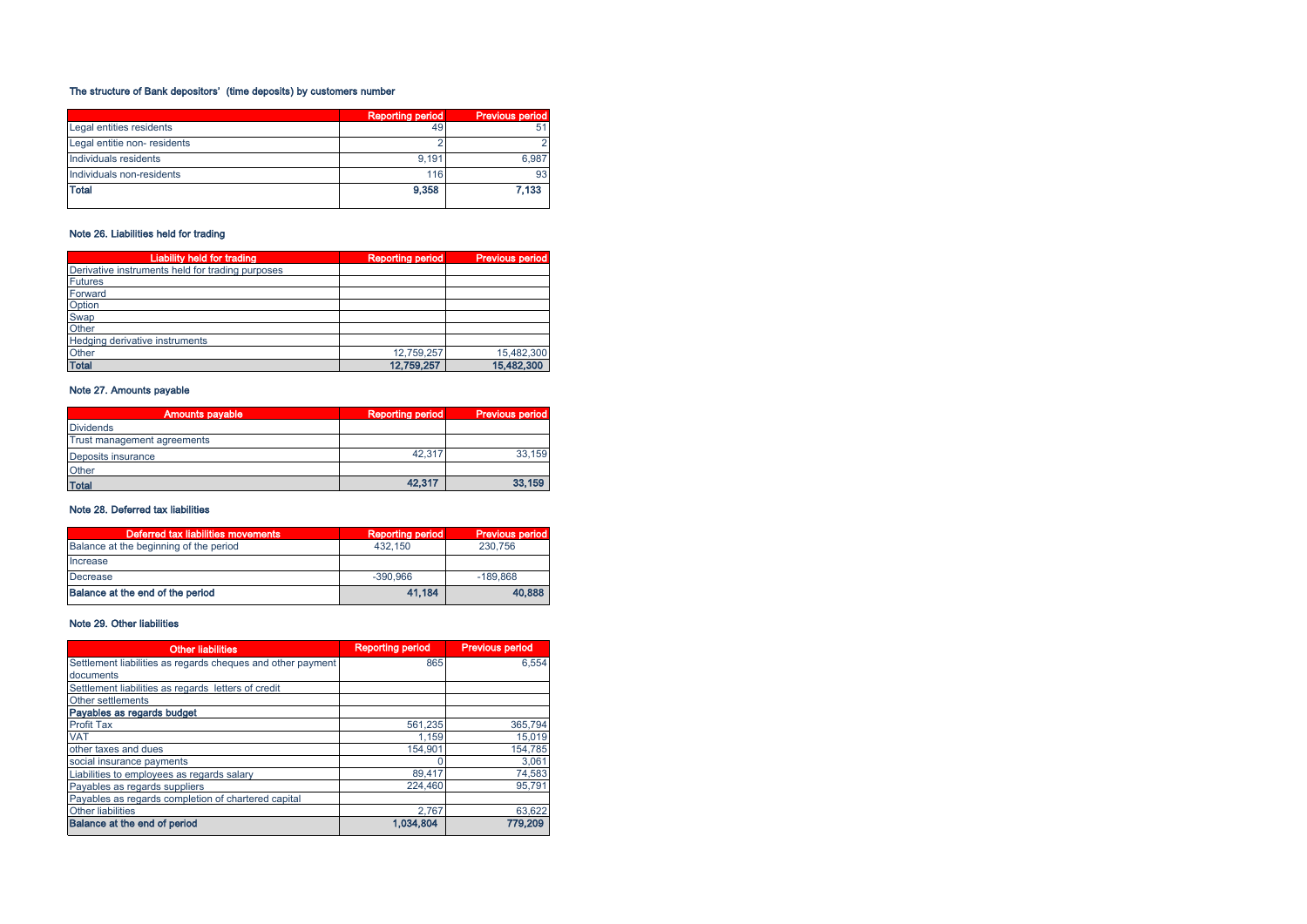# Note 30. Chartered capital

a) Bank's chartered capital registered and fully paid – AMD 22.907.500 thous.

b) The number of issued and allocated ordinary shares - 35.000, nomminal value – AMD 654.500

c) Major participants as of the end of the reporting period

| <b>Major participant</b>  | <b>Amount of</b><br>participation | <b>Share</b><br>% | Type of activity<br>(for legal entities) |
|---------------------------|-----------------------------------|-------------------|------------------------------------------|
| <b>Vitaly Grigoryants</b> | 22,907,500                        | 100               | Individual                               |
|                           | 22,907,500                        |                   |                                          |

# Note 32. Revaluation and remeasurement reserves, other components of equity "Revaluation and remeasurement reserves"

Components:

| <b>Revaluation reserves</b>                                      | <b>Reporting period</b> | <b>Previous period</b> |
|------------------------------------------------------------------|-------------------------|------------------------|
| Unrealized gain/loss from revaluation of investments for<br>sale |                         |                        |
| Fixed assets revaluation reserve                                 |                         |                        |
| Other reserves                                                   |                         |                        |
| Total revaluation reserves                                       |                         |                        |

# Other components of equity

#### Reserves

| <b>Reserves</b>        | <b>Reporting period</b> | <b>Previous period</b> |
|------------------------|-------------------------|------------------------|
| Main reserve           |                         |                        |
| Opening balance        | 309,357                 | 309,357                |
| Increase               | 94.535                  |                        |
| Decrease               |                         |                        |
| <b>Closing balance</b> | 403,892                 | 309,357                |

| <b>Other reserves</b>  |           |           |
|------------------------|-----------|-----------|
| Opening balance        | 1,595,572 | 197,987   |
| Increase               | 1,542,113 | 4,632,928 |
| Decrease               | 1,714,233 | 3,235,343 |
| <b>Closing balance</b> | 1,423,452 | 1,595,572 |

# Note 33. Retained earnings

| <b>Retained profit</b> | <b>Reporting period</b> | <b>Previous period</b> |
|------------------------|-------------------------|------------------------|
| <b>Opening balance</b> | 5,515,725               | 2.779.049              |
| Increase               | 3,013,910               | 2.736.676              |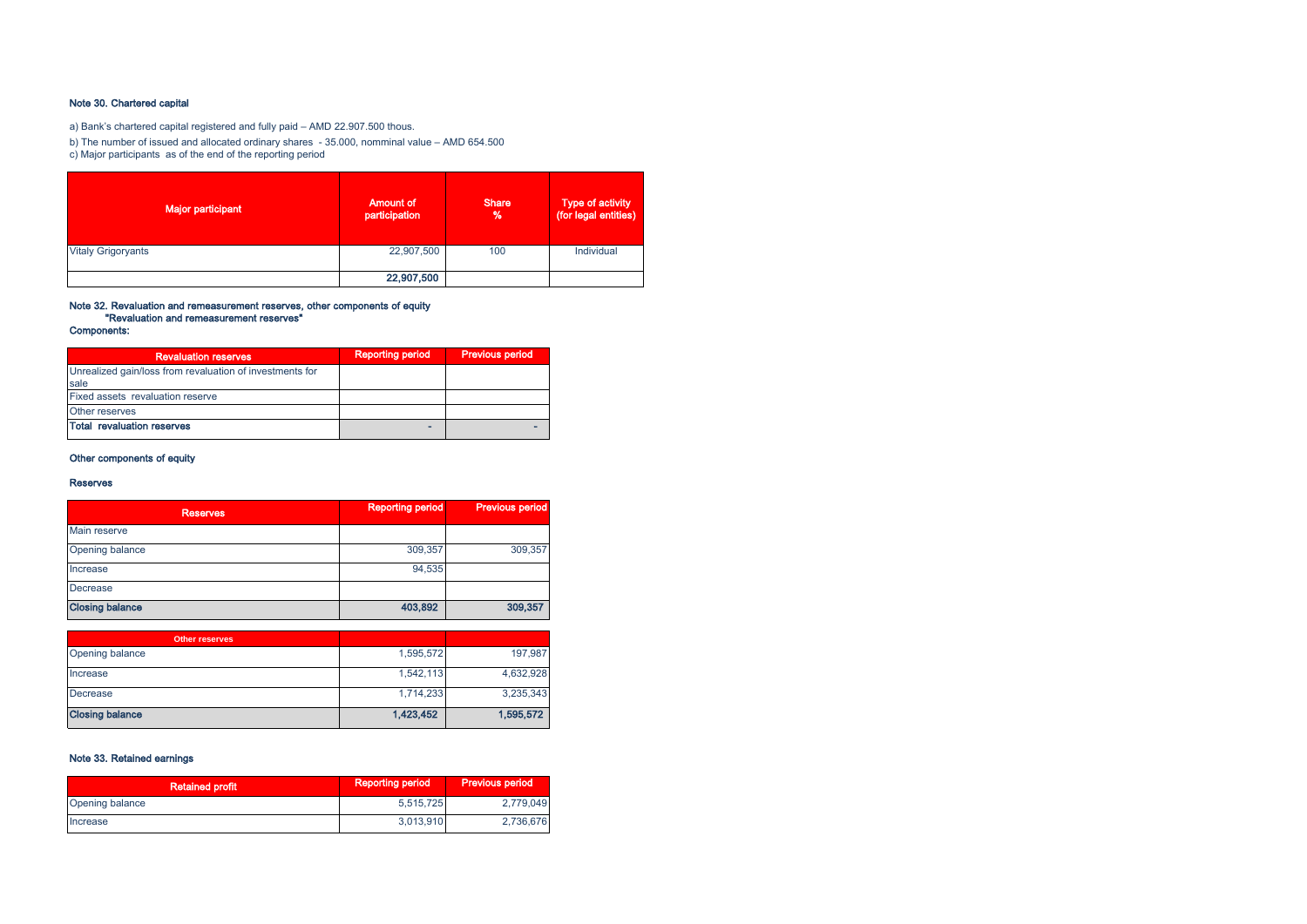| Decrease <sup>*</sup>  | 5.502.034 |           |
|------------------------|-----------|-----------|
| <b>Closing balance</b> | 3.027.601 | 5,515,725 |

\* out of which AMD 5.407.500 thous. were allocated for the replenishment of chartered capital, and AMD 94.535 thous. were allocated to the main reserve

# Note 34. Reserves, contingencies and potential liabilities

| <b>Reserves</b>                | <b>Reporting period</b> | Previous period |
|--------------------------------|-------------------------|-----------------|
| Opening balance                |                         | 197,260         |
| Allocations to the reserve     |                         | 75,223          |
| Use of reserve                 |                         | (272, 483)      |
| Net allocations to the reserve |                         | (197, 260)      |
| <b>Closing balance</b>         |                         |                 |

#### Bank's legal liabilities

The Bank carries out its activity within the requirements prescribed by legislation and needs no additional reserves as regards its legal liabilities.

#### Bank's tax liabilities

The Bank has met its tax obligations and needs no additional reserves as regards its tax liabilities.

#### Bank's contingent liabilities as regards off-balance items containing credit risk

|                                                 | <b>Reporting period</b> | <b>Previous period</b> |
|-------------------------------------------------|-------------------------|------------------------|
| Unused credit lines                             | 6,167,533               | 4,694,542              |
| Guarantees provided                             | 15,208,784              | 18,048,213             |
| Letters of credit issued                        |                         |                        |
| Reserve as regards the mentioned items (Note 7) |                         |                        |
| <b>Closing balance</b>                          | 21,376,317              | 22.742.755             |

# Bank's liability as regards operating lease

#### The leased premises are as follows:

Yerevan, Abovyan 43 - Yerevan Branch Yerevan, Artsakh Str. 23/6 - Artsakh Branch Talin, Gayi 1 - Talin Branch Yerevan, Noragavit 1Str., 93/1 - Noragavit Branch Stepanakert - Khachen Branch Yerevan, Araratyan Branch Gavar, Buniatyan Str. 18/1 - Gavar Branch Yerevan, Arshakunyatn Ave. 127/21 - Arshakuni Branch Masis, Hanrapetutyan Str. 5/1 - Massi Branch Ashtarak, V. Petrosyan 16 - Ashtarak Branch Artik, Artik Branch Sevan, Sevan Branch Yerevan, Komitas Branch

The structure of future total minimum lease amounts payable for operating lease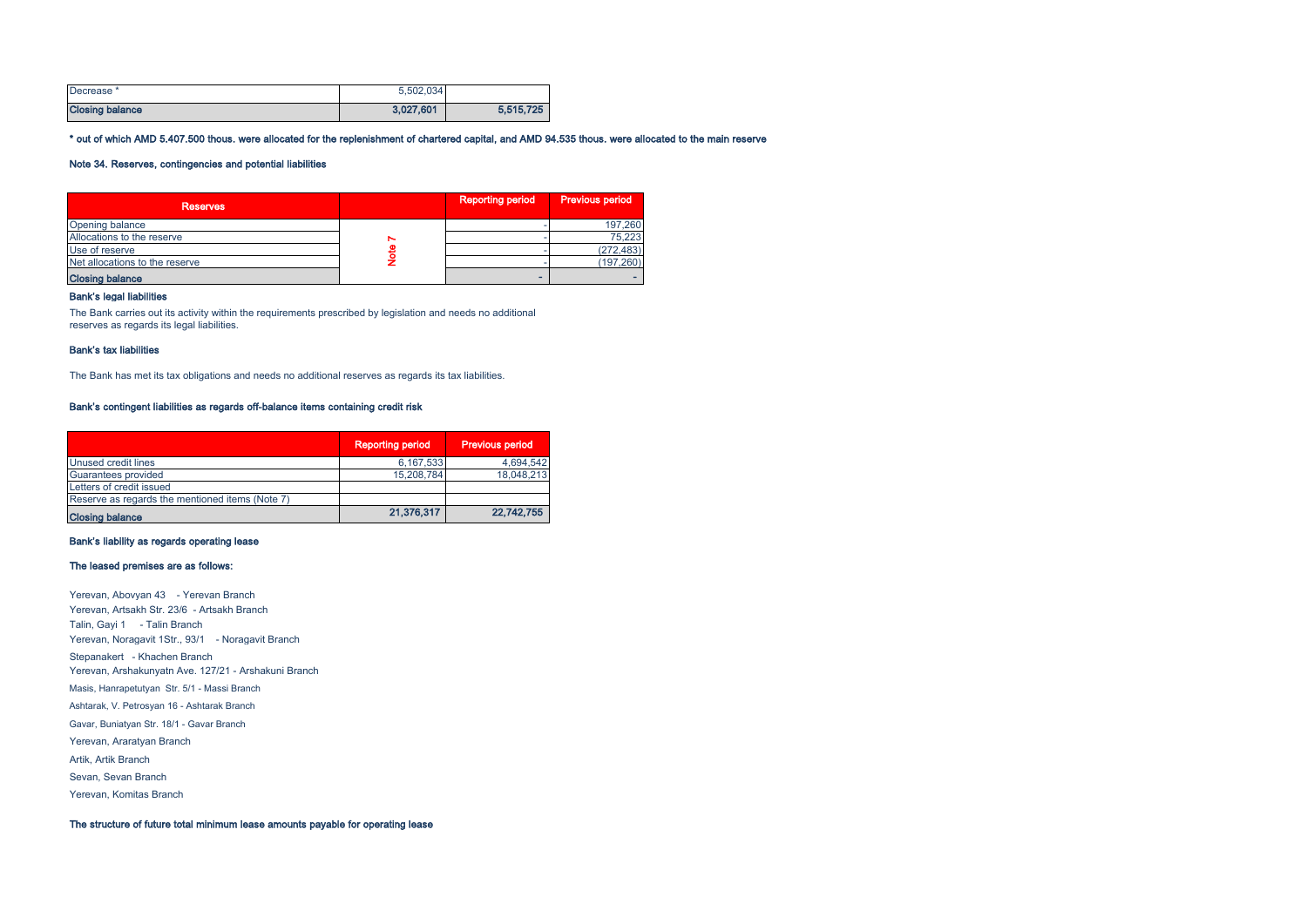|                                         |                                                               | thous, drams                |
|-----------------------------------------|---------------------------------------------------------------|-----------------------------|
| The structure of minimum lease payments | Amounts payable in<br>drams equivalent to<br>foreign currency | Amounts payable in<br>drams |
| Up to 1 year                            |                                                               | 55,796                      |
| 1-5 years                               |                                                               | 202,551                     |
| 5-10 years                              |                                                               | 133.702                     |
| <b>Total</b>                            |                                                               | 392.049                     |

# Note 35. Related party transactions

The related party transactions were conducted according to the market terms and interest rates.

| <b>Loans and advances to customers</b>      | <b>Reporting period</b> | Previous period   |  |
|---------------------------------------------|-------------------------|-------------------|--|
|                                             | 01.01.14-30.09.14       | 01.01.13-31.12.13 |  |
| Balance as of 01 January                    | 2,007,272               | 3.236.279         |  |
| Loans and advances provided during the year | 5.457.864               | 3.789.692         |  |
| Loans and advances repaid during the year   | 3.778.420               | 5.018.699         |  |
| <b>Balance</b>                              | 3,686,716               | 2,007,272         |  |
| Interest income                             | 198,805                 | 318,010           |  |

The loans have been provided to the Bank's management and their related parties

| <b>Amounts due to customers</b>  | <b>Reporting period</b> | <b>Previous period</b> |  |
|----------------------------------|-------------------------|------------------------|--|
|                                  | 01.01.14-30.09.14       | 01.01.13-31.12.13      |  |
| Balance as of 01 January         | 26.061.693              | 2.256.878              |  |
| Amounts received during the year | 109,900,085             | 166,524,152            |  |
| Amounts paid during the year     | 129.672.966             | 142.719.337            |  |
| <b>Balance</b>                   | 6.288.812               | 26.061.693             |  |
| Interest expense                 | 850.067                 | 314.242                |  |

| Salary and equivalent payments to the Bank's | <b>Reporting period</b> | <b>Previous period</b> |  |
|----------------------------------------------|-------------------------|------------------------|--|
|                                              | 01.01.14-30.09.14       | 01.01.13-31.12.13      |  |
| <b>The Board</b>                             |                         |                        |  |
| Salary                                       | 76.945                  | 73,361                 |  |
| bonus                                        |                         |                        |  |
| Executive body                               |                         |                        |  |
| Salary                                       | 160,130                 | 241,815                |  |
| bonus                                        | 485                     | 840                    |  |
| Internal audit                               |                         |                        |  |
| Salary                                       | 55.479                  | 60,403                 |  |
| bonus                                        | 50                      | 3,500                  |  |
| <b>Total</b>                                 | 293,089                 | 379,918                |  |

# Note 36. Minimal disclosures concerning financial risks

1. Credit risk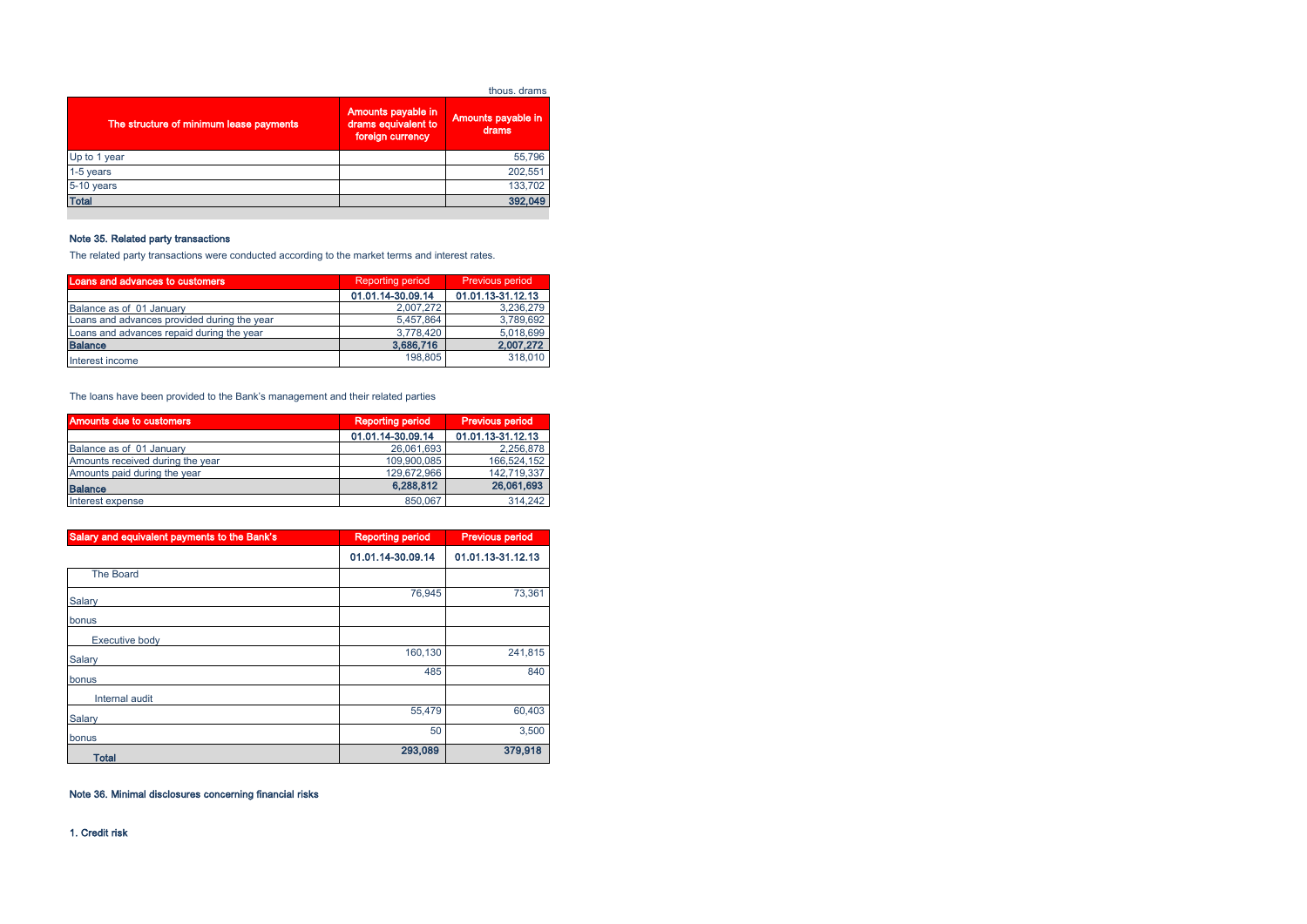The main objective of credit risks management for the Bank is the timely (sometimes even before provision of the loan) identification, valuation and realization of corresponding steps directed to their reduction. The Bank evaluates the credit risk in relation of both each borrower and the whole loan portfolio.

According to the methodology developed by the Bank, the creditworthiness of the potential borrower is assessed before provision of the loan. From the viewpoint of prevention of the credit risk, the most important principle security and purpose of the loan. After provision of the loan, monitoring is conducted by the Bank during the whole period of the loan agreement to regularly assess the borrower's solvency and the loan's security as well a restricting the possible credit risk.

Also the Bank's overall loan portfolio is subjected to regular analysis by industry branches, customers, and loan types to ensure the portfolio diversification and quality. Intra-bank normatives restricting credit risk (ma maximum overall loan risk, maximum risk per individual loan types as regards loan portfolio quality, maximum risk as regards a borrower, maximum risk as regards the major borrowers, maximum risk as regards a person related regards all persons related to the Bank, etc.) are established by the corresponding internal legal acts approved by the Bank Board (these normatives are more severe than the corresponding normatives established by the RA C The Bank considers activity of the Loan committee as very important for thye containment of credit risk. Loan committee is the body to realize the Bank's credit policy, the purpose of which is management of the Bank's loan portfolio. The main objective of the loan committee is making collective professional protocol or final decisions concerning realization and servicing of transactions containing credit risk.

#### 2. Geographical concentrations

| <b>Title</b>                                            | <b>RA</b>   | <b>CIS countries</b> | <b>OECD* Countries</b> | <b>Non OECD</b><br><b>Countries</b> | <b>Total</b>  |
|---------------------------------------------------------|-------------|----------------------|------------------------|-------------------------------------|---------------|
| <b>Assets</b>                                           |             |                      |                        |                                     |               |
| Cash and balances with CBA                              | 36,085,876  |                      |                        |                                     | 36,085,876    |
| Amounts due from banks and other financial institutions | 1,168,087   | 161,063              | 1,976,787              | 56,530                              | 3,362,467     |
| Financial instruments held for trading                  | 12,759,257  |                      |                        |                                     | 12,759,257    |
| Loans and advances to customers                         | 128,417,314 | 473,711              | 1,028,758              | 26,266,090                          | 156, 185, 873 |
| Securities available for sale                           | 6,800,163   |                      | 11,457                 |                                     | 6,811,620     |
| Securities held to maturity                             |             |                      |                        |                                     | ۰.            |
| Other assets                                            | 11,811,235  | 241,245              | 11,046                 | 5,314,051                           | 17,377,577    |
| <b>Total assets</b>                                     | 197,041,932 | 876,019              | 3,028,048              | 31,636,671                          | 232,582,670   |
| <b>Liabilities</b>                                      |             |                      |                        |                                     | ۰             |
| Amounts due to banks and other financial institutions   | 81,249,581  | 4,174,212            |                        |                                     | 85,423,793    |
| Amounts due to customers                                | 100,709,829 | 760,184              | 2,469,360              | 12,635,965                          | 116,575,338   |
| Financial liability held for trading                    |             |                      |                        | 12,759,257                          | 12,759,257    |
| Other liabilities                                       | 981,013     | 48,904               | 4,887                  |                                     | 1,034,804     |
| <b>Total liabilities</b>                                | 182,940,423 | 4,983,300            | 2,474,247              | 25,395,222                          | 215,793,192   |
| <b>Net position</b>                                     | 14,101,509  | (4, 107, 281)        | 553,801                | 6,241,449                           | 16,789,478    |

# 31.12.2013

30.09.2014

| <b>Title</b>                                            | <b>RA</b>   | <b>CIS countries</b> | <b>OECD* Countries</b> | Non OECD<br><b>Countries</b> | <b>Total</b> |
|---------------------------------------------------------|-------------|----------------------|------------------------|------------------------------|--------------|
| <b>Assets</b>                                           |             |                      |                        |                              |              |
| Cash and balances with CBA                              | 34.732.320  |                      |                        |                              | 34,732,320   |
| Amounts due from banks and other financial institutions | 1.446.217   | 292.760              | 2.500.195              | 209,579                      | 4,448,751    |
| Financial instruments held for trading                  | 15,482,300  |                      |                        |                              | 15,482,300   |
| Loans and advances to customers                         | 111,336,051 | 259,130              | 708.773                | 24,916,532                   | 137,220,486  |
| Securities available for sale                           | 9.543.974   |                      | 9.226                  |                              | 9,553,200    |
| Securities held to maturity                             |             |                      |                        |                              | ۰            |
| Other assets                                            | 1.746.154   | 217,330              | 3.340                  | 5,471,193                    | 7,438,017    |
| <b>Total assets</b>                                     | 174,287,016 | 769,220              | 3,221,534              | 30,597,304                   | 208,875,074  |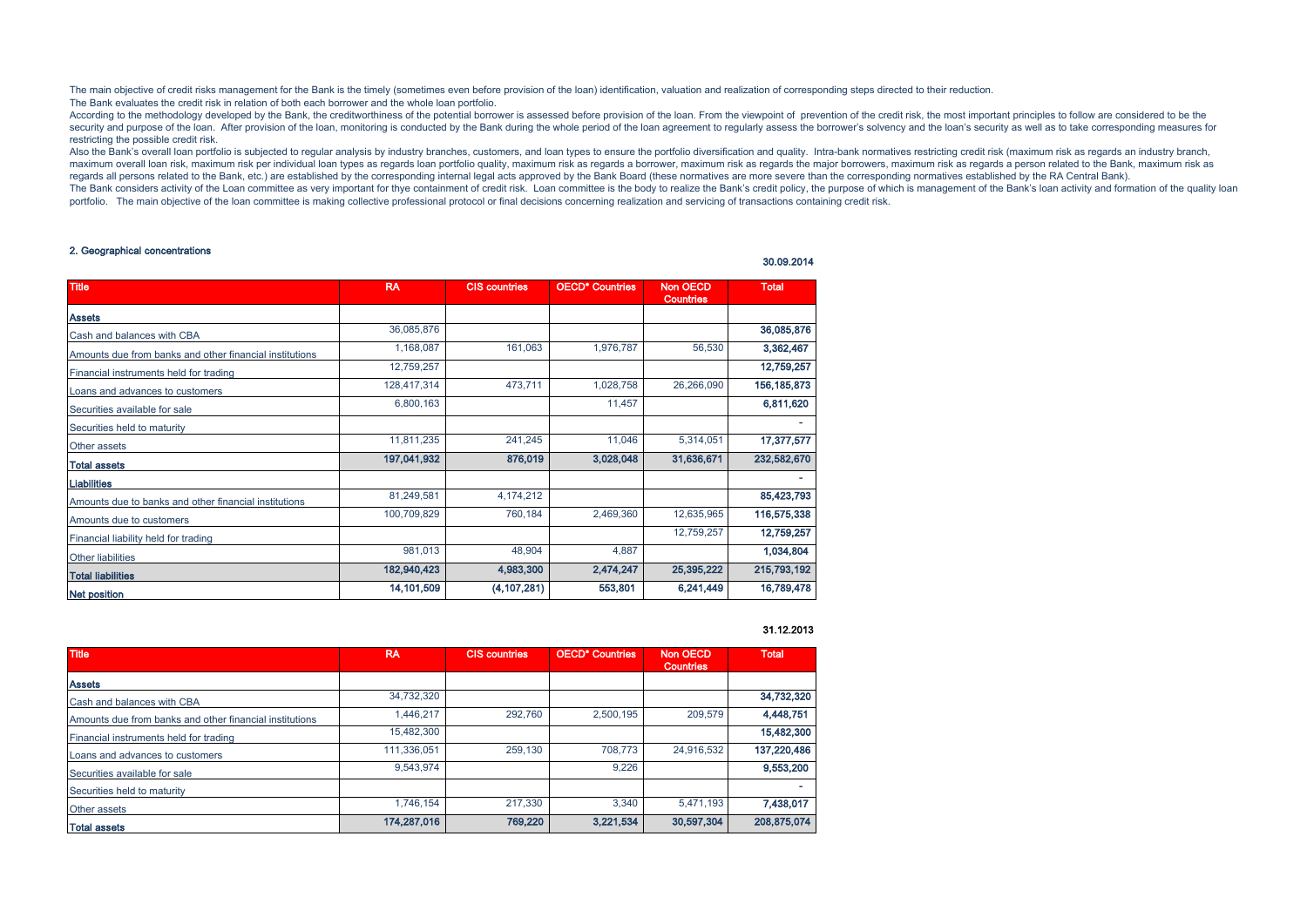| <b>Liabilities</b>                                    |             |             |           |            |             |
|-------------------------------------------------------|-------------|-------------|-----------|------------|-------------|
| Amounts due to banks and other financial institutions | 54,671,246  | 7.018.129   | 4.796     | 776        | 61,694,947  |
| Amounts due to customers                              | 99,891,694  | 511.706     | 1.778.398 | 14.326.039 | 116,507,837 |
| Financial liability held for trading                  |             |             |           | 15,482,300 | 15,482,300  |
| <b>Other liabilities</b>                              | 725,634     | 48.707      | 4.868     |            | 779,209     |
| <b>Total liabilities</b>                              | 155,288,574 | 7,578,542   | 1.788.062 | 29,809,115 | 194,464,293 |
| <b>Net position</b>                                   | 18,998,442  | (6,809,322) | 1,433,472 | 788,189    | 14,410,781  |

OECD \* - Organization for Economic Cooperation and Development

#### Analysis of assets containing credit risk according to industrial branches and exposure

|                                                                        |                       |                         |                               |                           | 30.09.2014 |
|------------------------------------------------------------------------|-----------------------|-------------------------|-------------------------------|---------------------------|------------|
| <b>Assets</b>                                                          | <b>Working assets</b> |                         | Non-working assets            |                           |            |
|                                                                        | Standard/Non-risky    | <b>Controlled/Risky</b> | Non-standard/<br>Medium risky | Doubtful/ Highly<br>risky | <b>Bad</b> |
|                                                                        | 151,617,128           | 3,023,584               | 1,033,179                     | 511,982                   |            |
| Loans and advances, including                                          | 48,364                | 1,896                   | 784                           | 421                       |            |
| 1. Agriculture, forestry and fishing                                   | 3,420,902             | 242,937                 | 103,892                       | 29,688                    |            |
| amount<br>number                                                       | 396                   | 30                      | 16                            | 8                         |            |
| 2. Mining and quarrying<br>amount                                      | 9,506,564             | 19,824                  |                               |                           |            |
| number                                                                 | 33                    | 1                       |                               |                           |            |
| 3. Processing industry<br>amount                                       | 15,428,960            | 26,057                  | 1,059                         | 9,826                     |            |
| number                                                                 | 89                    | 10                      |                               | $\overline{2}$            |            |
| 4. Electricity, gas, steam and air conditioning supply<br>amount       | 4,342,945             |                         |                               |                           |            |
| number                                                                 | 21                    |                         |                               |                           |            |
| 5. Water supply, sewerage, waste management and<br>recycling<br>amount | 255,647               |                         |                               | 790                       |            |
| number                                                                 | 6                     |                         |                               | $\overline{2}$            |            |
| 6. Construction                                                        | 13,903,909            | 143,081                 | 29,774                        | 233,150                   |            |
| number                                                                 | 122                   | 5                       |                               |                           |            |
| 7. Trade<br>amount                                                     | 30,414,894            | 14,305                  | 90,027                        | 22,142                    |            |
| number                                                                 | 221                   | 3                       | 3                             | $\overline{c}$            |            |
| 8. Transportation and warehouse business<br>amount                     | 6,826,852             |                         |                               | 1,924                     |            |
| number                                                                 | 20                    |                         |                               |                           |            |
| 9. Accommodation and catering                                          | 6,827,568             |                         | 11,291                        |                           |            |
| number                                                                 | 38                    |                         |                               |                           |            |
| 10. Information and communication<br>amount                            | 1,317,721             |                         |                               |                           |            |
| number                                                                 | 33                    |                         |                               |                           |            |
| 11. Real property buisness<br>amount                                   | 12,539                |                         |                               |                           |            |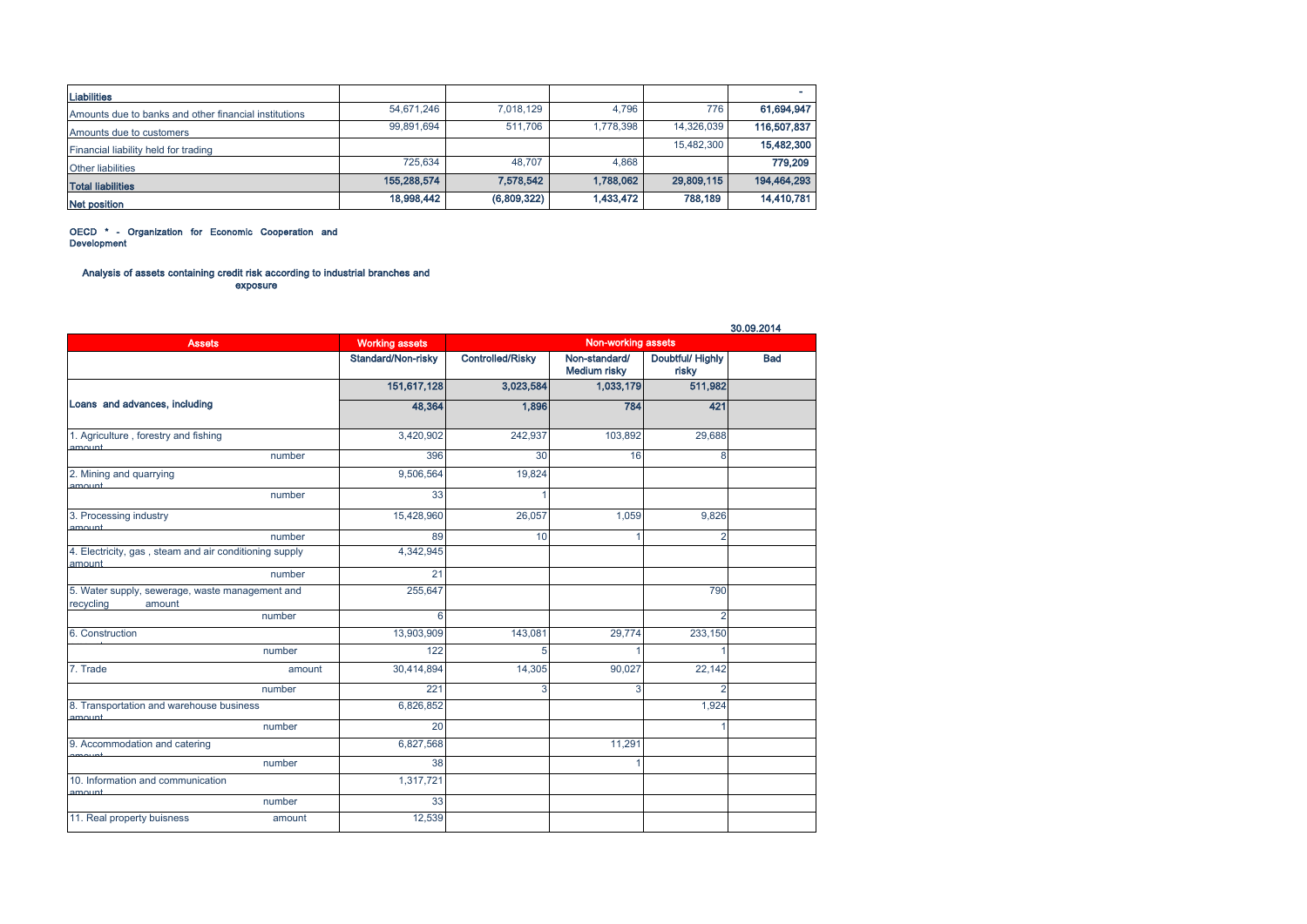| number                                                | $\overline{2}$ |           |         |         |                |
|-------------------------------------------------------|----------------|-----------|---------|---------|----------------|
| 12. Professional, scientific and technical activities | 3,106,296      | 12,823    |         |         |                |
| number                                                | 18             |           |         |         |                |
| 13. Education<br>amount                               | 64,226         |           |         |         |                |
| number                                                | 47             |           |         |         |                |
| 14. Healthcare<br>amount                              | 306,502        |           |         | 345     |                |
| number                                                | 12             |           |         |         |                |
| 15. Arts, entertainment, recreation                   | 328,087        |           |         |         |                |
| number                                                | 8              |           |         |         |                |
| 16. Other branches of economy                         | 19,823,281     |           |         |         |                |
| number                                                | 25             |           |         |         |                |
| 17. Mortgage loans                                    | 10,640,871     | 329,734   | 97,890  | 45,487  |                |
| number                                                | 1,893          | 60        | 22      | 13      |                |
| 18. Consumer and other loans                          | 25,089,364     | 2,234,823 | 699,246 | 168,630 |                |
| number                                                | 45,380         | 1,786     | 740     | 391     |                |
| <b>Receivables</b><br>amount                          | 14,847,838     | 50,002    | 54,677  | 17,519  |                |
| number                                                | 3,648          | 127       | 259     | 258     |                |
| <b>Investment securities</b><br>amount                | 43,445         |           |         |         |                |
| number                                                | $\mathbf{3}$   |           |         |         |                |
| Off-balance sheet items<br>amount                     | 21,315,821     | 55,869    | 1,962   | 1,094   | 1571           |
| number                                                | 24,080         | 290       | 67      | 39      | 30             |
| including<br>guarantees<br>amount                     | 15, 185, 377   |           |         | 22,489  | 917            |
| number                                                | 252            |           |         | Δ       | $\overline{1}$ |
| letters of credit<br>amount                           |                |           |         |         |                |
| number                                                |                |           |         |         |                |

## 31.12.2013

| <b>Assets</b>                                                          | <b>Working assets</b> | Non-working assets      |                               |                           |            |
|------------------------------------------------------------------------|-----------------------|-------------------------|-------------------------------|---------------------------|------------|
|                                                                        | Standard/Non-risky    | <b>Controlled/Risky</b> | Non-standard/<br>Medium risky | Doubtful/ Highly<br>risky | <b>Bad</b> |
| Loans and advances, including                                          | 131,930,135           | 3,269,640               | 1,637,460                     | 383,251                   |            |
|                                                                        | 35,912                | 974                     | 332                           | 117                       |            |
| 1. Agriculture, forestry and fishing                                   | 3,416,539             | 264,527                 | 86,077                        | 32,392                    |            |
| number                                                                 | 380                   | 16                      | 20                            |                           |            |
| 2. Mining and quarrying                                                | 9,053,896             |                         | 22.993                        |                           |            |
| number                                                                 | 29                    |                         |                               |                           |            |
| 3. Processing industry                                                 | 13,064,637            | 17.941                  | 11,380                        |                           |            |
| number                                                                 | 103                   |                         |                               |                           |            |
| 4. Electricity, gas, steam and air conditioning supply<br>amount       | 2,652,728             |                         |                               |                           |            |
| number                                                                 | 19                    |                         |                               |                           |            |
| 5. Water supply, sewerage, waste management and<br>rocycling<br>amount | 128.215               |                         |                               |                           |            |
| number                                                                 |                       |                         |                               |                           |            |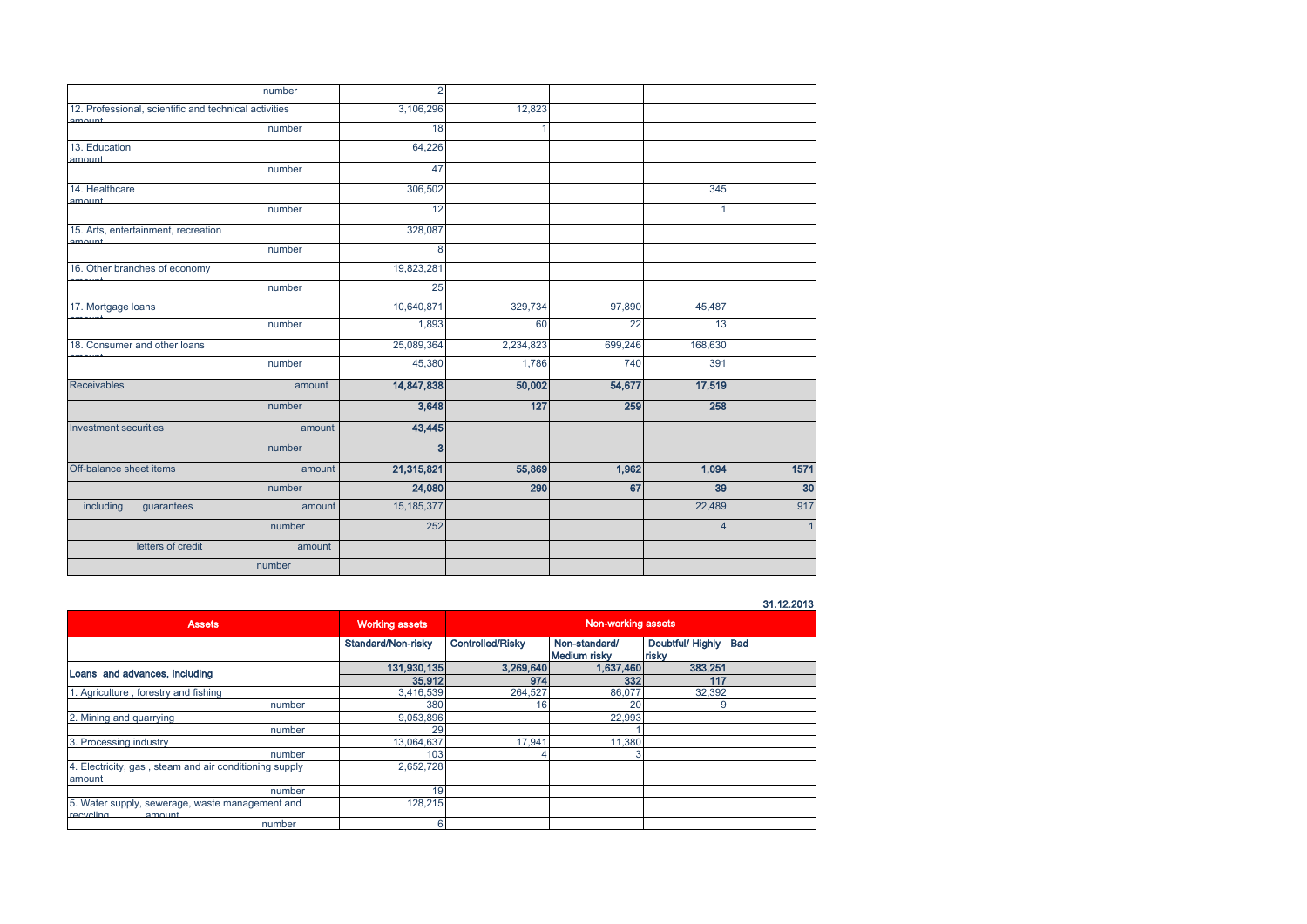| 6. Construction                                       | 12,928,456   | 306,724   | 40.429  | 202,633 |                |
|-------------------------------------------------------|--------------|-----------|---------|---------|----------------|
| number                                                | 87           | 15        |         |         |                |
| 7. Trade                                              | 20,772,841   | 711,664   | 742,532 | 34,125  |                |
| number                                                | 196          |           |         | 5       |                |
| 8. Transportation and warehouse business              | 7,142,195    |           | 11,646  | 2,192   |                |
| amount                                                |              |           |         |         |                |
| number                                                | 22           |           |         | 2       |                |
| 9. Accommodation and catering                         | 7,100,050    | 15,288    |         | 1,196   |                |
| amount                                                |              |           |         |         |                |
| number                                                | 60           |           |         |         |                |
| 10. Information and communication                     | 563,556      |           |         |         |                |
| amount                                                |              |           |         |         |                |
| number                                                | 31           |           |         |         |                |
| 11. Real property buisness                            |              |           |         |         |                |
| amount                                                |              |           |         |         |                |
| number                                                |              |           |         |         |                |
| 12. Professional, scientific and technical activities | 109,469      |           |         |         |                |
| amount                                                | 5            |           |         |         |                |
| number<br>13. Education                               | 70,034       |           |         |         |                |
| number                                                | 18           |           |         |         |                |
| 14. Healthcare                                        | 239,092      |           |         |         |                |
| number                                                | $\mathsf{R}$ |           |         |         |                |
| 15. Arts, entertainment, recreation                   | 350,469      |           |         |         |                |
| amount                                                |              |           |         |         |                |
| number                                                | 5            |           |         |         |                |
| 16. Other branches of economy                         | 18,687,686   |           | 308     |         |                |
| number                                                | 21           |           |         |         |                |
| 17. Mortgage loans                                    | 11,471,917   | 306,337   | 153,769 | 33,870  |                |
| number                                                | 1,981        | 49        | 18      | 13      |                |
| 18. Consumer and other loans                          | 24, 178, 355 | 1,647,159 | 568,326 | 76,843  |                |
| number                                                | 32,941       | 884       | 280     | 86      |                |
| <b>Receivables</b><br>amount                          | 8,591,346    | 137,550   | 247,501 | 7,170   |                |
| number                                                | 3,222        | 94        | 131     | 78      |                |
| <b>Investment securities</b><br>amount                | 37,725       |           |         |         |                |
| number                                                | 3            |           |         |         |                |
| Off-balance sheet items<br>amount                     | 22,587,123   | 35,062    | 86,303  | 34,236  | 31             |
| number                                                | 13,614       | 175       | 23      | 5       | $6\phantom{a}$ |
| including<br>guarantees<br>amount                     | 17,901,145   | 27,077    | 32,240  | 34,150  |                |
| number                                                | 289          |           |         | 3       |                |
| letters of credit<br>amount                           |              |           |         |         |                |
| number                                                |              |           |         |         |                |

# Analysis of credit portfolio according to regions and risk exposure

30.09.2014

| Loans and advances, including | <b>Working assets</b> | Non-working assets      |                               |                               |  |
|-------------------------------|-----------------------|-------------------------|-------------------------------|-------------------------------|--|
| Loans, including              | Standard/Non-risky    | <b>Controlled/Risky</b> | Non-standard/<br>Medium risky | Doubtful/ Highly Bad<br>risky |  |
| 1. Residents of RA            | 123.848.569           | 3.023.584               | 1.033.179                     | 511.982                       |  |
| 2. Non-residents              | 27.768.559            |                         |                               |                               |  |
| <b>Total</b>                  | 151.617.128           | 3.023.584               | 1.033.179                     | 511.982                       |  |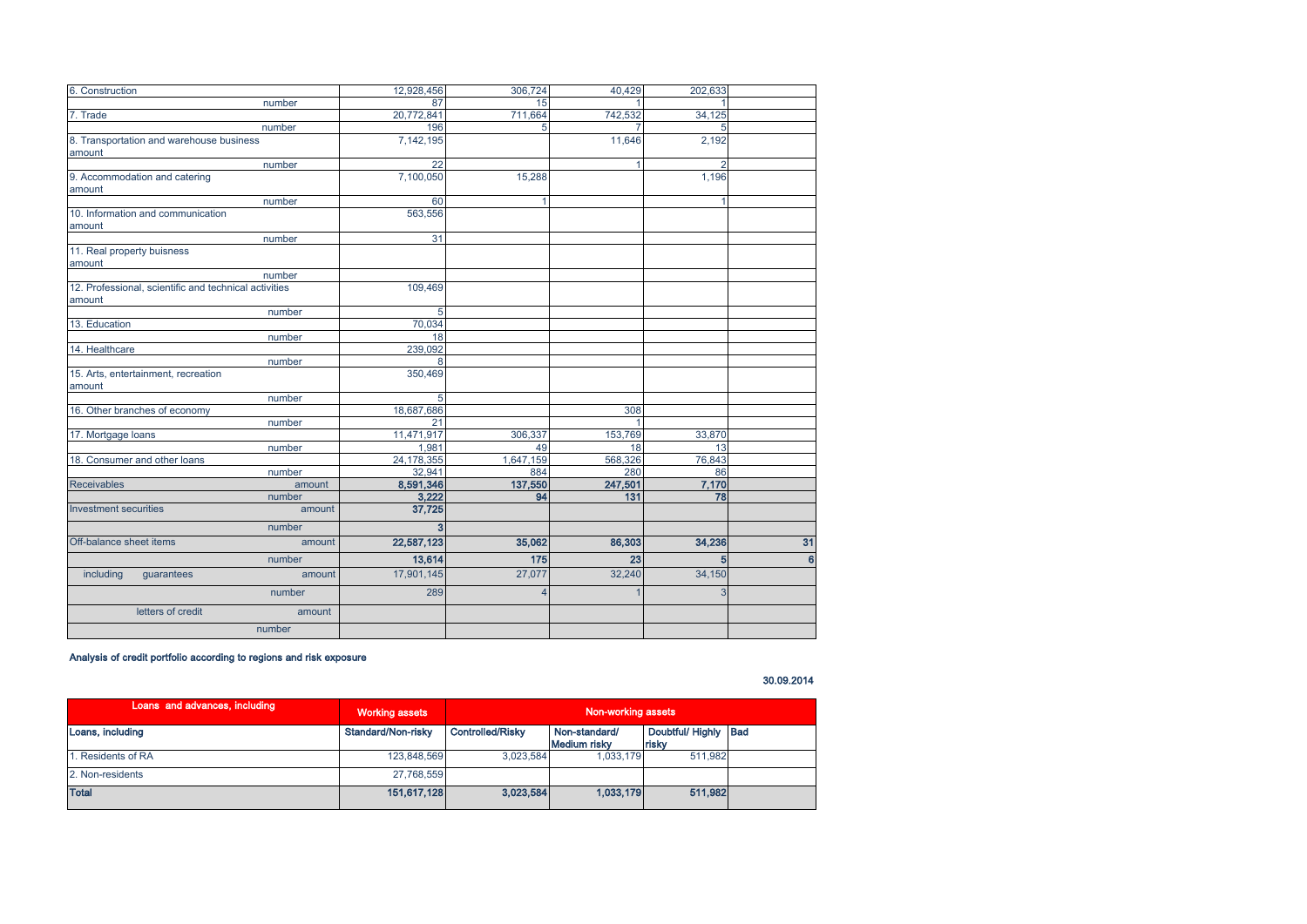# Loans to non-residents 30.06.14

| <b>Assets</b>                                                    | <b>Working assets</b> | Non-working assets      |                                      |                           |            |
|------------------------------------------------------------------|-----------------------|-------------------------|--------------------------------------|---------------------------|------------|
|                                                                  | Standard/Non-risky    | <b>Controlled/Risky</b> | Non-standard/<br><b>Medium risky</b> | Doubtful/ Highly<br>risky | <b>Bad</b> |
|                                                                  | 27,768,559            |                         |                                      |                           |            |
| Loans and advances, including                                    | 42                    |                         |                                      |                           |            |
| 1. Agriculture, forestry and fishing                             | 706                   |                         |                                      |                           |            |
| number                                                           | 1                     |                         |                                      |                           |            |
| 2. Mining and quarrying                                          |                       |                         |                                      |                           |            |
| number                                                           |                       |                         |                                      |                           |            |
| 3. Processing industry                                           | 4,397                 |                         |                                      |                           |            |
| number                                                           | $\overline{2}$        |                         |                                      |                           |            |
| 4. Electricity, gas, steam and air conditioning supply<br>amount |                       |                         |                                      |                           |            |
| number                                                           |                       |                         |                                      |                           |            |
| 5. Water supply, sewerage, waste management and                  |                       |                         |                                      |                           |            |
| recycling<br>amount                                              |                       |                         |                                      |                           |            |
| number                                                           |                       |                         |                                      |                           |            |
| 6. Construction                                                  |                       |                         |                                      |                           |            |
| number<br>7. Trade                                               | 12,207,329            |                         |                                      |                           |            |
| amount<br>number                                                 | 12                    |                         |                                      |                           |            |
| 8. Transportation and warehouse business                         |                       |                         |                                      |                           |            |
| amount                                                           |                       |                         |                                      |                           |            |
| number                                                           |                       |                         |                                      |                           |            |
| 9. Accommodation and catering<br>amount                          |                       |                         |                                      |                           |            |
| number                                                           |                       |                         |                                      |                           |            |
| 10. Information and communication<br>amount                      | 988                   |                         |                                      |                           |            |
| number                                                           | 4                     |                         |                                      |                           |            |
| 11. Real property buisness<br>amount                             |                       |                         |                                      |                           |            |
| number                                                           |                       |                         |                                      |                           |            |
| 12. Professional, scientific and technical activities<br>amount  |                       |                         |                                      |                           |            |
| number                                                           |                       |                         |                                      |                           |            |
| 13. Education                                                    |                       |                         |                                      |                           |            |
| number                                                           |                       |                         |                                      |                           |            |
| 14. Healthcare                                                   |                       |                         |                                      |                           |            |
| number                                                           |                       |                         |                                      |                           |            |
| 15. Arts, entertainment, recreation                              |                       |                         |                                      |                           |            |
| amount                                                           |                       |                         |                                      |                           |            |
| number                                                           |                       |                         |                                      |                           |            |
| 16. Other branches of economy                                    | 15,454,418            |                         |                                      |                           |            |
| number                                                           | 9                     |                         |                                      |                           |            |
| 17. Mortgage loans                                               |                       |                         |                                      |                           |            |
| number<br>18. Consumer and other loans                           | 100,721               |                         |                                      |                           |            |
| number                                                           | 17                    |                         |                                      |                           |            |

## 31.12.2013

| Assets           | <b>Working assets</b> | Non-working assets |                                      |                              |  |
|------------------|-----------------------|--------------------|--------------------------------------|------------------------------|--|
| Loans, including | Standard/Non-risky    | Controlled/Risky   | Non-standard/<br><b>Medium risky</b> | Doubtful/Highly Bad<br>risky |  |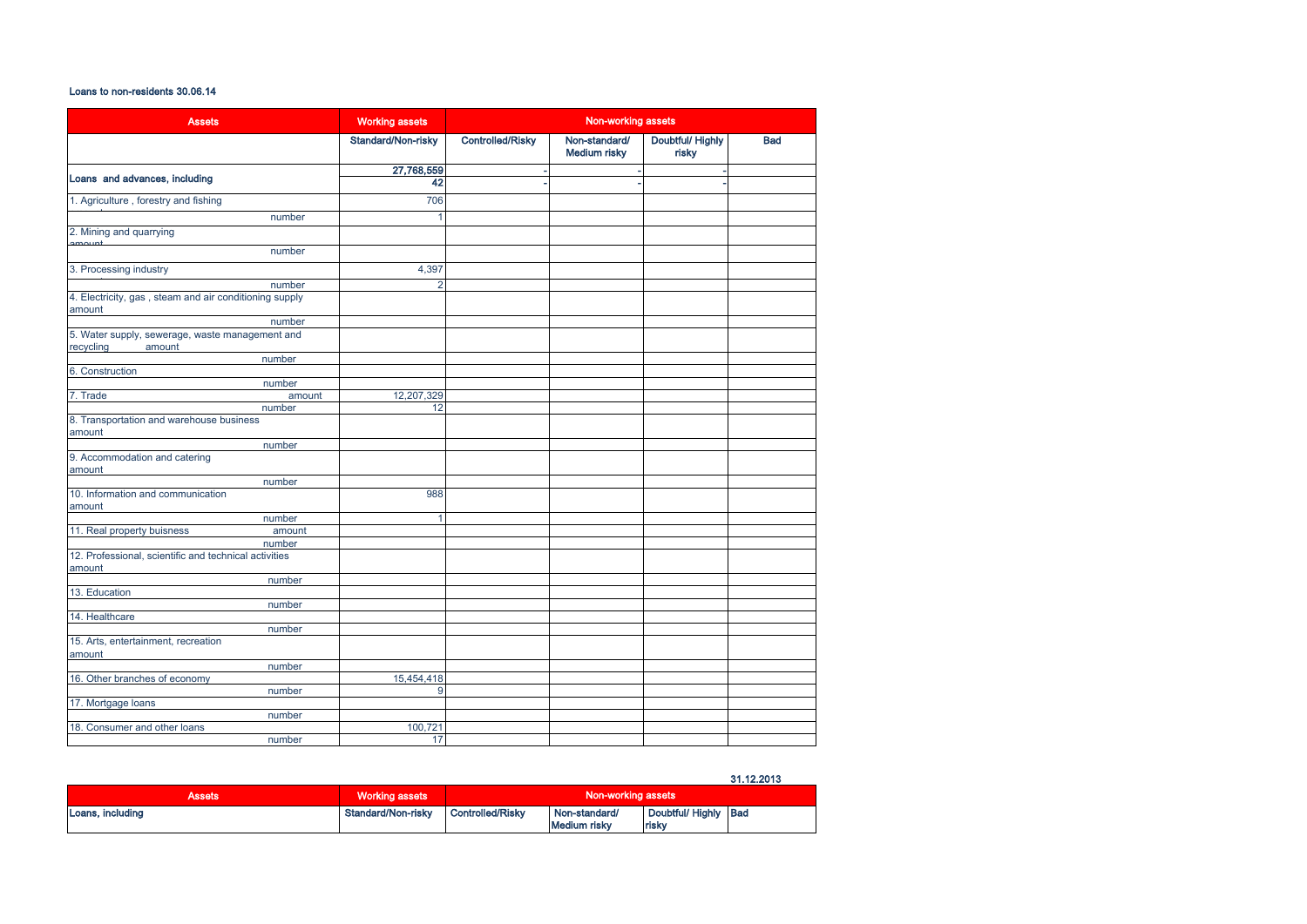| Residents of RA  | 106,045,700 | 3.269.640 | 1,637,460 | 383,251 |  |
|------------------|-------------|-----------|-----------|---------|--|
| 2. Non-residents | 25,884,435  |           |           |         |  |
| <b>Total</b>     | 131,930,135 | 3,269,640 | 1,637,460 | 383,251 |  |

| <b>Assets</b>                                                              | <b>Working assets</b> | Non-working assets      |                                      |                           |            |
|----------------------------------------------------------------------------|-----------------------|-------------------------|--------------------------------------|---------------------------|------------|
|                                                                            | Standard/Non-risky    | <b>Controlled/Risky</b> | Non-standard/<br><b>Medium risky</b> | Doubtful/ Highly<br>risky | <b>Bad</b> |
| Loans and advances, including                                              | 25,884,435            |                         |                                      |                           |            |
|                                                                            | 29                    |                         |                                      |                           |            |
| 1. Agriculture, forestry and fishing                                       | 1,615                 |                         |                                      |                           |            |
| number                                                                     | 1                     |                         |                                      |                           |            |
| 2. Mining and quarrying                                                    |                       |                         |                                      |                           |            |
| number                                                                     |                       |                         |                                      |                           |            |
| 3. Processing industry                                                     | 3,473                 |                         |                                      |                           |            |
| number<br>4. Electricity, gas, steam and air conditioning supply<br>amount |                       |                         |                                      |                           |            |
| number                                                                     |                       |                         |                                      |                           |            |
| 5. Water supply, sewerage, waste management and                            |                       |                         |                                      |                           |            |
| recycling<br>amount                                                        |                       |                         |                                      |                           |            |
| number<br>6. Construction                                                  |                       |                         |                                      |                           |            |
| number                                                                     |                       |                         |                                      |                           |            |
| 7. Trade<br>amount                                                         | 12,871,129            |                         |                                      |                           |            |
| number                                                                     | 9                     |                         |                                      |                           |            |
| 8. Transportation and warehouse business<br>amount                         |                       |                         |                                      |                           |            |
| number                                                                     |                       |                         |                                      |                           |            |
| 9. Accommodation and catering<br>amount                                    |                       |                         |                                      |                           |            |
| number                                                                     |                       |                         |                                      |                           |            |
| 10. Information and communication<br>amount                                | 1,672                 |                         |                                      |                           |            |
| number                                                                     | $\mathbf{1}$          |                         |                                      |                           |            |
| 11. Real property buisness<br>amount                                       |                       |                         |                                      |                           |            |
| number                                                                     |                       |                         |                                      |                           |            |
| 12. Professional, scientific and technical activities<br>amount            |                       |                         |                                      |                           |            |
| number                                                                     |                       |                         |                                      |                           |            |
| 13. Education                                                              |                       |                         |                                      |                           |            |
| number                                                                     |                       |                         |                                      |                           |            |
| 14. Healthcare                                                             |                       |                         |                                      |                           |            |
| number                                                                     |                       |                         |                                      |                           |            |
| 15. Arts, entertainment, recreation<br>amount                              |                       |                         |                                      |                           |            |
| number                                                                     |                       |                         |                                      |                           |            |
| 16. Other branches of economy                                              | 12,918,269            |                         |                                      |                           |            |
| number                                                                     | 9                     |                         |                                      |                           |            |
| 17. Mortgage loans                                                         |                       |                         |                                      |                           |            |
| number                                                                     |                       |                         |                                      |                           |            |
| 18. Consumer and other loans                                               | 88,277                |                         |                                      |                           |            |
| number                                                                     | 8                     |                         |                                      |                           |            |

Loan portfolio indicators as of 30.09.2014

Non-performing loans/ total loans - 4.03%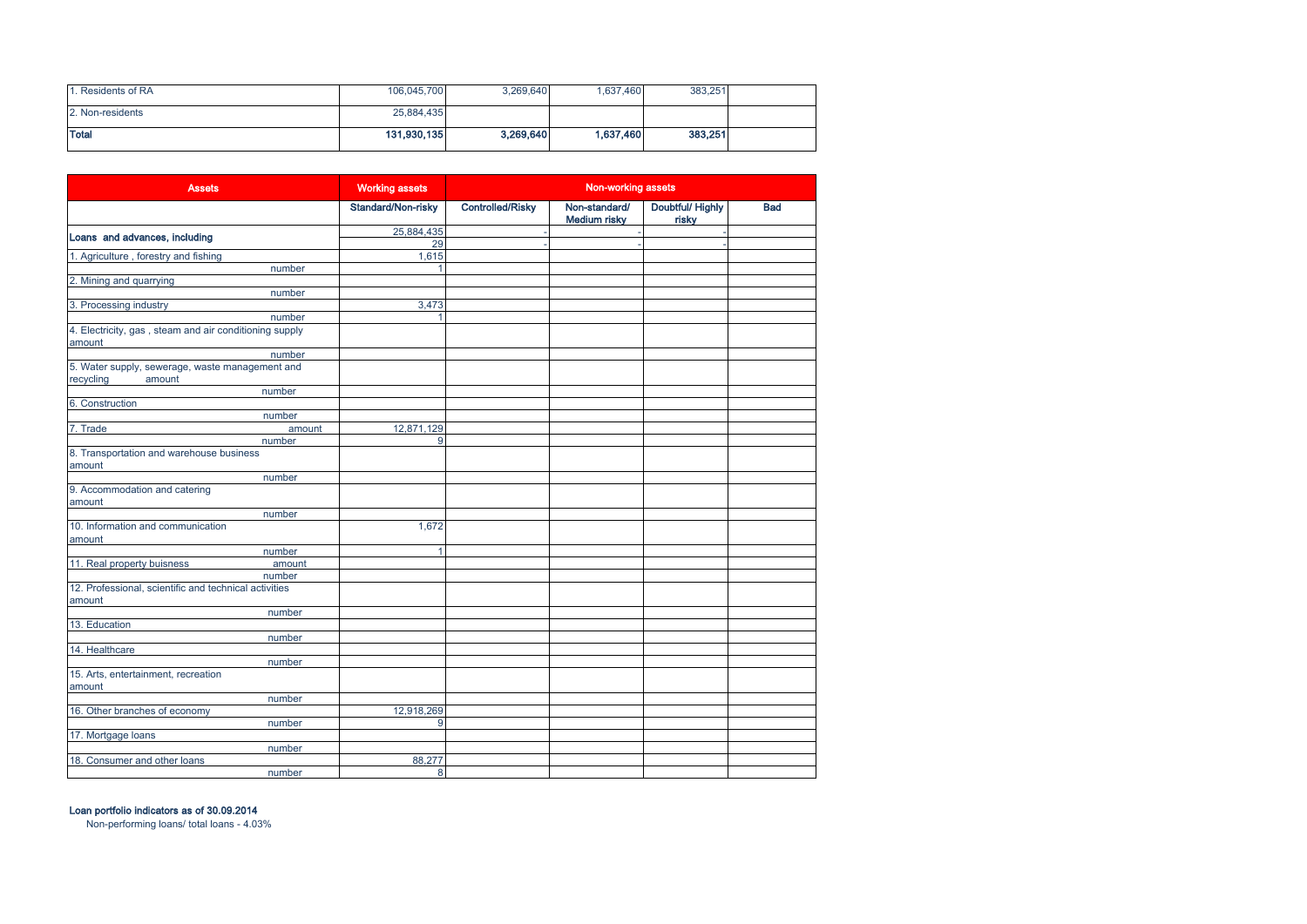Reserve for non-performing loans/total capital -4.68 % Possible loss reserve/Non-performing loans - 47.05 % Loan reserve /total loans - 1.89 % Large amount advances/capital - 297.67 %:

#### Market risk

#### Currency risk

For the purposes of currency risk assessment, the Bank applies the VaR (Value at Risk) model well accepted in the international practice. The model ensures definite probability forecast of expected maximum currency fluctua

# The Bank's foreign currency risk analysis according to financial assets and

liabilities

|                                                         |              |                              |                                | 30.09.2014    |
|---------------------------------------------------------|--------------|------------------------------|--------------------------------|---------------|
|                                                         | <b>Drams</b> | I group foreign<br>currency* | Il group foreign<br>currency** | <b>Total</b>  |
| <b>Assets</b>                                           |              |                              |                                |               |
| Cash and balances with CBA                              | 34.591.173   | 1,320,870                    | 173,833                        | 36,085,876    |
| Standardized precious metal bullions                    |              | 321,907                      |                                | 321,907       |
| Amounts due from banks and other financial institutions | 398,877      | 2,867,421                    | 96.169                         | 3,362,467     |
| Financial instruments kept for trading                  | 12,759,257   |                              |                                | 12,759,257    |
| Loans and advances to customers                         | 68,419,228   | 87.507.882                   | 258.763                        | 156, 185, 873 |
| Financial assets available for sale                     | 6.811.620    |                              |                                | 6,811,620     |
| Financial assets held to maturity                       |              |                              |                                |               |
| Other                                                   | 12.390.815   | 4,955,802                    | 30,960                         | 17,377,577    |
| <b>Total assets</b>                                     | 135,370,970  | 96,973,882                   | 559,725                        | 232,904,577   |
| <b>Liabilities</b>                                      |              |                              |                                |               |
| Amounts due to banks and other financial institutions   | 70.959.968   | 14,437,969                   | 25,856                         | 85,423,793    |
| Amounts due to customers                                | 35,746,302   | 80,297,175                   | 531.861                        | 116,575,338   |
| <b>Other liabilities</b>                                | 946.747      | 88,057                       |                                | 1,034,804     |
| <b>Total liabilities</b>                                | 107.653.017  | 94.823.201                   | 557.717                        | 203,033,935   |
| <b>Net position</b>                                     | 27.717.953   | 2.150.681                    | 2.008                          | 29,870,642    |

#### 31.12.2013

|                                                         | <b>Drams</b> | I group foreign<br>currency* | Il group foreign<br>currency** | <b>Total</b> |
|---------------------------------------------------------|--------------|------------------------------|--------------------------------|--------------|
| <b>Assets</b>                                           |              |                              |                                |              |
| Cash and balances with CBA                              | 12.768.196   | 21,736,984                   | 227,140                        | 34,732,320   |
| Standardized precious metal bullions                    |              | 8,819                        |                                | 8,819        |
| Amounts due from banks and other financial institutions | 411.783      | 3.668.306                    | 368,662                        | 4.448.751    |
| Financial instruments kept for trading                  | 15,482,300   |                              |                                | 15,482,300   |
| Loans and advances to customers                         | 63,769,988   | 73.450.498                   |                                | 137,220,486  |
| Financial assets available for sale                     | 9.553.200    |                              |                                | 9,553,200    |
| Financial assets held to maturity                       |              |                              |                                |              |
| Other                                                   | 6,573,301    | 827.980                      | 36,736                         | 7,438,017    |
| <b>Total assets</b>                                     | 108,558,768  | 99,692,587                   | 632,538                        | 208,883,893  |
| Liabilities                                             |              |                              |                                |              |
| Amounts due to banks and other financial institutions   | 50.170.438   | 11.524.509                   |                                | 61,694,947   |
| Amounts due to customers                                | 29,072,842   | 86.887.212                   | 547.783                        | 116,507,837  |
| <b>Other liabilities</b>                                | 718,148      | 61,061                       |                                | 779,209      |
| <b>Total liabilities</b>                                | 79,961,428   | 98,472,782                   | 547,783                        | 178,981,993  |
| <b>Net position</b>                                     | 28,597,340   | 1,219,805                    | 84,755                         | 29,901,900   |

 \* The 1st group foreign currencies include US Dollar, Euro, English Pound sterling, Swiss Franc, Gold metal account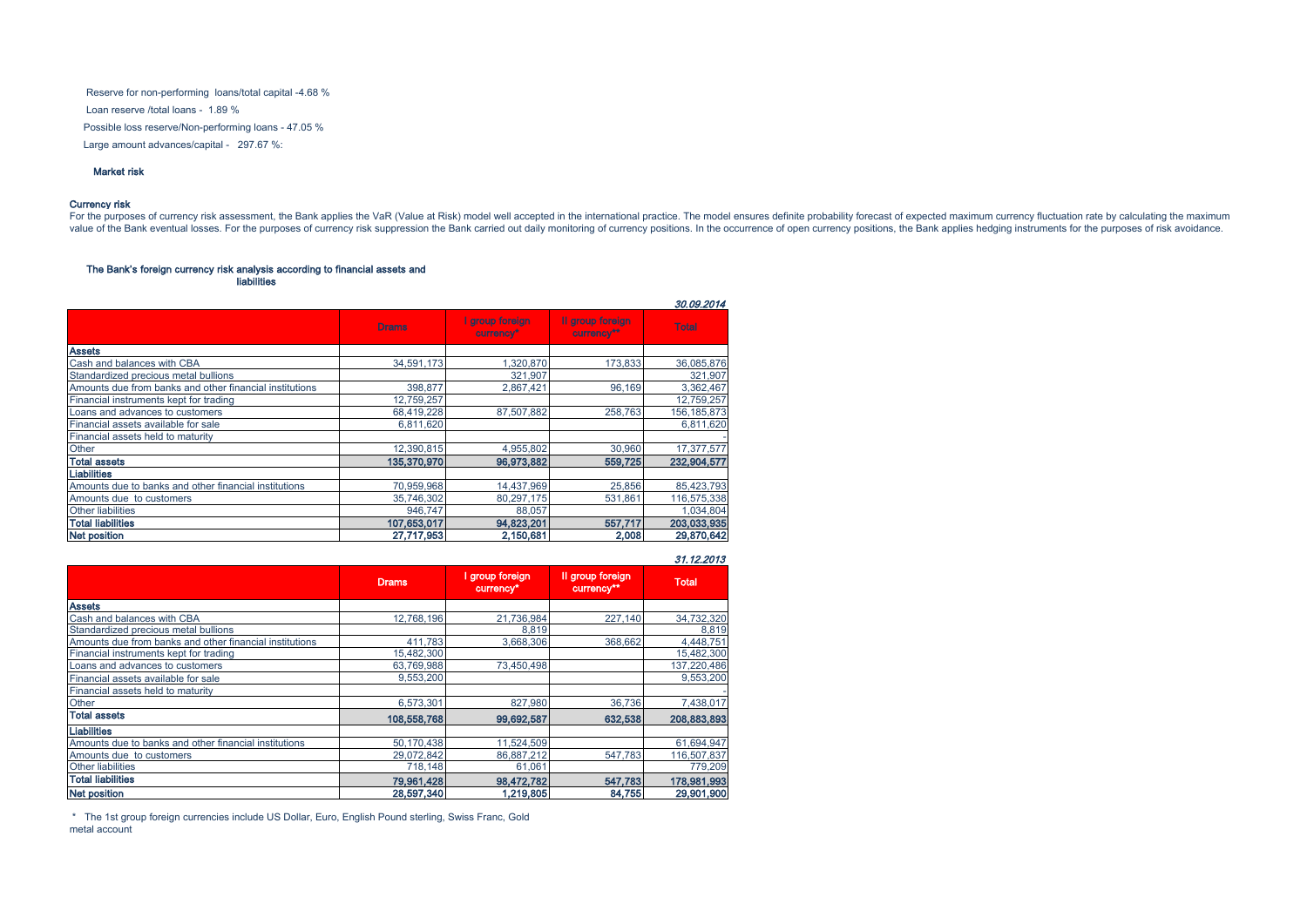\*\* The 2nd group foreign currencies include Russian Rouble, Ukrainian Hryvnia, UAE Dirham, Singapur Dollar.

#### Analysis of the Bank's Foreign Currency risk according to the types of derivative financial instruments

| <b>Types of derivative financial instruments</b>   | <b>Drams</b> | I group foreign<br>currency* | Il group foreign<br>currency** | <b>Total</b> |
|----------------------------------------------------|--------------|------------------------------|--------------------------------|--------------|
| <b>Futures instruments</b>                         |              |                              |                                |              |
| - liabilities                                      |              |                              |                                |              |
| - demands                                          |              |                              |                                |              |
| <b>Forward instruments</b>                         |              |                              |                                |              |
| - liabilities                                      |              |                              |                                |              |
| - demands                                          |              |                              |                                |              |
| Options                                            |              |                              |                                |              |
| - liabilities                                      |              |                              |                                |              |
| - demands                                          |              |                              |                                |              |
| <b>Swaps</b>                                       |              |                              |                                |              |
| - liabilities                                      |              | 1,506,830                    |                                | 1,506,830    |
| - demands                                          | 831.500      | 689.024                      |                                | 1,520,524    |
| Other derivative instruments                       |              |                              |                                |              |
| - liabilities                                      |              |                              |                                |              |
| - demands                                          |              |                              |                                |              |
| Net position according to the derivative financial |              |                              |                                |              |
| <b>instruments</b>                                 | 831,500      | (817, 806)                   |                                | 13,694       |
| Net open position*                                 | 831,500      | (817, 806)                   |                                | 13,694       |

#### Interest rate risk

Efficient assets and liabilities management also assumes a management of assets and liabilities as a result of which the Bank will to the extent possible avoid interest rate risk.

The objective of the interest rate risk management at the Bank is to maintain the target levels of the assets and liabilities interest rate spread and net interest margin.

For the interest rate risk management purposes, the Bank makes calculations on the monthly basis of the both net interest margin and the assets and liabilities interest rate spread, taking into account the assets profitabi as their time limitation.

To restrict interest rate risk, special mechanisms have been developed as regards assets and liabilities pricing (setting interest rates).

Interest rate risk assessment is based on the model of time gap calculation for assets and liabilities sensitive towards interest rate changes, which allows to evaluate the effect of the interest rate changes on the Bank's Interest rate risk is also assessed using the duration method, which shows the change in the economic value of the capital as a result of interest rate changes, taking into account the time inconsistency of the involved li

#### Average interest rates for interest-bearing financial assets and liabilities as of the end of the reporting

period

|                                                          |              | Reporting period interest rates | Previous period interest rates |                  |  |
|----------------------------------------------------------|--------------|---------------------------------|--------------------------------|------------------|--|
|                                                          |              |                                 |                                |                  |  |
| Item                                                     | <b>Drams</b> | Foreign currency                | <b>Drams</b>                   | Foreign currency |  |
|                                                          | $\%$         | %                               | $\%$                           | %                |  |
| <b>Assets</b>                                            |              |                                 |                                |                  |  |
| <b>Balances with CBA</b>                                 |              |                                 |                                |                  |  |
| Amounts due from banks and other financial organizations |              |                                 |                                |                  |  |
| including                                                |              |                                 |                                |                  |  |
| - interbank loans                                        |              |                                 |                                |                  |  |
| - interbank repo                                         |              |                                 |                                |                  |  |
| - interbank swap                                         |              |                                 |                                |                  |  |
| Loans and advances to customers                          | $6.5 - 24$   | $12 - 15$                       | $6 - 24$                       | $13 - 15$        |  |
| Securities held for trading and available for sale       | $10 - 13$    |                                 | $8.0 - 13.5$                   |                  |  |
| Securities held to maturity                              |              |                                 |                                |                  |  |
| <b>Liabilities</b>                                       |              |                                 |                                |                  |  |
| Amounts due to banks                                     | 7.00         | $4.25 - 8.5$                    | 7.78                           | $8 - 8.5$        |  |
| and other financial institutions                         |              |                                 |                                |                  |  |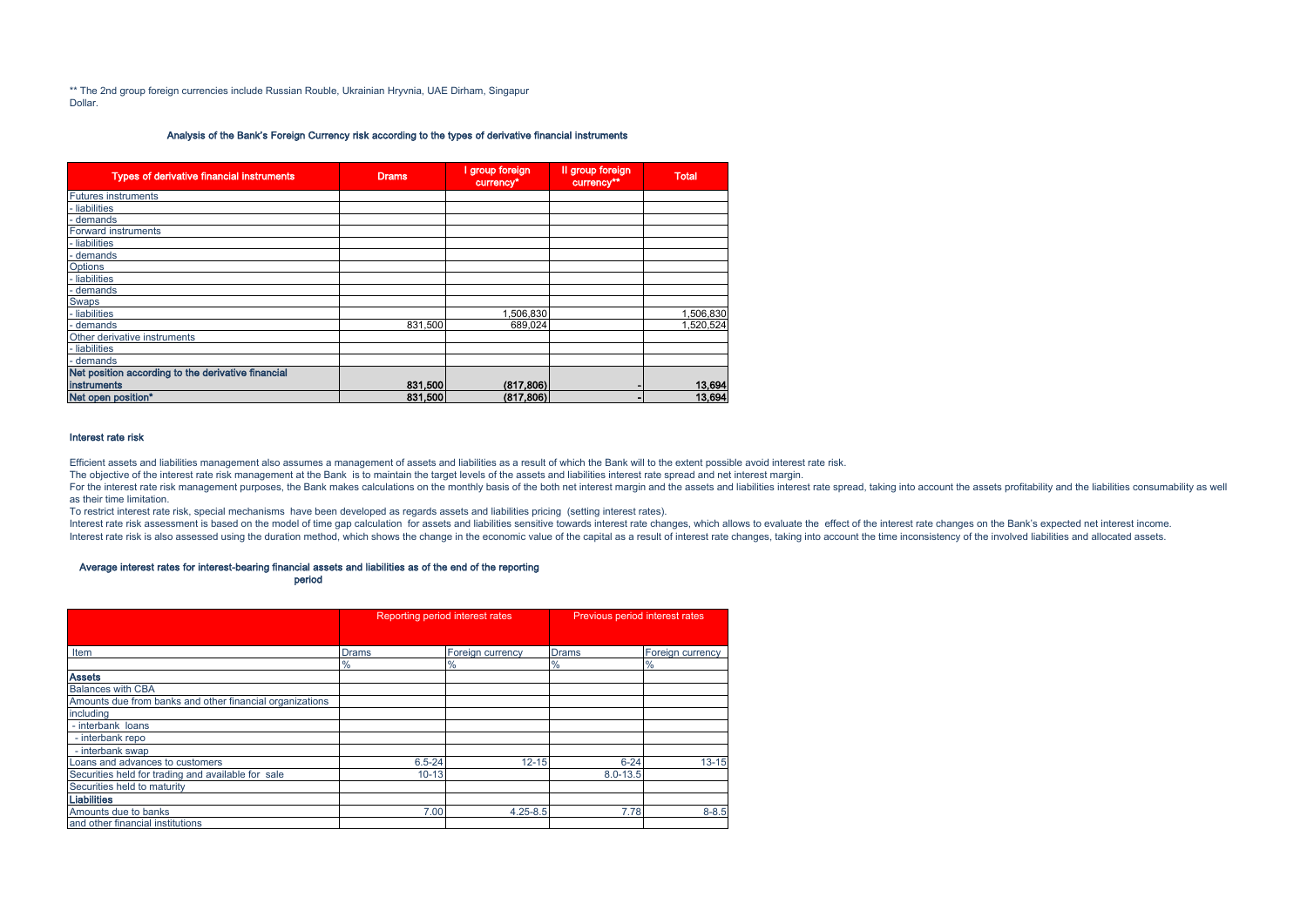| due to<br>Amounts                                                       | n<br>$\overline{\phantom{a}}$<br>$+ + \omega$ | --<br>-0.J | $\overline{\phantom{0}}$<br>1 – L<br>ب.+ | -9.5- |
|-------------------------------------------------------------------------|-----------------------------------------------|------------|------------------------------------------|-------|
| customers                                                               |                                               |            |                                          |       |
| <br>Bank<br>securities issued<br>regards<br>the<br>bv<br>oilities<br>as |                                               |            |                                          |       |

#### Liquidity risk

The purpose of the Bank's liquidity management is to create an integrity of financial potential, which will enable to meet the well founded money demands of all types of creditors, depositors and other customers without se the Bank's balance sheet and off-balance sheet items, as well as ensuring the maximum possible profitability level.

To ensure smooth liquidity and efficiently manage the liquidity risk, the Bank implements coordinated management of assets and liabilities, which assumes:

1. availability of sufficient number of highly liquid assets,

2. sustainability of resources,3. acceptable time gaps for assets and liabilities,

4. possibilities to attract means from external sources.

For correct decision-making concerning the Bank's liquidity management, it is especially important to carry out a time analysis for assets and liabilities, which is implemented through the assets and liabilities time gap c separations. Instant liquidity is calculated on the daily basis to make correct situational decisions.

#### 30.09.2014

|                                                    | Non-performing |           |            |                | Time remaining to maturity |                |              |                      |           |               |
|----------------------------------------------------|----------------|-----------|------------|----------------|----------------------------|----------------|--------------|----------------------|-----------|---------------|
| Item description                                   | overdue        | time      | demand     | up to 3 months | 3-6 months                 | 6-12 months    | 1-5 years    | more than 5<br>years | open-end  | Total         |
| <b>Assets</b>                                      |                |           |            |                |                            |                |              |                      |           |               |
| Cash in intern, and CBA                            |                |           | 35.565.876 |                |                            |                |              |                      | 520,000   | 36.085.876    |
| Amounts due from banks and other fin. institutions |                |           | 1.614.795  | 433,288        | 72,252                     | 157.003        | 582,343      |                      | 502,786   | 3,362,467     |
| Loans provided to customers                        | 2,140,318      | 2,558,334 | 383,025    | 42,831,282     | 22, 118, 754               | 23,737,579     | 51,306,728   | 11,109,853           |           | 156, 185, 873 |
| <b>Financial assets</b>                            | ۰.             |           |            |                | 203,200                    | ٠              | 2,886,681    | 16.455.954           | 25,042    | 19,570,877    |
| held for trade                                     |                |           |            |                |                            |                |              | 12,759,257           |           | 12,759,257    |
| available for sale                                 |                |           |            |                | 203,200                    |                | 2.886.681    | 3,696,697            | 25,042    | 6,811,620     |
| held up to maturity                                |                |           |            |                |                            |                |              |                      |           | $\sim$        |
| Realized under repo agreements                     |                |           |            |                |                            |                |              |                      |           |               |
| Other assets                                       | 37,893         | 79.734    | 5.801.520  | 1,431,798      | 93,444                     | 111.509        | 2,192,543    | 2,437,535            | 5.191.601 | 17,377,577    |
| *Contractual demands                               |                |           |            |                |                            |                |              |                      |           |               |
| <b>Total</b>                                       | 2,178,211      | 2,638,068 | 43,365,216 | 44,696,368     | 22,487,650                 | 24,006,091     | 56,968,295   | 30,003,342           | 6,239,429 | 232,582,670   |
| 1-st group currency                                | 2,112,787      | 507,961   | 8,196,533  | 24,475,818     | 12,716,728                 | 10,799,487     | 37,661,782   |                      | 502,786   | 96,973,882    |
| 2-nd group currency                                |                |           | 223,179    | 233,346        | 103.200                    |                |              |                      |           | 559,725       |
| Variable interest rate                             |                |           |            |                |                            |                |              |                      |           |               |
| Fixed interest rate                                | 2,140,318      | 2,558,334 | 1,052,743  | 43,264,570     | 22,394,206                 | 23,894,582     | 54,775,752   | 27,565,807           | 502.786   | 178,149,098   |
| Interest free                                      | 37,893         | 79.734    | 42,312,473 | 1,431,798      | 93.444                     | 111.509        | 2.192.543    | 2.437.535            | 5,736,643 | 54,433,572    |
| <b>Liabilities</b>                                 |                |           |            |                |                            |                |              |                      |           |               |
| Amounts due to banks and other fin. institutions   |                |           | 132,653    | 59,959,279     | 4,422,475                  | 10,560,302     | 6,203,162    | 4,145,922            |           | 85,423,793    |
| Amounts due to customers                           | $\sim$         | $\sim$    | 20,193,400 | 18.016.630     | 13.552.837                 | 42.875.463     | 21,937,008   |                      | $\sim$    | 116,575,338   |
| upon demand                                        |                |           | 20,193,400 |                |                            |                |              |                      |           | 20,193,400    |
| time liability                                     |                |           |            | 18,016,630     | 13.552.837                 | 42,875,463     | 21,937,008   |                      |           | 96,381,938    |
| Other                                              |                |           |            |                |                            |                |              |                      |           |               |
| Liabilities for securities issued by the banks     |                |           |            |                |                            |                |              |                      |           |               |
| Other liabilities                                  |                |           | 810.344    | 224,460        |                            |                |              |                      |           | 1.034.804     |
| Off-balance contingent liabilities                 | 8.262          | 52.234    | 6.167.533  | 2,367,948      | 4,316,328                  | 5,392,643      | 3,071,369    |                      |           | 21,376,317    |
| *Contractual liabilities                           |                |           |            |                |                            |                |              |                      |           |               |
| <b>Total</b>                                       | ٠              |           | 21,136,397 | 78,200,369     | 17,975,312                 | 53,435,765     | 28,140,170   | 4,145,922            |           | 203,033,935   |
| 1-st group currency                                |                |           | 9.230.918  | 17,556,085     | 13,945,031                 | 39,700,781     | 14,390,386   |                      |           | 94,823,201    |
| 2-nd group currency                                |                |           | 218,034    | 88,947         | 86.605                     | 137.911        | 26,220       |                      |           | 557,717       |
| Large amount liability                             |                |           | 1.710      | 54,108,485     | 382.747                    | 12,169,820     | 5,676,288    |                      |           | 72,339,050    |
| Variable rate liability                            |                |           |            |                |                            |                |              |                      |           |               |
| <b>Fixed rate liability</b>                        |                |           | 20,099,253 | 67,568,287     | 13,503,989                 | 53,394,537     | 28, 140, 170 | 4,145,922            |           | 186,852,158   |
| Interest free                                      |                |           | 1.037.144  | 10.632.082     | 4,471,323                  | 41.228         |              |                      |           | 16.181.777    |
| Net liquidity gap                                  | 2,178,211      | 2.638,068 | 22,228,819 | (33,504,001)   | 4,512,338                  | (29, 429, 674) | 28,828,125   | 25,857,420           | 6,239,429 | 29,548,735    |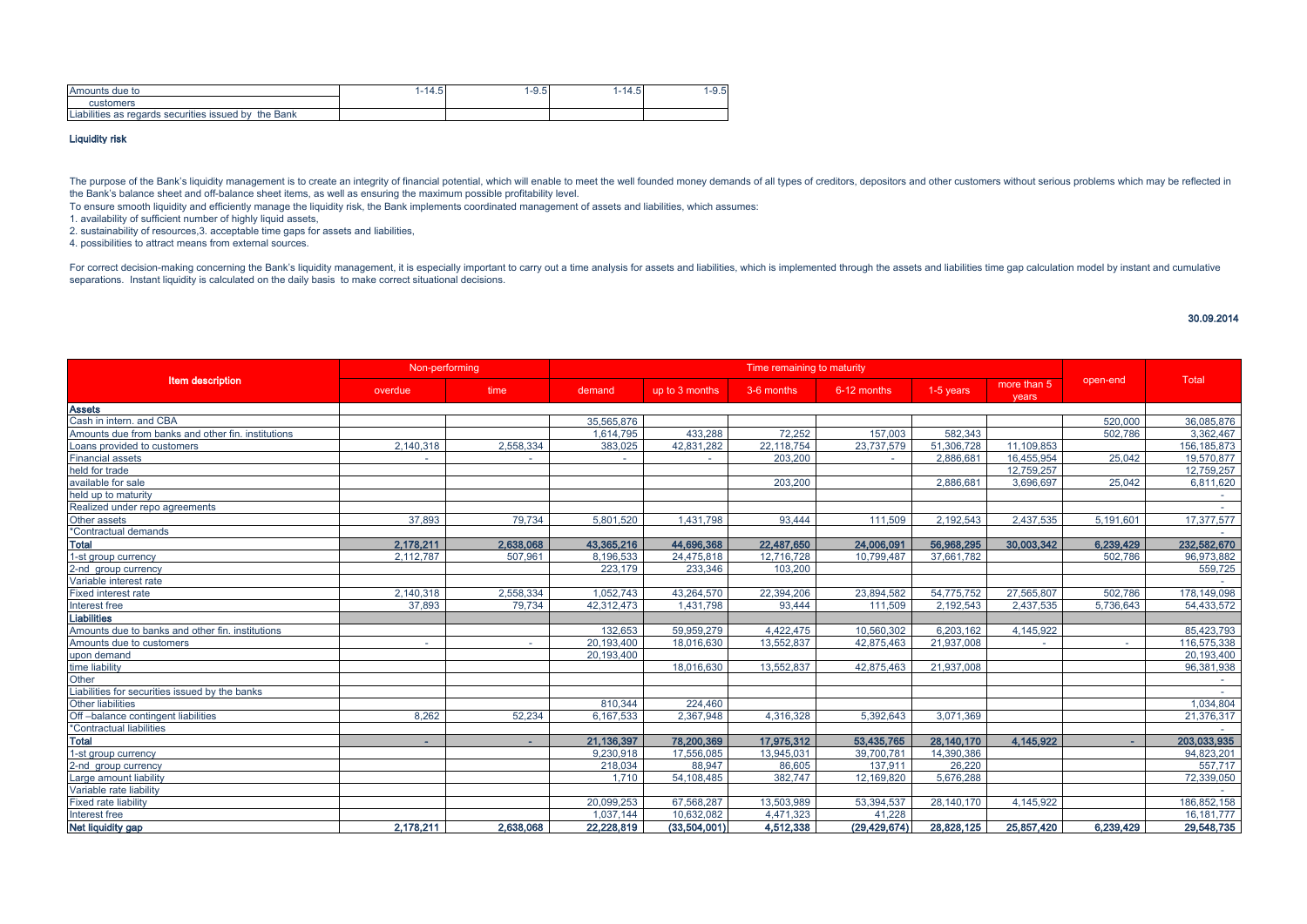| 1-st group currency      | 2.112.787 | 507.961   | 1.034.385    | 6.919.733      | 1.228.303 | (28.901.294) | 23.271.396  |            | 502.786    | 2.150.681   |
|--------------------------|-----------|-----------|--------------|----------------|-----------|--------------|-------------|------------|------------|-------------|
| 2-nd group currency      |           |           |              | 144.399        | 16.595    | (137,911     | (26.220)    |            |            | 2.008       |
| Variable interest rate   |           |           |              |                |           |              |             |            |            |             |
| <b>Fixed rate</b>        | 2.140.318 | 2,558,334 | (19.046.510) | (24, 303, 717) | 8.890.217 | (29.499.955) | 26.635.582  | 23.419.885 | 502.786    | (8,703,060) |
| Cumulative liquidity gap | 2.178.211 | 1.816.279 | 27.045.098   | (6,458,903)    | 1,946,565 | (31.376.239) | (2.548.114) | 23,309,306 | 29,548,735 | 203,033,935 |

## 31.12.2013

|                                                    | Non-performing |           | Time remaining to maturity |                |              |                |            |                      |            |                |
|----------------------------------------------------|----------------|-----------|----------------------------|----------------|--------------|----------------|------------|----------------------|------------|----------------|
| <b>Item description</b>                            | overdue        | time      | demand                     | up to 3 months | 3-6 months   | 6-12 months    | 1-5 years  | more than 5<br>years | open-end   | <b>Total</b>   |
| <b>Assets</b>                                      |                |           |                            |                |              |                |            |                      |            |                |
| Cash in intern. and CBA                            |                |           | 34,312,320                 |                |              |                |            |                      | 420,000    | 34,732,320     |
| Amounts due from banks and other fin. institutions |                |           | 2,389,796                  | 193,304        | 71,904       | 443.808        | 850,008    |                      | 499,931    | 4,448,751      |
| Loans provided to customers                        | 3,889,940      | 2,392,582 |                            | 28,531,082     | 14, 147, 953 | 14,593,430     | 63.574.638 | 10,090,861           |            | 137,220,486    |
| <b>Financial assets</b>                            |                |           |                            | 15,486,880     | 1,028        | 1,704,837      | 3.961.316  | 3.862.120            | 19,319     | 25,035,500     |
| held for trade                                     |                |           |                            | 15,482,300     |              |                |            |                      |            | 15,482,300     |
| available for sale                                 |                |           |                            | 4.580          | 1.028        | 1.704.837      | 3.961.316  | 3.862.120            | 19.319     | 9,553,200      |
| held up to maturity                                |                |           |                            |                |              |                |            |                      |            |                |
| Realized under repo agreements                     |                |           |                            |                |              |                |            |                      |            | $\sim$         |
| Other assets                                       | 322.204        | 153,152   | 515,146                    | 120,232        | 94,604       | 233,585        | 127,916    |                      | 5,871,178  | 7,438,017      |
| *Contractual demands                               |                |           |                            |                |              |                |            |                      |            |                |
| <b>Total</b>                                       | 4,212,144      | 2,545,734 | 37,217,262                 | 44,331,498     | 14,315,489   | 16,975,660     | 68,513,878 | 13,952,981           | 6,810,428  | 208,875,074    |
| 1-st group currency                                | 2,275,368      | 1,119,163 | 23,995,498                 | 15,437,804     | 4,339,062    | 8,953,320      | 43,072,441 |                      | 499,931    | 99,692,587     |
| 2-nd group currency                                |                |           | 483.798                    | 148,740        |              |                |            |                      |            | 632,538        |
| Variable interest rate                             |                |           |                            |                |              |                |            |                      |            |                |
| Fixed interest rate                                | 3.885.693      | 2,392,582 | 1.211.308                  | 33,923,471     | 14,020,373   | 14,913,098     | 53.847.955 | 13.952.981           | 499.931    | 138,647,392    |
| Interest free                                      | 326,451        | 153.152   | 36.005.954                 | 10,408,027     | 295,116      | 2,062,562      | 14,665,923 | $\sim$               | 6,310,497  | 70,227,682     |
| <b>Liabilities</b>                                 |                |           |                            |                |              |                |            |                      |            |                |
| Amounts due to banks and other fin. institutions   |                |           | 78.712                     | 33.385.627     | 6,058,556    | 5,977,566      | 13,968,790 | 2,225,696            |            | 61,694,947     |
| Amounts due to customers                           | $\sim$         |           | 26,628,973                 | 11,391,053     | 10,573,251   | 44.742.474     | 19.715.392 | 3.456.694            |            | 116,507,837    |
| upon demand                                        |                |           | 26.628.973                 |                |              |                |            |                      |            | 26,628,973     |
| time liability                                     |                |           |                            | 11.391.053     | 10.573.251   | 44.742.474     | 19.715.392 | 3.456.694            |            | 89.878.864     |
| Other                                              |                |           |                            |                |              |                |            |                      |            |                |
| Liabilities for securities issued by the banks     |                |           |                            |                |              |                |            |                      |            | $\sim$         |
| <b>Other liabilities</b>                           |                |           | 40.449                     | 736.723        |              |                |            |                      | 2.037      | 779,209        |
| Off-balance contingent liabilities                 | 5,851          | 149,781   | 4,685,978                  | 2,669,985      | 1,185,821    | 8,089,208      | 5,956,131  |                      |            | 22,742,755     |
| *Contractual liabilities                           |                |           |                            |                |              |                |            |                      |            |                |
| <b>Total</b>                                       | $\sim$         |           | 26,748,134                 | 45,513,403     | 16,631,807   | 50,720,040     | 33,684,182 | 5,682,390            | 2.037      | 178,981,993    |
| 1-st group currency                                |                |           | 15,482,630                 | 9,674,561      | 7.230.075    | 43.940.972     | 22,144,544 |                      |            | 98,472,782     |
| 2-nd aroup currency                                |                |           | 337.593                    | 82,193         | 23.287       | 74.166         | 30.544     |                      |            | 547.783        |
| Large-scale liability                              |                |           | 7,693,700                  | 24,898,557     | 3,193,942    | 29,534,424     | 10,443,608 |                      |            | 75,764,231     |
| Variable rate liability                            |                |           |                            |                |              |                |            |                      |            |                |
| <b>Fixed rate liability</b>                        |                |           | 26,211,088                 | 44, 191, 272   | 16,474,870   | 50.590.223     | 33,682,896 | 5,682,390            |            | 176,832,739    |
| Interest free                                      |                |           | 537.046                    | 1,322,131      | 156,937      | 129.817        | 1.286      |                      | 2.037      | 2,149,254      |
| Net liquidity gap                                  | 4,212,144      | 2,545,734 | 10,469,128                 | (1, 181, 905)  | (2,316,318)  | (33,744,380)   | 34,829,696 | 8,270,591            | 6,808,391  | 29,893,081     |
| 1-st group currency                                | 2,275,368      | 1,119,163 | 8.512.868                  | 5,763,243      | (2.891.013)  | (34.987.652)   | 20.927.897 | $\sim$               | 499.931    | 1,219,805      |
| 2-nd group currency                                |                |           | 146,205                    | 66,547         | (23, 287)    | (74, 166)      | (30, 544)  | $\sim$               |            | 84,755         |
| Variable interest rate                             |                |           |                            |                |              |                |            |                      |            |                |
| fixed rate                                         | 3,885,693      | 2.392.582 | (24,999.780)               | (10, 267, 801) | (2,454,497)  | (35.677.125)   | 20.165.059 | 8.270.591            | 499.931    | (38, 185, 347) |
| Cumulative liquidity gap                           | 4,212,144      | 6.757.878 | 17,227,006                 | 16,045,101     | 13,728,783   | (20, 015, 597) | 14,814,099 | 23,084,690           | 29,893,081 | 178,981,993    |

# Average balance sheet capital ans assets

#### 01/01/14-30/09/14

| Average balance sheet asset   | 220.622.278 |
|-------------------------------|-------------|
| Average balance sheet capital | 27.347.515  |